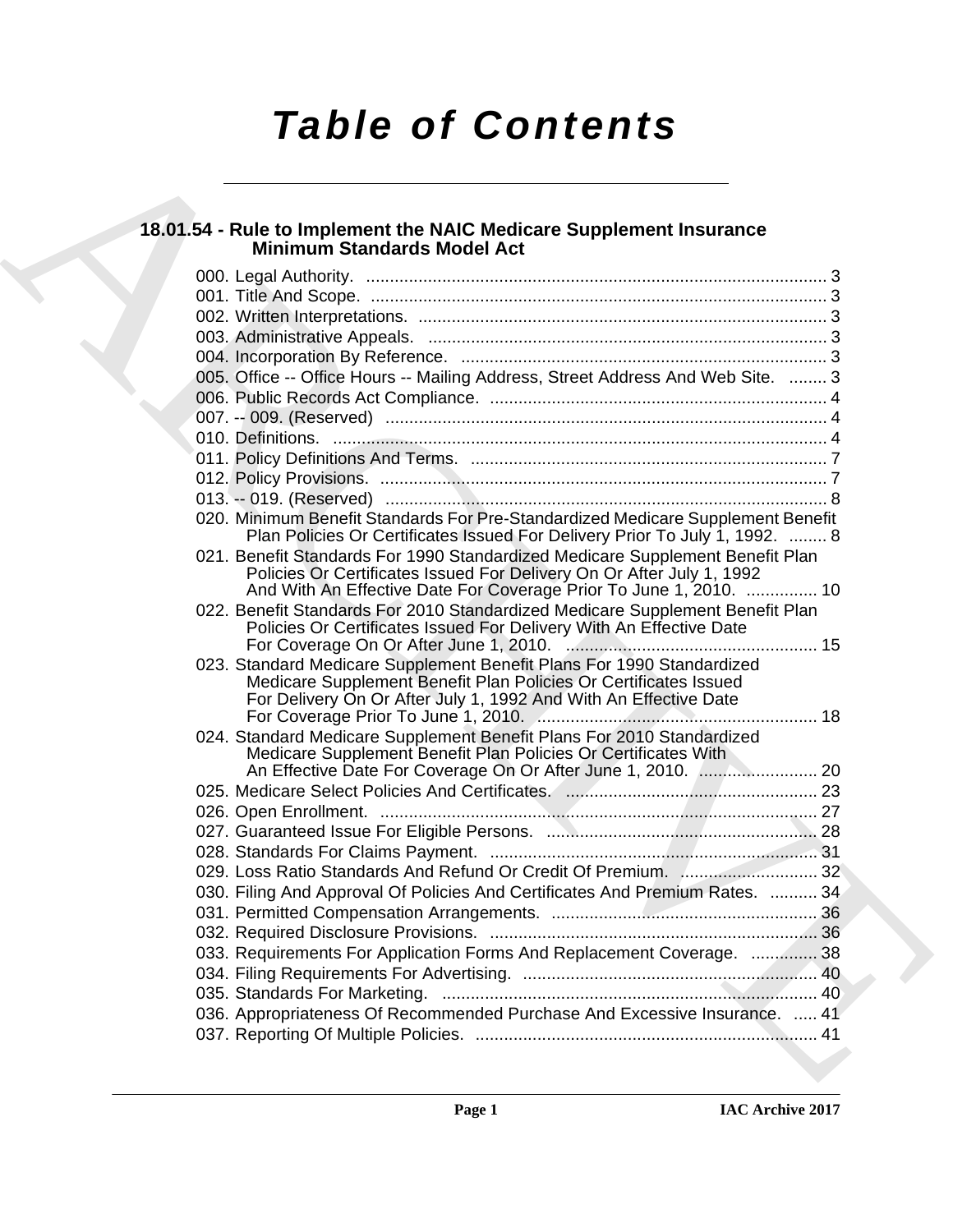| 038. Prohibition Against Preexisting Conditions, Waiting Periods, Elimination<br>Periods And Probationary Periods In Replacement Policies Or Certificates. 41 |
|---------------------------------------------------------------------------------------------------------------------------------------------------------------|
|                                                                                                                                                               |
|                                                                                                                                                               |
|                                                                                                                                                               |
|                                                                                                                                                               |
|                                                                                                                                                               |
|                                                                                                                                                               |
|                                                                                                                                                               |
|                                                                                                                                                               |
|                                                                                                                                                               |
|                                                                                                                                                               |
|                                                                                                                                                               |
|                                                                                                                                                               |
|                                                                                                                                                               |
|                                                                                                                                                               |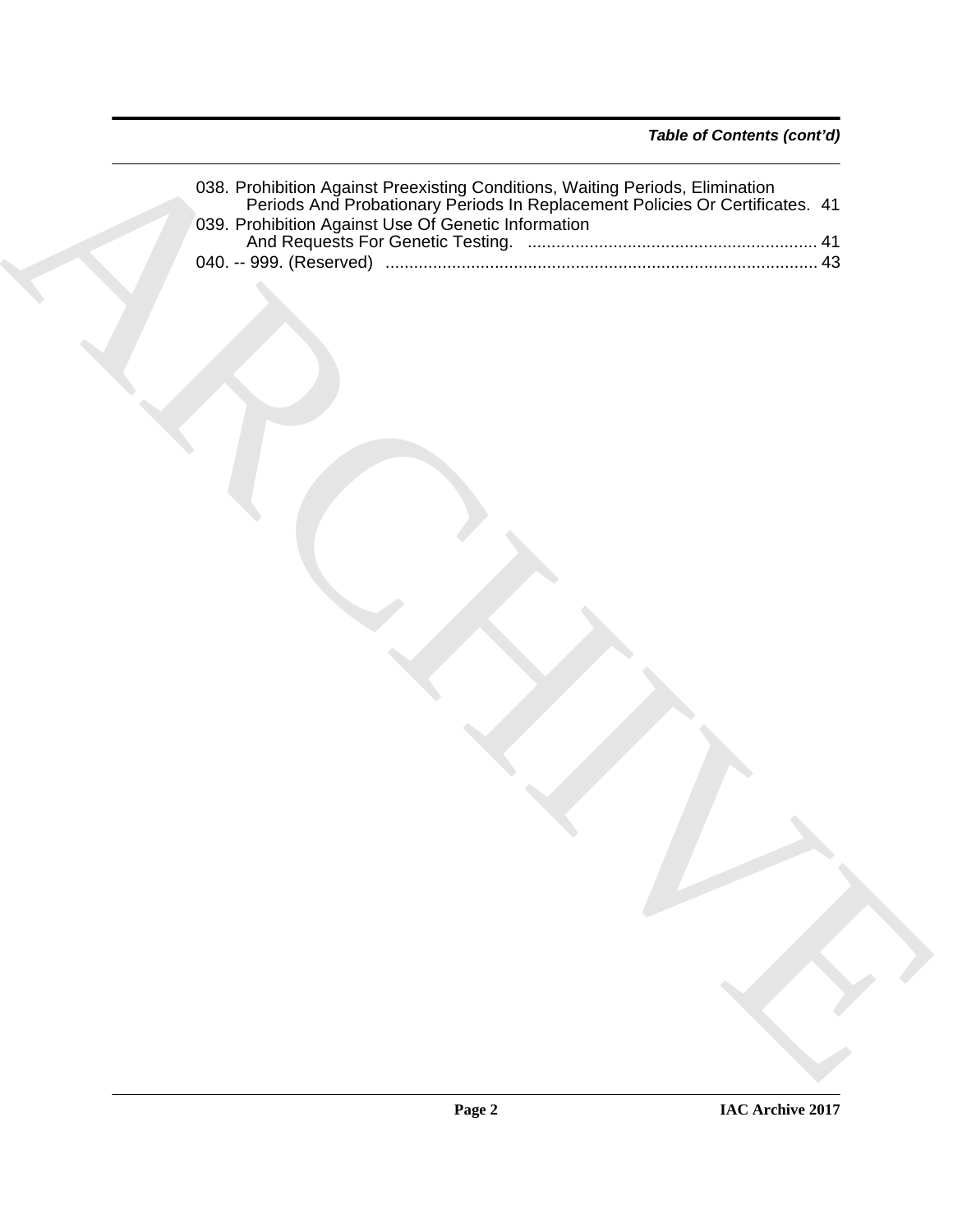## **IDAPA 18 TITLE 01 CHAPTER 54**

## <span id="page-2-0"></span>**18.01.54 - RULE TO IMPLEMENT THE NAIC MEDICARE SUPPLEMENT INSURANCE MINIMUM STANDARDS MODEL ACT**

## <span id="page-2-1"></span>**000. LEGAL AUTHORITY.**

This rule is promulgated and adopted pursuant to the authority vested in the Director under Chapters 2 and 44, Title 41, Idaho Code. (4-5-00) 41, Idaho Code.

## <span id="page-2-2"></span>**001. TITLE AND SCOPE.**

**01. Title**. This rule shall be cited in full as Idaho Department of Insurance Rules, IDAPA 18.01.54, Implement the NAIC Medicare Supplement Insurance Minimum Standards Model Act." (3-29-10) "Rule to Implement the NAIC Medicare Supplement Insurance Minimum Standards Model Act." (3-29-10)

**02. Scope**. (4-5-00)

**a.** Except as otherwise specifically provided in Sections 020, 028, 029, 032, and 037, this rule shall apply to:  $(3-29-10)$ 

i. All Medicare supplement policies delivered or issued for delivery in this state on or after the date of this rule: and (4-5-00) effective date of this rule; and (4-5-00)

ii. All certificates issued under group Medicare supplement policies, which certificates have been delivered or issued for delivery in this state. (4-5-00)

**b.** This rule shall not apply to a policy or contract of one (1) or more employers or labor organizations, or of the trustees of a fund established by one (1) or more employers or labor organizations, or combination thereof, for employees or former employees, or a combination thereof, or for members or former members, or a combination thereof, of the labor organization. (4-5-00) (4-5-00)

## <span id="page-2-3"></span>**002. WRITTEN INTERPRETATIONS.**

In accordance with Section 67-5201(19)(b)(iv), Idaho Code, this agency may have written statements which pertain to the interpretation of the rules of this chapter, or to the documentation of compliance with the rules of this chapter. These documents will be available for public inspection and copying at cost in the main office and at each regional or district office of this agency. (4-5-00) district office of this agency.

### <span id="page-2-4"></span>**003. ADMINISTRATIVE APPEALS.**

All administrative appeals shall be governed by Chapter 2, Title 41, Idaho Code, and the Idaho Administrative Procedure Act, Title 67, Chapter 52, Idaho Code, and IDAPA 04.11.01, "Idaho Rules of Administrative Procedure of the Attorney General." (3-29-10) the Attorney General."

## <span id="page-2-5"></span>**004. INCORPORATION BY REFERENCE.**

**18.01.54 - RULE TO IMPLEME 54<br>
18.01.54 - RULE TO IMPLEMENT INTOXICANT STORE SUPPLEMENT INSURANCE<br>
18.01.54 - RECORD INTOXICATION IS TANDARD SHOPLE ACT EXPRESS TO THE CONTROL 2001 11.16<br>
19.02. THE THE RECORD INTOXICATIO** This rule incorporates by reference Appendixes A, B, and C and all other outlines of coverage and specific plan designs of the National Association of Insurance Commissioners (NAIC) Model Act implementing the Medicare supplement insurance minimum standards, July 1, 2009. The Model Act is available from the National Association of Insurance Commissioners, 2301 McGee Street, Suite 800, Kansas City, MO 64108-2662 and from the Idaho Department of Insurance.

## <span id="page-2-6"></span>**005. OFFICE -- OFFICE HOURS -- MAILING ADDRESS, STREET ADDRESS AND WEB SITE.**

**01. Office Hours**. The Department of Insurance is open from 8 a.m. to 5 p.m. except Saturday, Sunday (3-29-10) and legal holidays.

**02. Mailing Address**. The department's mailing address is: Idaho Department of Insurance, P.O. Box 83720, Boise, ID 83720-0043.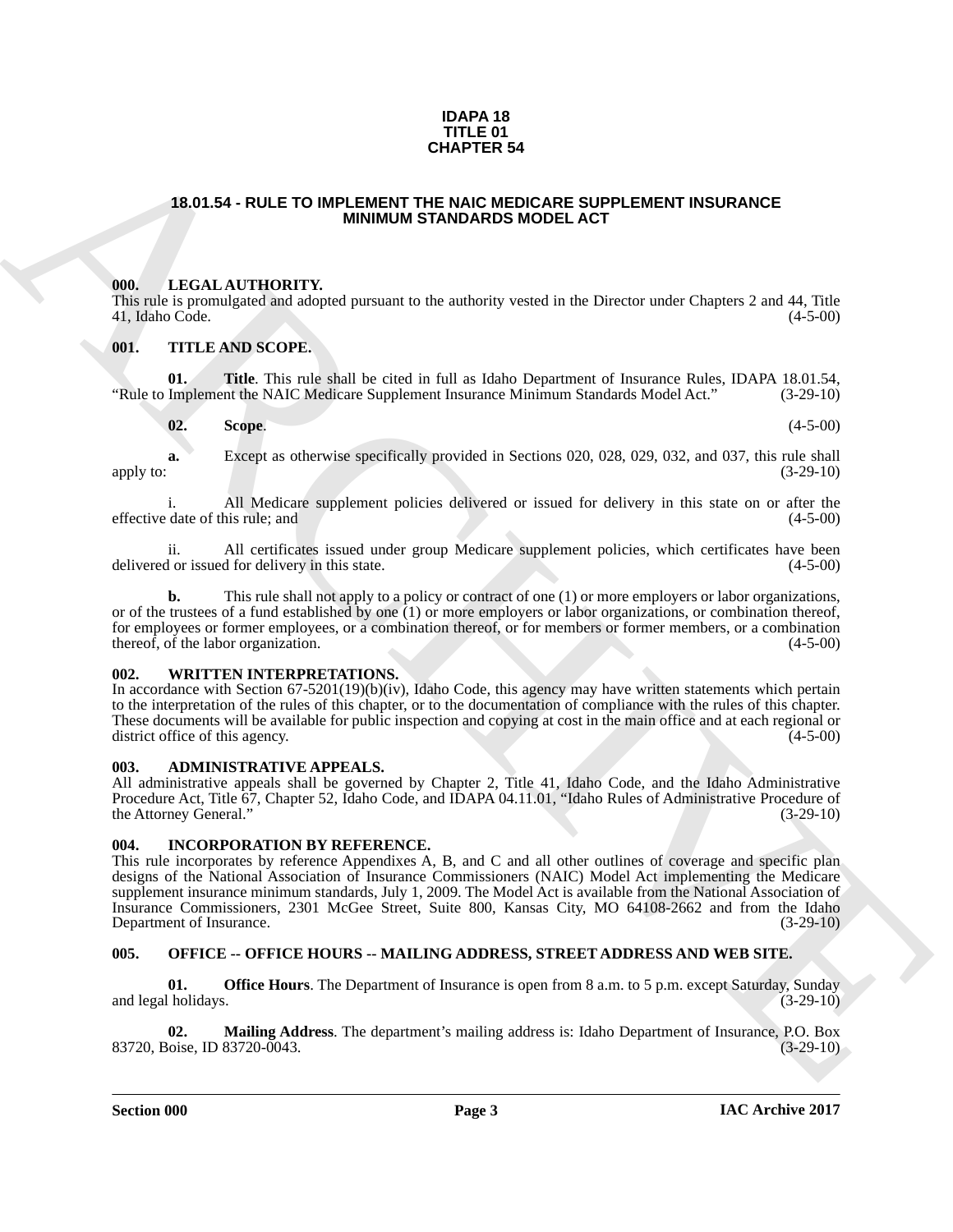<span id="page-3-9"></span><span id="page-3-8"></span><span id="page-3-7"></span><span id="page-3-6"></span><span id="page-3-5"></span><span id="page-3-4"></span><span id="page-3-3"></span><span id="page-3-2"></span><span id="page-3-1"></span><span id="page-3-0"></span>**Experiment of Instance Constraints:**<br>
Supplement hexamine Minimum Samidards Ministra State (13) State Section 16, 1998 State Section 16, 1998 State<br>
18, 1998 State Middless The depentent website is have been solved State **03.** Street Address. The principal place of business is 700 West State Street, 3rd Floor, Boise, Idaho (3-29-10) 83720-0043. (3-29-10) **04. Web Site Address**. The department's website is http://www.doi.idaho.gov. (3-29-10) **006. PUBLIC RECORDS ACT COMPLIANCE.** Any records associated with these rules are subject to the provisions of the Idaho Public Records Act, Title 74, Chapter 1, Idaho Code. (3-29-10) **007. -- 009. (RESERVED) 010. DEFINITIONS.** For the purposes of this rule, the following terms will be used as defined below:  $(3-29-10)$ **01. Applicant**. (4-5-00) **a.** In the case of an individual Medicare supplement policy, the person who seeks to contract for e benefits; and (4-5-00) insurance benefits; and **b.** In the case of a group Medicare supplement policy, the proposed certificateholder. (4-5-00) **02. Bankruptcy**. A Medicare Advantage organization that is not an issuer has filed, or has had filed, a petition for declaration of bankruptcy and has ceased doing business in the state. (4-11-06) against it, a petition for declaration of bankruptcy and has ceased doing business in the state. **03.** Certificate. Any certificate delivered or issued for delivery in this state under a group Medicare ent policy. (4-5-00) supplement policy. **04.** Certificate Form. The form on which the certificate is delivered or issued for delivery by the  $(4-5-00)$  $\frac{1}{4-5-00}$  (4-5-00) **05. Continuous Period of Creditable Coverage**. The period during which an individual was covered by creditable coverage, if during the period of the coverage the individual had no breaks in coverage greater than sixty-three  $(63)$  days. **06. Creditable Coverage**. (4-5-00) **a.** With respect to an individual, coverage of the individual provided under any of the following:  $(4-5-00)$ i. A group health plan; (4-5-00) ii. Health insurance coverage; (4-5-00) iii. Part A or Part B of Title XVIII of the Social Security Act (Medicare); (4-5-00) iv. Title XIX of the Social Security Act (Medicaid), other than coverage consisting solely of benefits under Section 1928; (4-5-00) v. Chapter 55 of Title 10 United States Code (CHAMPUS); (4-5-00) vi. A medical care program of the Indian Health Service or of a tribal organization; (4-5-00) vii. A state health benefits risk pool; (4-5-00) (4-5-00) viii. A health plan offered under chapter 89 of Title 5 United States Code (Federal Employees Health Program); (4-5-00) Benefits Program);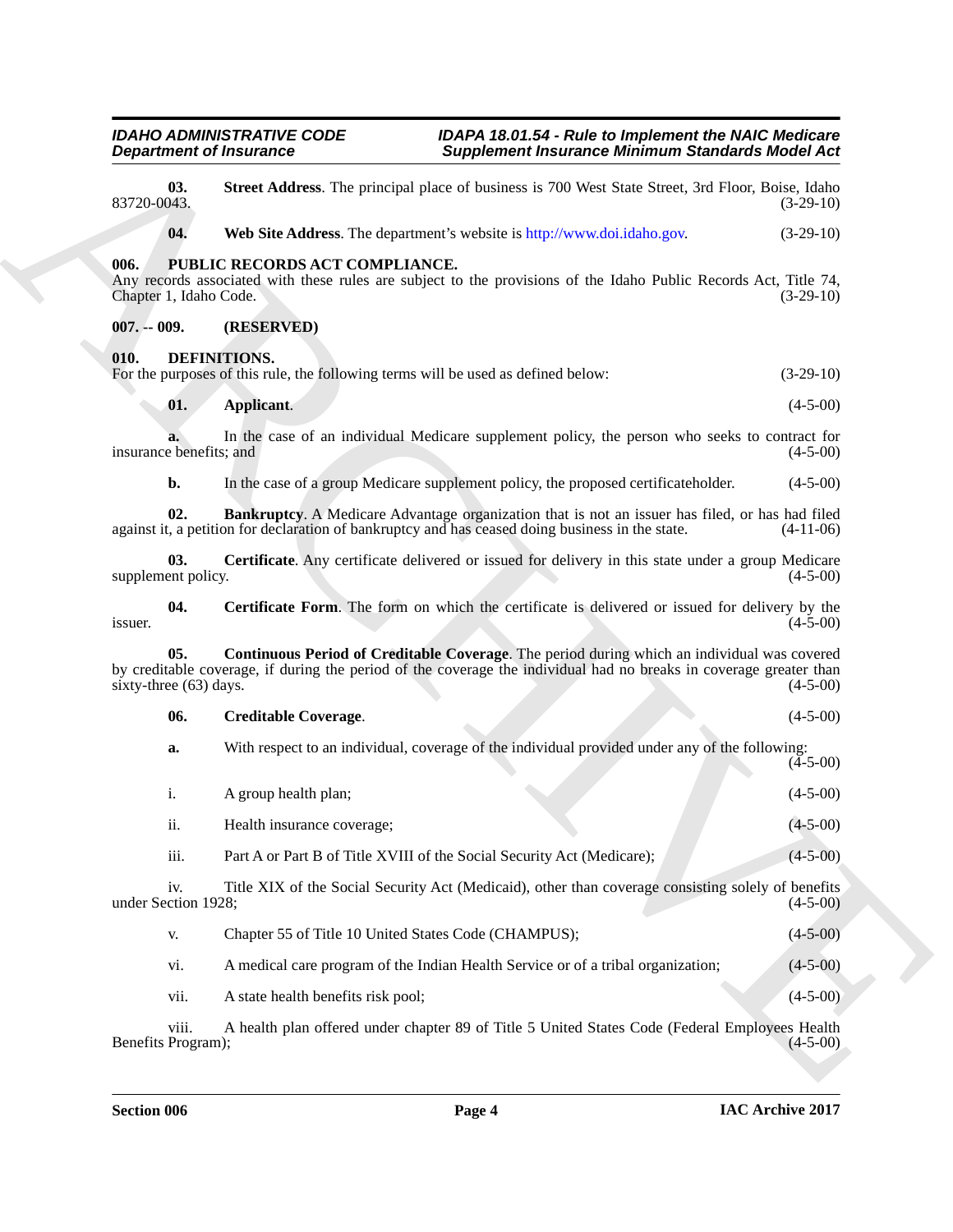| <b>Department of Insurance</b>  |                                                                                                                                                                                                                                                                                                                                            | <b>Supplement Insurance Minimum Standards Model Act</b> |  |  |
|---------------------------------|--------------------------------------------------------------------------------------------------------------------------------------------------------------------------------------------------------------------------------------------------------------------------------------------------------------------------------------------|---------------------------------------------------------|--|--|
| ix.                             | A public health plan as defined in federal regulation; and                                                                                                                                                                                                                                                                                 | $(4-5-00)$                                              |  |  |
| X.                              | A health benefit plan under Section 5(e) of the Peace Corps Act (22 United States Code 2504(e)).                                                                                                                                                                                                                                           | $(4-5-00)$                                              |  |  |
| b.                              | Creditable coverage shall not include one (1) or more, or any combination of, the following:                                                                                                                                                                                                                                               | $(4-5-00)$                                              |  |  |
| i.                              | Coverage only for accident or disability income insurance, or any combination thereof;                                                                                                                                                                                                                                                     | $(4-5-00)$                                              |  |  |
| ii.                             | Coverage issued as a supplement to liability insurance;                                                                                                                                                                                                                                                                                    | $(4-5-00)$                                              |  |  |
| iii.                            | Liability insurance, including general liability insurance and automobile liability insurance;                                                                                                                                                                                                                                             | $(4-5-00)$                                              |  |  |
| iv.                             | Workers' compensation or similar insurance;                                                                                                                                                                                                                                                                                                | $(4-5-00)$                                              |  |  |
| V.                              | Automobile medical payment insurance;                                                                                                                                                                                                                                                                                                      | $(4-5-00)$                                              |  |  |
| vi.                             | Credit-only insurance;                                                                                                                                                                                                                                                                                                                     | $(4-5-00)$                                              |  |  |
| vii.                            | Coverage for on-site medical clinics; and                                                                                                                                                                                                                                                                                                  | $(4-5-00)$                                              |  |  |
| viii.                           | Other similar insurance coverage, specified in federal regulations, under which benefits for medical<br>care are secondary or incidental to other insurance benefits.                                                                                                                                                                      | $(3-29-10)$                                             |  |  |
| c.                              | Creditable coverage shall not include the following benefits if they are provided under a separate<br>policy, certificate or contract of insurance or are otherwise not an integral part of the plan:                                                                                                                                      | $(4-5-00)$                                              |  |  |
| i.                              | Limited scope dental or vision benefits;                                                                                                                                                                                                                                                                                                   | $(4-5-00)$                                              |  |  |
| ii.<br>combination thereof; and | Benefits for long-term care, nursing home care, home health care, community-based care, or any                                                                                                                                                                                                                                             | $(4-5-00)$                                              |  |  |
| iii.                            | Such other similar, limited benefits as are specified in federal regulations.                                                                                                                                                                                                                                                              | $(4-5-00)$                                              |  |  |
| d.<br>coordinated benefits:     | Creditable coverage shall not include the following benefits if offered as independent, non-                                                                                                                                                                                                                                               | $(4-5-00)$                                              |  |  |
| i.                              | Coverage only for a specified disease or illness; and                                                                                                                                                                                                                                                                                      | $(4-5-00)$                                              |  |  |
| ii.                             | Hospital indemnity or other fixed indemnity insurance.                                                                                                                                                                                                                                                                                     | $(4 - 5 - 00)$                                          |  |  |
| е.<br>contract of insurance:    | Creditable coverage shall not include the following if it is offered as a separate policy, certificate, or                                                                                                                                                                                                                                 | $(4-5-00)$                                              |  |  |
| $\mathbf{i}$ .<br>Act;          | Medicare supplemental health insurance as defined under Section $1882(g)(1)$ of the Social Security                                                                                                                                                                                                                                        | $(3-29-10)$                                             |  |  |
| ii.<br>and                      | Coverage supplemental to the coverage provided under chapter 55 of title 10, United States Code;                                                                                                                                                                                                                                           | $(4-5-00)$                                              |  |  |
| iii.                            | Similar supplemental coverage provided to coverage under a group health plan.                                                                                                                                                                                                                                                              | $(4-5-00)$                                              |  |  |
| f.                              | The Health Insurance Portability and Accountability Act of 1996 (HIPAA) specifically addressed<br>separate, noncoordinated benefits in the group market at PHSA Section $2721(d)(2)$ and the individual market at<br>Section 2791(c)(3). HIPAA also references excepted benefits at PHSA Sections $2701(c)(1)$ , $2721(d)$ , $2763(b)$ and |                                                         |  |  |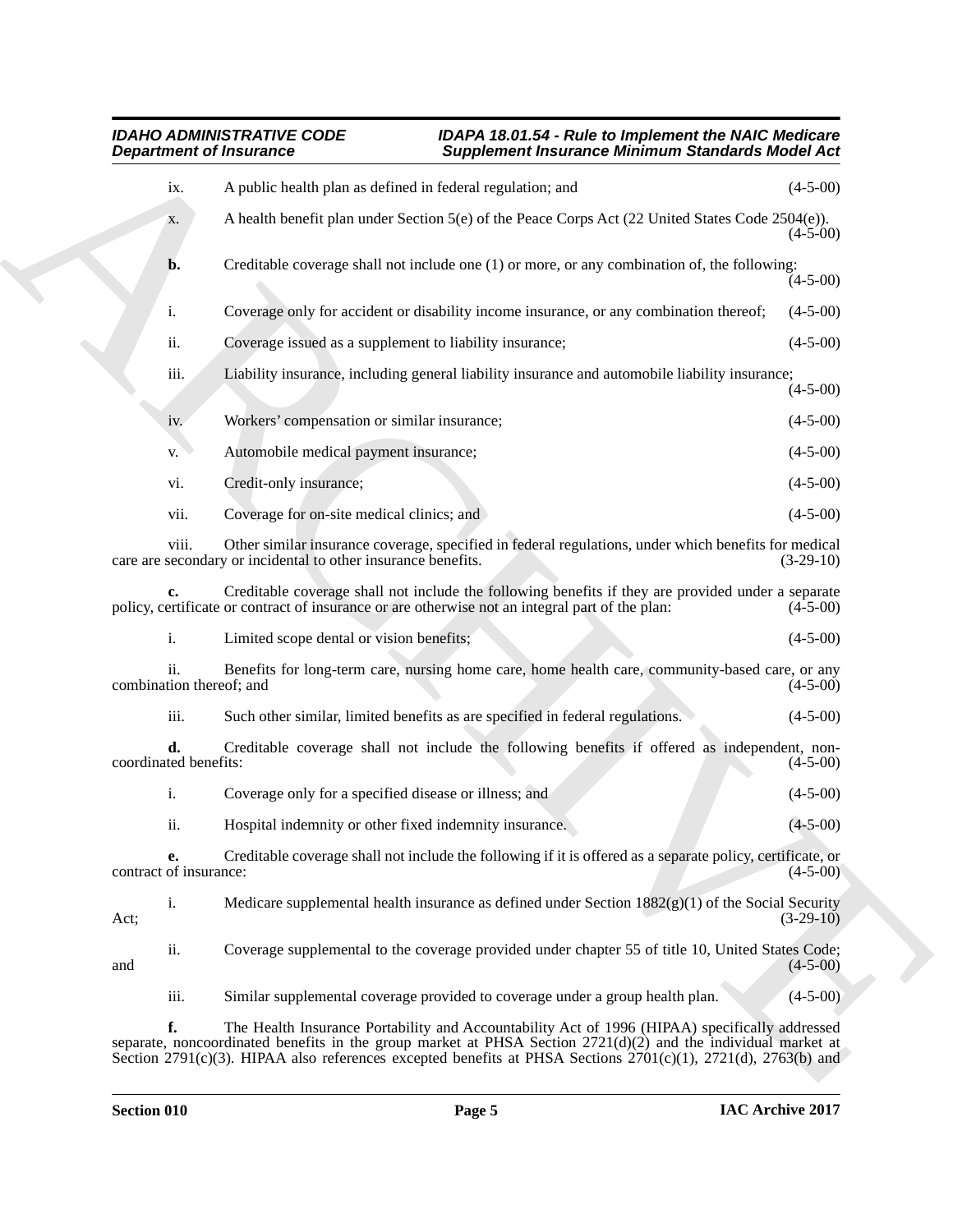2791(c). In addition, credible coverage has been addressed in an interim final rule (62 Fed. Reg. At 16960-16962 (April 8, 1997)) issued by the Secretary of Health and Human Services, pursuant to HIPAA, and may be addressed in subsequent regulations. (4-1-06)

<span id="page-5-2"></span>**07. Employee Welfare Benefit Plan**. A plan, fund, or program of employee benefits as defined in 29 U.S.C. Section 1002 (Employee Retirement Income Security Act). (4-5-00)

<span id="page-5-3"></span>**Insolvency**. When an issuer, licensed to transact the business of insurance in this state, has had a final order of liquidation entered against it with a finding of insolvency by a court of competent jurisdiction in the issuer's state of domicile. (4-5-00)

<span id="page-5-4"></span>**09. Issuer**. Includes insurance companies, fraternal benefit societies, managed care organizations, and any other entity delivering or issuing for delivery in this state Medicare supplement policies or certificates. (4-5-00)

<span id="page-5-5"></span>**10. Medicare**. The "Health Insurance for the Aged Act," Title XVIII of the Social Security lents of 1965, as then constituted or later amended. (4-5-00) Amendments of 1965, as then constituted or later amended.

<span id="page-5-6"></span>**11. Medicare Advantage Plan**. A plan of coverage for health benefits under Medicare Part C as defined in 42 U.S.C. 1395w-28 (b)(1), and includes:  $(4-11-06)$ 

**a.** Coordinated care plans which provide health care services, including but not limited to managed care organization (with or without a point-of-service option), plans offered by provider-sponsored organizations, and preferred provider organization plans; (4-5-00) preferred provider organization plans;

**b.** Medical savings account plans coupled with a contribution into a Medicare Advantage medical (4-11-06) savings account; and

<span id="page-5-7"></span>**c.** Medicare Advantage private fee-for-service plans. (4-11-06)

**Dependent of Hostenson Complete and Supplement Polaristics (Bin and Supplement Polaristics (Bin Act A) (Big 169)<br>
279 Ucross University to the Complete and Supplement Polaristics (Fig. 2). Every 2002<br>
279 Ucross Universi 12. Medicare Supplement Policy**. A group or individual policy of accident and sickness insurance or an enrollee contract under a managed care organization, other than a policy issued pursuant to a contract under Section 1876 of the federal Social Security Act (42 U.S.C. Section 1395 et seq.) or an issued policy under a demonstration project specified in 42 U.S.C. Section 1395ss(g)(1), which is advertised, marketed, or designed primarily as a supplement to reimbursements under Medicare for the hospital, medical, or surgical expenses of persons eligible for Medicare. "Medicare Supplement Policy" does not include Medicare Advantage plans established under Medicare Part C. Outpatient Prescription Drug plans established under Medicare Part D, or any Health Care Prepayment Plan (HCPP) that provides benefits pursuant to an agreement under Section 1833(a)(1)(A) of the Social Security Act; provided, however, that under Section 104(c) of the Medicare Improvements for Patients and Providers Act of 2008 (MIPPA), policies that are advertised, marketed or designed primarily to cover out-ofpocket costs under Medicare Advantage Plans (established under Medicare Part C) must comply with the Medicare supplement requirements of Section  $1882<sub>(o)</sub>$  of the Social Security Act. (3-29-10)

<span id="page-5-9"></span>**13. Pre-Standardized Medicare Supplement Benefit Plan**. A group or individual policy of Medicare ent insurance issued prior to July 1, 1992. supplement insurance issued prior to July 1, 1992.

<span id="page-5-0"></span>**14. 1990 Standardized Medicare Supplement Benefit Plan**. A group or individual policy of Medicare supplement insurance issued on or after July 1, 1992 and with an effective date for coverage prior to June 1, 2010 and includes Medicare supplement insurance policies and certificates renewed on or after that date which are not replaced by the issuer at the request of the insured.  $(3-29-10)$ 

**15. 2010 Standardized Medicare Supplement Benefit Plan**. A group or individual policy of Medicare supplement insurance with an effective date for coverage issued on or after June 1, 2010. (3-29-10)

- <span id="page-5-8"></span><span id="page-5-1"></span>**16.** Policy Form. The form on which the policy is delivered or issued for delivery by the issuer. (4-5-00)
- <span id="page-5-10"></span>**17. Secretary**. The Secretary of the United States Department of Health and Human Services. (4-5-00)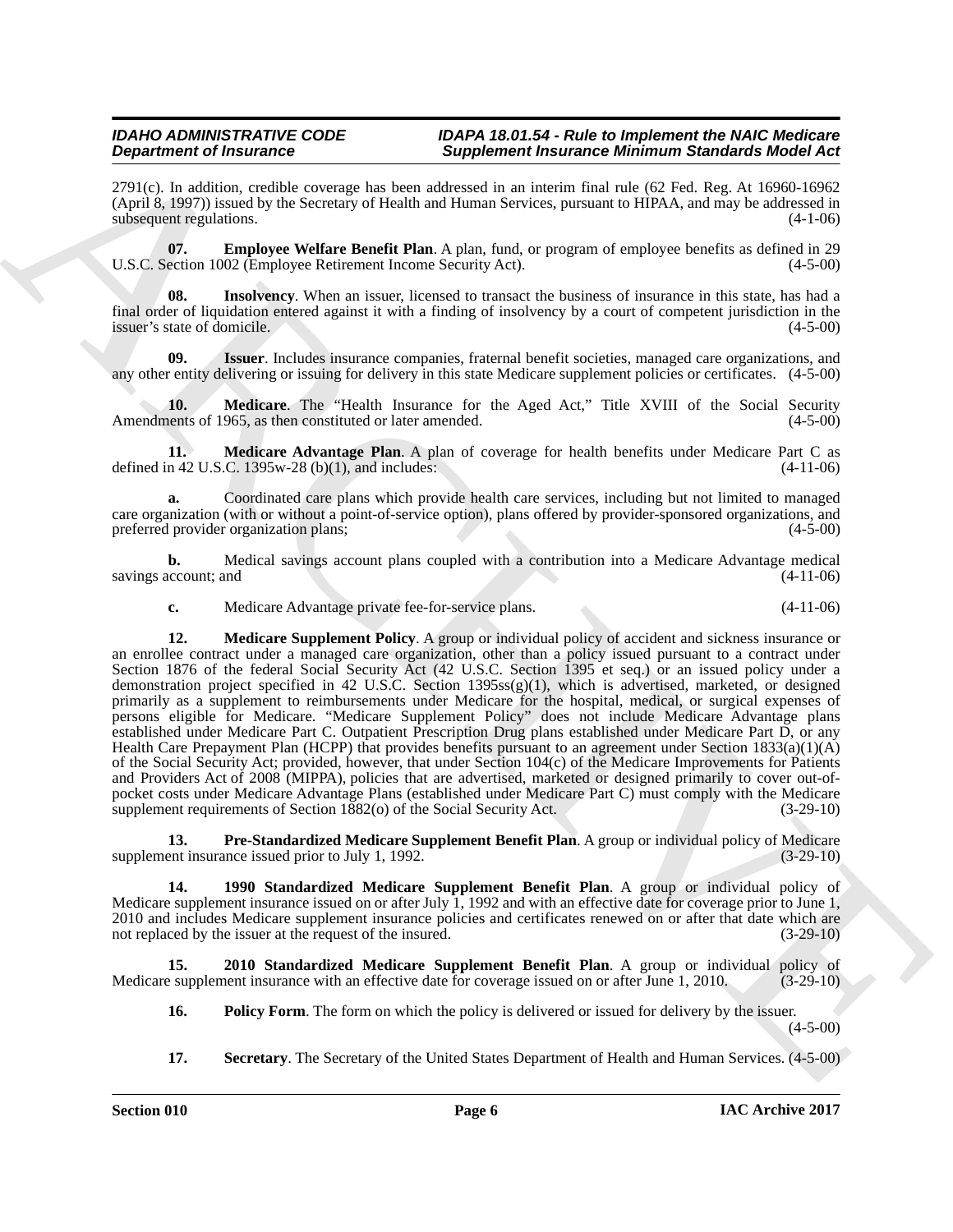## <span id="page-6-2"></span><span id="page-6-0"></span>**011. POLICY DEFINITIONS AND TERMS.**

No policy or certificate may be advertised, solicited or issued for delivery in this state as a Medicare supplement policy or certificate unless the policy or certificate contains definitions or terms which conform to the requirements of this section.  $(4-5-00)$ 

<span id="page-6-3"></span>**01. Accident, Accidental Injury, or Accidental Means**. To employ "result" language and shall not include words that establish an accidental means test or use words such as "external, violent, visible wounds" or similar words of description or characterization. (3-29-10)

**a.** The definition shall not be more restrictive than the following: "Injury or injuries for which benefits are provided means accidental bodily injury sustained by the insured person which is the direct result of an accident, independent of disease or bodily infirmity or any other cause, and occurs while insurance coverage is in force."

(4-5-00)

**b.** The definition may provide that injuries shall not include injuries for which benefits are provided or available under any workers' compensation, employer's liability or similar law, or motor vehicle no-fault plan, unless<br>(4-5-00) (4-5-00) prohibited by law.

<span id="page-6-4"></span>**02. Benefit Period or Medicare Benefit Period**. Shall not be defined more restrictively than as n the Medicare program. (4-5-00) defined in the Medicare program.

<span id="page-6-5"></span>**03. Convalescent Nursing Home, Extended Care Facility, or Skilled Nursing Facility**. Shall not be defined more restrictively than as defined in the Medicare program. (4-5-00)

<span id="page-6-6"></span>**04. Health Care Expenses**. For purposes of Section 029, expenses of managed care organizations associated with the delivery of health care services, which expenses are analogous to incurred losses of insurers.

(3-29-10)

<span id="page-6-8"></span><span id="page-6-7"></span>**05. Hospital**. May be defined in relation to its status, facilities, and available services or to reflect its accreditation by the Joint Commission on Accreditation of Hospitals, but not more restrictively than as defined in the Medicare program. (4-5-00) (4-5-00)

**Department of Insurance <br>
Supplement Insurance Supplement Insurance Infinitum Standards Holes Act 10.**<br>
No gas So representative and the contract are leader to color provide the standard supplement<br>
No gas So that the st **06. Medicare**. Shall be defined in the policy and certificate. Medicare may be substantially defined as "The Health Insurance for the Aged Act, Title XVIII of the Social Security Amendments of 1965 as then constituted or later amended," or "Title I, Part I of Public Law 89-97, as Enacted by the Eighty-Ninth Congress of the United States of America and popularly known as the Health Insurance for the Aged Act, as then constituted and any later amendments or substitutes thereof," or words of similar import. (3-29-10) amendments or substitutes thereof," or words of similar import.

**07. Medicare Eligible Expenses**. Expenses of the kinds covered by Medicare Parts A and B, to the cognized as reasonable and medically necessary by Medicare. (4-11-06) extent recognized as reasonable and medically necessary by Medicare.

<span id="page-6-11"></span><span id="page-6-10"></span><span id="page-6-9"></span>**08. Physician**. Shall not be defined more restrictively than as defined in the Medicare program.

 $(4 - 5 - 00)$ 

Sickness. Shall not be defined to be more restrictive than the following: "Sickness means illness or disease of an insured person which first manifests itself after the effective date of insurance and while the insurance is in force." The definition may be further modified to exclude sicknesses or diseases for which benefits are provided under any workers' compensation, occupational disease, employer's liability, or similar law. (4-5-00)

## <span id="page-6-12"></span><span id="page-6-1"></span>**012. POLICY PROVISIONS.**

<span id="page-6-13"></span>**01. Medicare Supplement Policy**. Except for permitted preexisting condition clauses as described in Paragraphs 020.01.a., 021.01.a. and 022.01.a., no policy or certificate may be advertised, solicited, or issued for delivery in this state as a Medicare supplement policy if the policy or certificate contains limitations or exclusions on coverage that are more restrictive than those of Medicare. (3-29-10) coverage that are more restrictive than those of Medicare.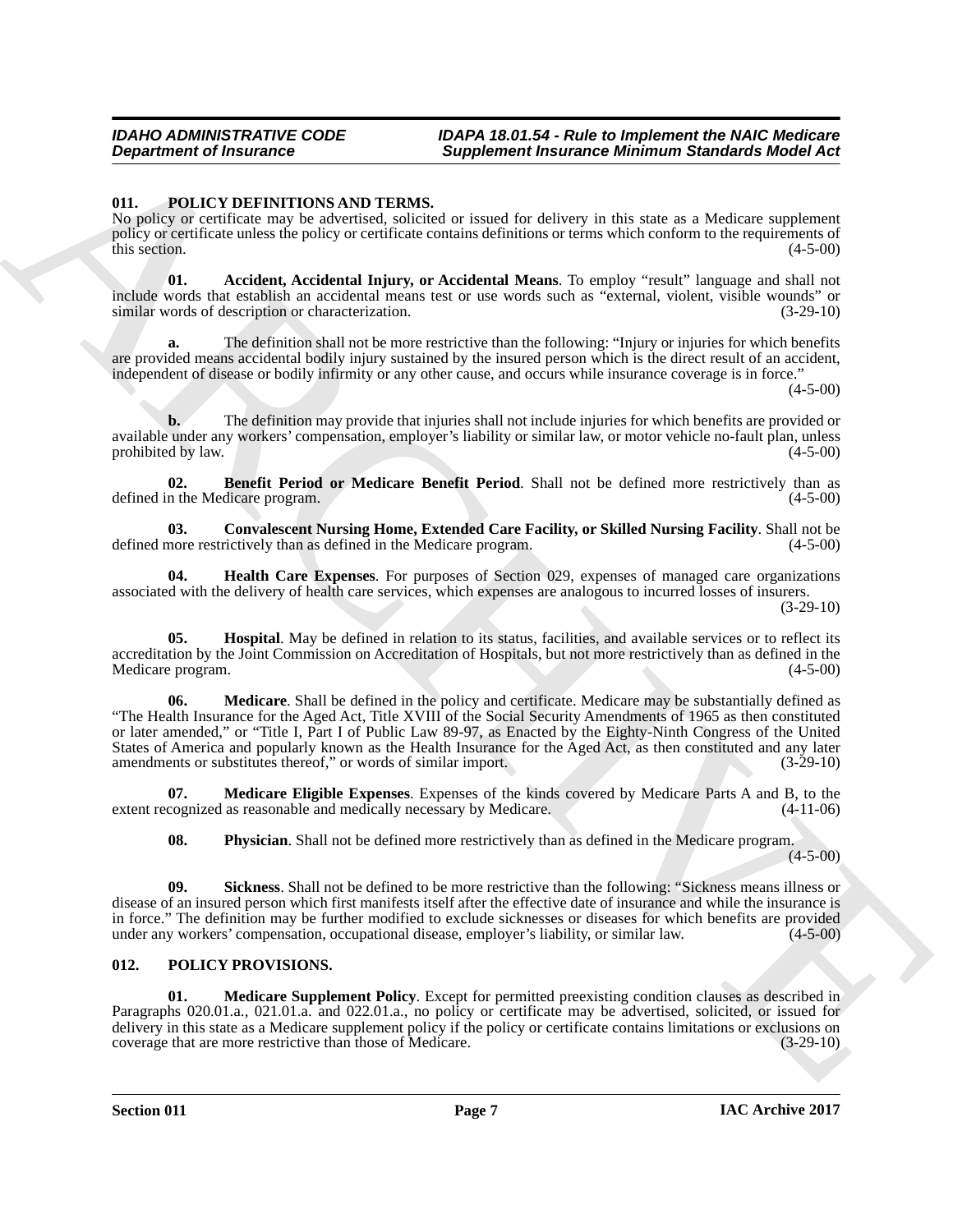<span id="page-7-6"></span>**02.** Waivers. No Medicare supplement policy or certificate may use waivers to exclude, limit or reduce or benefits for specifically named or described preexisting diseases or physical conditions. (4-5-00) coverage or benefits for specifically named or described preexisting diseases or physical conditions.

**03. Duplicate Benefits**. No Medicare supplement policy or certificate in force in the state shall contain benefits which duplicate benefits provided by Medicare. (4-5-00)

## <span id="page-7-5"></span><span id="page-7-4"></span>**04. Outpatient Prescription Drugs**. (4-11-06)

**a.** Subject to Paragraphs 020.01.d., 020.01.e., 020.01.j., and 021.01.d., and 021.01.e. of this rule, a Medicare Supplement Policy with benefits for outpatient prescription drugs in existence prior to January 1, 2006 shall be renewed for current policyholders who do not enroll in Part D at the option of the policyholder. (3-29-10)

**b.** A Medicare supplement policy with benefits for outpatient prescription drugs shall not be issued cember 31, 2005. (4-11-06) after December 31, 2005.

**c.** After December 31, 2005, a Medicare supplement policy with benefits for outpatient prescription by not be renewed after the policyholder enrolls in Medicare Part D unless: (4-11-06) drugs may not be renewed after the policyholder enrolls in Medicare Part  $\vec{D}$  unless:

The policy is modified to eliminate outpatient prescription coverage for expenses of outpatient prescription drugs incurred after the effective date of the individual's coverage under a Part D plan; and (4-11-06)

ii. Premiums are adjusted to reflect the elimination of outpatient prescription drug coverage at the Medicare Part D enrollment, accounting for any claims paid, if applicable. (4-11-06) time of Medicare Part D enrollment, accounting for any claims paid, if applicable.

## <span id="page-7-0"></span>**013. -- 019. (RESERVED)**

## <span id="page-7-2"></span><span id="page-7-1"></span>**020. MINIMUM BENEFIT STANDARDS FOR PRE-STANDARDIZED MEDICARE SUPPLEMENT BENEFIT PLAN POLICIES OR CERTIFICATES ISSUED FOR DELIVERY PRIOR TO JULY 1, 1992.**

No policy or certificate may be advertised, solicited, or issued for delivery in this state as a Medicare supplement policy or certificate unless it meets or exceeds the following minimum standards. These are minimum standards and do not preclude the inclusion of other provisions or benefits which are not inconsistent with these standards.

(3-29-10)

<span id="page-7-3"></span>**01.** General Standards. The following standards apply to Medicare supplement policies and are in addition to all other requirements of this rule. (3-29-10) certificates and are in addition to all other requirements of this rule.

**Department of Heatrest Constraints (September 1971)** and the strengthenial photon is the strengthenial photon of the strengthenial photon of the strengthenial photon of the strengthenial photon of the strengthenial photo **a.** A Medicare supplement policy or certificate shall not exclude or limit benefits for losses incurred more than six (6) months from the effective date of coverage because it involved a preexisting condition. The policy or certificate shall not define a preexisting condition more restrictively than a condition for which medical advice was given or treatment was recommended by or received from a physician within six (6) months before the effective date  $\sigma$  coverage.  $(4-5-00)$ 

**b.** A Medicare supplement policy or certificate shall not indemnify against losses resulting from on a different basis than losses resulting from accidents. (4-5-00) sickness on a different basis than losses resulting from accidents.

**c.** A Medicare supplement policy or certificate shall provide that benefits designed to cover cost sharing amounts under Medicare will be changed automatically to coincide with any changes in the applicable Medicare deductible, copayment, or coinsurance amounts. Premiums may be modified to correspond with such changes. (3-29-10) changes.  $(3-29-10)$ 

**d.** A "non-cancelable," "guaranteed renewable," or "non-cancelable and guaranteed renewable" Medicare supplement policy shall not: (4-5-00)

Provide for termination of coverage of a spouse solely because of the occurrence of an event ination of coverage of the insured, other than the nonpayment of premium; or (4-5-00) specified for termination of coverage of the insured, other than the nonpayment of premium; or

ii. Be canceled or non-renewed by the issuer solely on the grounds of deterioration of health. (4-5-00)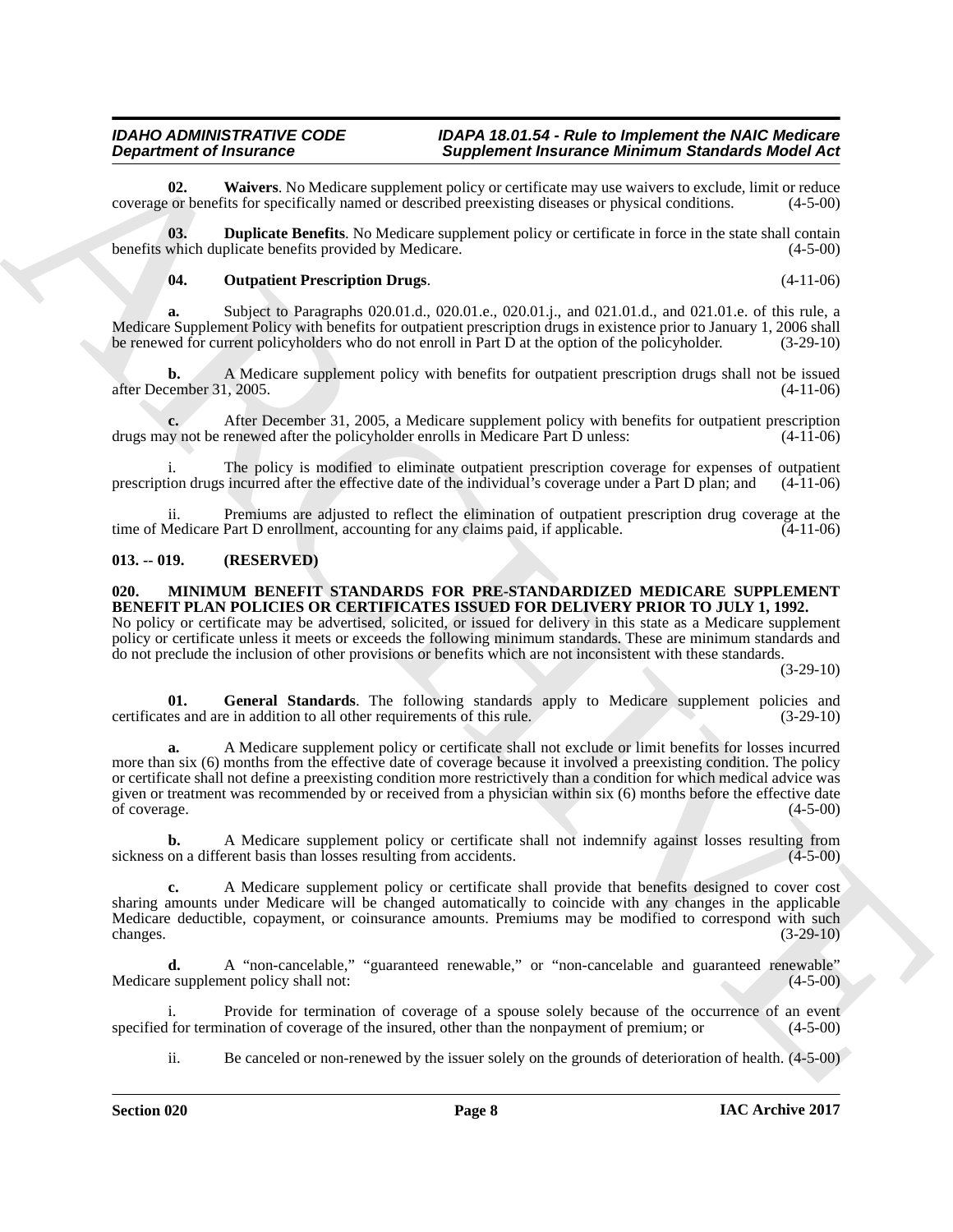**e.** Except as authorized by the director of this state, an issuer shall neither cancel nor non-renew a Medicare supplement policy or certificate for any reason other than nonpayment of premium or material misrepresentation. (4-5-00) misrepresentation.

**f.** If a group Medicare supplement insurance policy is terminated by the group policyholder and not replaced as provided in Paragraph 020.01.h., the issuer shall offer certificateholders an individual Medicare supplement policy. The issuer shall offer the certificate holder at least the following choices: (3-29-10)

An individual Medicare supplement policy currently offered by the issuer having comparable benefits to those contained in the terminated group Medicare supplement policy; and (3-29-10)

ii. An individual Medicare supplement policy which provides only such benefits as are required to meet the minimum standards as defined in Subsection 021.02. (3-29-10)

**g.** If membership in a group is terminated, the issuer shall: (4-5-00)

i. Offer the certificateholder the conversion opportunities described in Paragraph 020.01.f.; or (3-29-10)

ii. At the option of the group policyholder, offer the certificateholder continuation of coverage under the group policy.

**h.** If a group Medicare supplement policy is replaced by another group Medicare supplement policy purchased by the same policyholder, the issuer of the replacement policy shall offer coverage to all persons covered under the old group policy on its date of termination. Coverage under the new group policy shall not result in any exclusion for preexisting conditions that would have been covered under the group policy being replaced. (4 exclusion for preexisting conditions that would have been covered under the group policy being replaced.

**Department of Irraneance <br>
Supplement in a distributed by the state and interest in the state and interest in the state and interest in the state and interest in the state and interest in the state and interest in the st i.** Termination of a Medicare supplement policy or certificate shall be without prejudice to any continuous loss which commenced while the policy was in force, but the extension of benefits beyond the period during which the policy was in force may be predicated upon the continuous total disability of the insured, limited to the duration of the policy benefit period, if any, or to payment of the maximum benefits. Receipt of Medicare Part D benefits will not be considered in determining a continuous loss. (4-11-06)

**j.** If a Medicare supplement policy eliminates an outpatient prescription drug benefit as a result of requirements imposed by the Medicare Prescription Drug, Improvement, and Modernization Act of 2003, the modified policy shall be deemed to satisfy the guaranteed renewal requirements of Subsection 020.01. (3-29-10)

## <span id="page-8-0"></span>**02. Minimum Benefit Standards**. (4-5-00)

**a.** Coverage of Part A Medicare eligible expenses for hospitalization to the extent not covered by Medicare from the sixty-first day through the ninetieth day in any Medicare benefit period; (4-5-00)

**b.** Coverage for either all or none of the Medicare Part A inpatient hospital deductible amount;

 $(4-5-00)$ 

**c.** Coverage of Part A Medicare eligible expenses incurred as daily hospital charges during use of Medicare's lifetime hospital inpatient reserve days; (4-5-00)

**d.** Upon exhaustion of all Medicare hospital inpatient coverage including the lifetime reserve days, coverage of ninety percent (90%) of all Medicare Part A eligible expenses for hospitalization not covered by Medicare subject to a lifetime maximum benefit of an additional three hundred sixty-five (365) days; (4-5-00)

**e.** Coverage under Medicare Part A for the reasonable cost of the first three (3) pints of blood (or equivalent quantities of packed red blood cells, as defined under federal regulations) unless replaced in accordance with federal regulations or already paid for under Part B; with federal regulations or already paid for under Part B;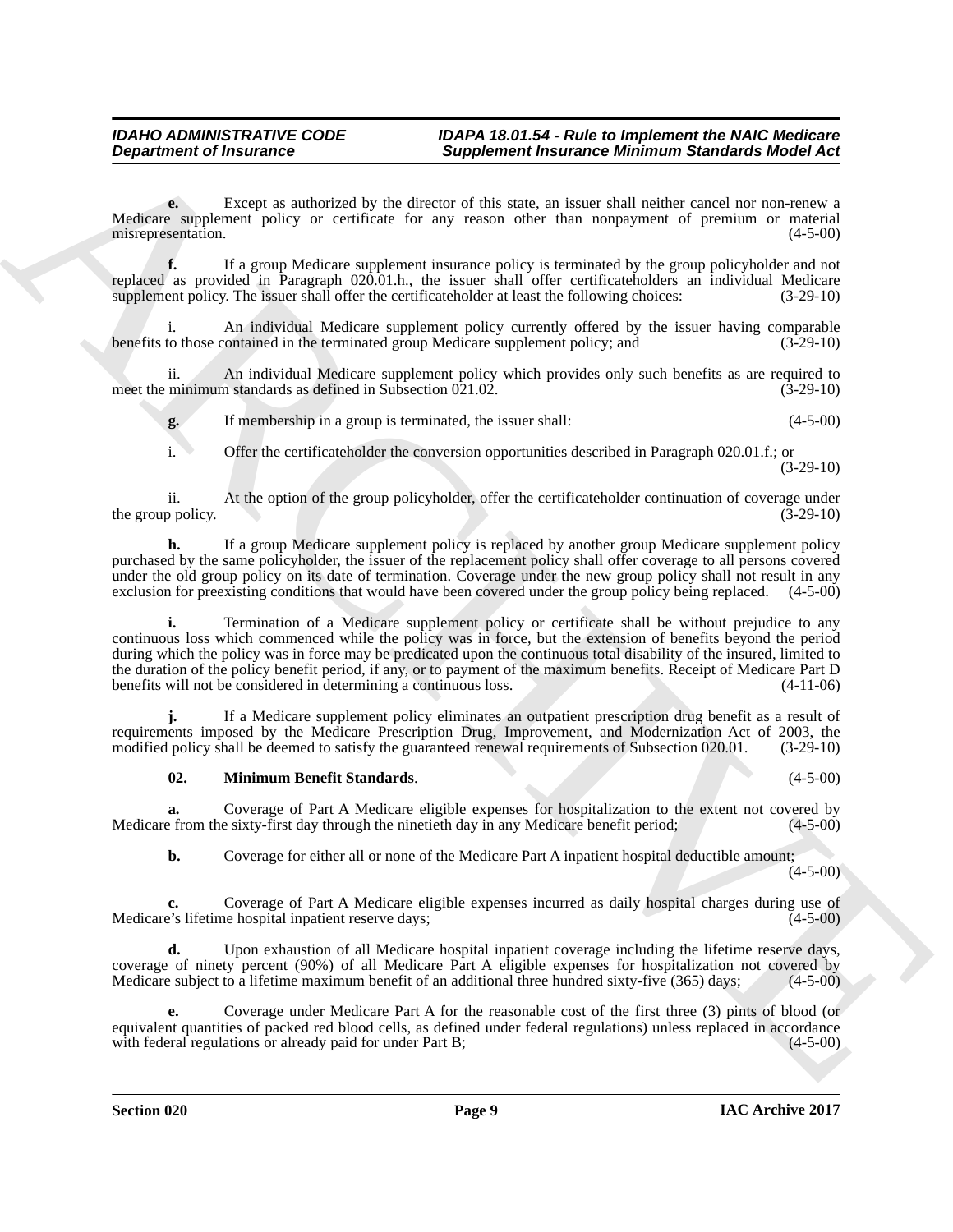**f.** Coverage for the coinsurance amount or in the case of hospital outpatient department services paid under a prospective payments system, the copayment amount, of Medicare eligible expenses under Part B regardless of hospital confinement, subject to a maximum calendar year out-of-pocket amount equal to the Medicare Part B deductible; (5-3-03)

**g.** Effective January 1, 1990, coverage under Medicare Part B for the reasonable cost of the first three (3) pints of blood (or equivalent quantities of packed red blood cells, as defined under federal regulations), unless replaced in accordance with federal regulations or already paid for under Part A, subject to the Medicare deductible amount.  $(4-5-00)$ 

### <span id="page-9-1"></span><span id="page-9-0"></span>**021. BENEFIT STANDARDS FOR 1990 STANDARDIZED MEDICARE SUPPLEMENT BENEFIT PLAN POLICIES OR CERTIFICATES ISSUED FOR DELIVERY ON OR AFTER JULY 1, 1992 AND WITH AN EFFECTIVE DATE FOR COVERAGE PRIOR TO JUNE 1, 2010.**

The following standards are applicable to all Medicare supplement policies or certificates delivered or issued for delivery in this state on or after July 1, 1992, and with an effective date for coverage prior to June 1, 2010. No policy or certificate may be advertised, solicited, delivered, or issued for delivery in this state as a Medicare supplement policy or certificate unless it complies with these benefit standards. (3-29-10) policy or certificate unless it complies with these benefit standards.

<span id="page-9-2"></span>**01.** General Standards. The following standards apply to Medicare supplement policies and are in addition to all other requirements of this rule. certificates and are in addition to all other requirements of this rule.

**Department of Francois Complete Superiority (Superiority Neumation Minimum Superiority Superiority Superiority Superiority Superiority Superiority Superiority Superiority Superiority Superiority Superiority Superiority ( a.** A Medicare supplement policy or certificate shall not exclude or limit benefits for losses incurred more than six (6) months from the effective date of coverage because it involved a preexisting condition. The policy or certificate may not define a preexisting condition more restrictively than a condition for which medical advice was given or treatment was recommended by or received from a physician within six (6) months before the effective date<br>of coverage. (4-5-00) of coverage. (4-5-00)

**b.** A Medicare supplement policy or certificate shall not indemnify against losses resulting from on a different basis than losses resulting from accidents. (4-5-00) sickness on a different basis than losses resulting from accidents.

**c.** A Medicare supplement policy or certificate shall provide that benefits designed to cover cost sharing amounts under Medicare will be changed automatically to coincide with any changes in the applicable Medicare deductible, copayment, or coinsurance amounts. Premiums may be modified to correspond with such changes. (3-29-10)

**d.** No Medicare supplement policy or certificate shall provide for termination of coverage of a spouse solely because of the occurrence of an event specified for termination of coverage of the insured, other than the nonpayment of premium.  $(4-5-00)$ 

**e.** Each Medicare supplement policy shall be guaranteed renewable. (4-5-00)

i. The issuer shall not cancel or non-renew the policy solely on the ground of health status of the individual. (4-5-00)

ii. The issuer shall not cancel or non-renew the policy for any reason other than nonpayment of the or material misrepresentation. (4-5-00) premium or material misrepresentation.

iii. If the Medicare supplement policy is terminated by the group policyholder and is not replaced as provided under Subparagraph 021.01.e.v., the issuer shall offer certificateholders an individual Medicare supplement policy which (at the option of the certificateholder): (3-29-10) policy which (at the option of the certificateholder):

(1) Provides for continuation of the benefits contained in the group policy; or (4-5-00)

(2) Provides for benefits that otherwise meet the requirements of Subsection 021.01 through 021.01 through  $(3-29-10)$  $021.01$ .h.iv.  $(3-29-10)$ 

iv. If an individual is a certificateholder in a group Medicare supplement policy and the individual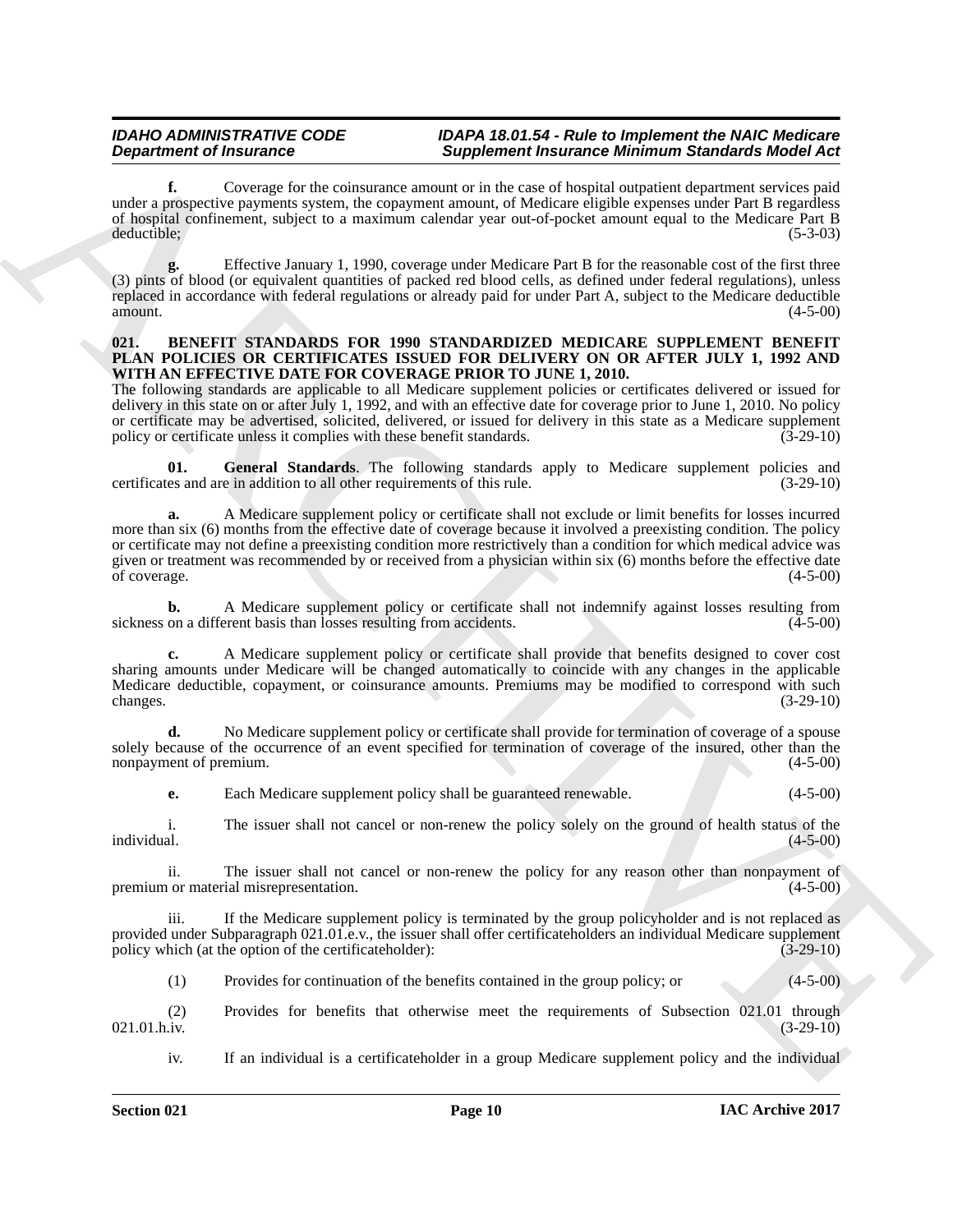terminates membership in the group, the issuer shall (a) offer the certificateholder the conversion opportunity described in Subparagraph 021.01.e.iii.; or, (b) at the option of the group policyholder, offer the certificateholder continuation of coverage under the group policy. (3-29-10) continuation of coverage under the group policy.

v. If a group Medicare supplement policy is replaced by another group Medicare supplement policy purchased by the same policyholder, the issuer of the replacement policy shall offer coverage to all persons covered under the old group policy on its date of termination. Coverage under the new policy shall not result in any exclusion for preexisting conditions that would have been covered under the group policy being replaced. (4-5-00)

If a Medicare supplement policy eliminates an outpatient prescription drug benefit as a result of requirements imposed by the Medicare Prescription Drug, Improvement and Modernization Act of 2003, the modified policy shall be deemed to satisfy the guaranteed renewal requirements of Paragraph 021.01.e. (3-29-10) modified policy shall be deemed to satisfy the guaranteed renewal requirements of Paragraph 021.01.e.

**f.** Termination of a Medicare supplement policy or certificate shall be without prejudice to any continuous loss which commenced while the policy was in force, but the extension of benefits beyond the period during which the policy was in force may be conditioned upon the continuous total disability of the insured, limited to the duration of the policy benefit period, if any, or payment of the maximum benefits. Receipt of Medicare Part D<br>benefits will not be considered in determining a continuous loss. (4-11-06) benefits will not be considered in determining a continuous loss.

**g.** A Medicare supplement policy or certificate shall provide that benefits and premiums under the policy or certificate shall be suspended at the request of the policyholder or certificateholder for the period (not to exceed twenty-four (24) months) in which the policyholder or certificateholder has applied for and is determined to be entitled to medical assistance under Title XIX of the Social Security Act, but only if the policyholder or certificateholder notifies the issuer of the policy or certificate within ninety (90) days after the date the individual becomes entitled to assistance. (3-29-10)

i. If suspension occurs and if the policyholder or certificateholder loses entitlement to medical assistance, the policy or certificate shall be automatically re-instituted (effective as of the date of termination of entitlement) as of the termination of entitlement if the policyholder or certificateholder provides notice of loss of entitlement within ninety (90) days after the date of loss and pays the premium attributable to the period, effective as of the date of termination of entitlement.

**Dependent of Francoise.** Suppose the **Conservation** of the simulation of the simulation of the simulation of the simulation of the simulation of the simulation of the simulation of the simulation of the simulation of the ii. Each Medicare supplement policy shall provide that benefits and premiums under the policy shall be suspended (for any period that may be provided by federal regulation) at the request of the policyholder if the policyholder is entitled to benefits under Section 226(b) of the Social Security Act and is covered under a group health plan (as defined in Section  $1862(b)(1)(A)(v)$  of the Social Security Act). If suspension occurs and if the policyholder or certificateholder loses coverage under the group health plan, the policy shall be automatically reinstituted (effective as of the date of loss of coverage) if the policyholder provides notice of loss of coverage within ninety (90) days after the date of the loss and pays the premium attributable to the period, effective as of the date of termination of enrollment in the group health plan. (5-3-03) termination of enrollment in the group health plan.

iii. Reinstitution of coverages as defined in Subparagraphs 021.01.g.i. and 021.01.g.ii.: (3-29-10)

(1) Shall not provide for any waiting period with respect to treatment of preexisting conditions;

(4-5-00)

(2) Shall provide for resumption of coverage that is substantially equivalent to coverage in effect before the date of suspension. If the suspended Medicare supplement policy provided coverage for outpatient prescription drugs, reinstitution of the policy for Medicare Part D enrollees shall be without coverage for outpatient prescription drugs and shall otherwise provide substantially equivalent coverage to the coverage in effect before the date of suspension; and (4-11-06) date of suspension; and

(3) Shall provide for classification of premiums on terms at least as favorable to the policyholder or certificateholder as the premium classification terms that would have applied to the policyholder or certificateholder had the coverage not been suspended.

**h.** If an issuer makes a written offer to the Medicare Supplement policyholders or certificateholders of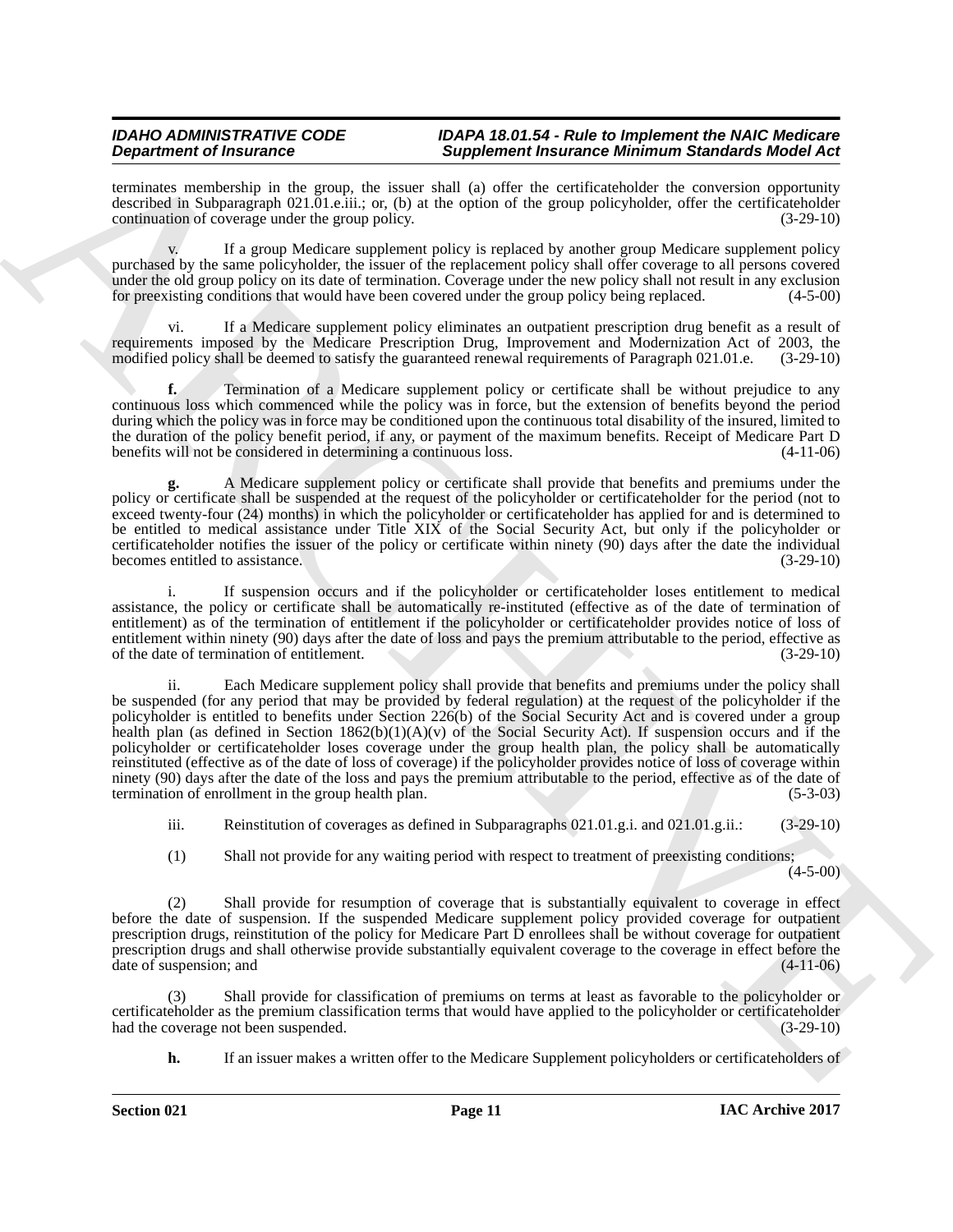one (1) or more of its plans, to exchange during a specified period from his or her 1990 Standardized plan (as described in Section 023 of this rule) to a 2010 Standardized plan (as described in Section 024 of this rule), the offer and subsequent exchange shall comply with the following requirements: (3-29-10)

**Dependent of Hencare Constraints of Supplementari interactions of the simulation of the Supplement of Hencare Constraints of the Supplement of Hencare Constraints of the Supplement of the Supplement of the Supplement of** i. An issuer need not provide justification to the director if the insured replaces a 1990 Standardized policy or certificate with an issue age rated 2010 Standardized policy or certificate at the insured's original issue age. If an insured's policy or certificate to be replaced is priced on an issue age rate schedule at the time of such offer, the rate charged to the insured for the new exchange policy shall recognize the policy reserve buildup, due to the prefunding inherent in the use of an issue age rate basis, for the benefit of the insured. The method proposed to be used by an issuer must be filed with the director. (3-29-10)

ii. The rating class of the new policy or certificate shall be the class closest to the insured's class of the replaced coverage.

iii. An issuer may not apply new preexisting condition limitations or a new incontestability period to the new policy for those benefits contained in the exchanged 1990 Standardized policy or certificate of the insured, but may apply preexisting condition limitations of no more than six (6) months to any added benefits contained in the new 2010 Standardized policy or certificate not contained in the exchanged policy. (3-29-10) new 2010 Standardized policy or certificate not contained in the exchanged policy.

iv. The new policy or certificate shall be offered to all policyholders or certificateholders within a<br>in, except where the offer or issue would be in violation of state or federal law. (3-29-10) given plan, except where the offer or issue would be in violation of state or federal law.

<span id="page-11-1"></span>**02. Standards for Basic (Core) Benefits Common to Benefit Plans A - J**. Every issuer shall make available a policy or certificate including only the following basic "core" package of benefits to each perspective insured. An issuer may make available to prospective insureds any of the other Medicare supplement insurance benefit plans in addition to the basic core package, but not in lieu of it.

**a.** Coverage of Part A Medicare eligible expenses for hospitalization to the extent not covered by effrom the sixty-first day through the ninetieth day in any Medicare benefit period; (4-5-00) Medicare from the sixty-first day through the ninetieth day in any Medicare benefit period;

**b.** Coverage of Part A Medicare eligible expenses incurred for hospitalization to the extent not by Medicare for each Medicare lifetime inpatient reserve day used; (4-5-00) covered by Medicare for each Medicare lifetime inpatient reserve day used;

**c.** Upon exhaustion of the Medicare hospital inpatient coverage including the lifetime reserve days, coverage of one hundred percent (100%) of Medicare Part A eligible expenses for hospitalization paid at the applicable prospective payment system (PPS) rate, or other appropriate Medicare standard of payment, subject to a lifetime maximum benefit of an additional three hundred sixty-five (365) days. The provider shall accept the issuer's payment as payment in full and may not bill the insured for any balances. (4-11-06)

**d.** Coverage under Medicare Parts A and B for the reasonable cost of the first three (3) pints of blood (or equivalent quantities of packed red blood cells, as defined under federal regulations) unless replaced in accordance with federal regulations;

**e.** Coverage for the coinsurance amount, or in the case of hospital outpatient department services under a prospective payment system, the copayment amount of Medicare eligible expenses under Part B regardless of hospital confinement, subject to the Medicare Part B deductible. In all cases involving hospital outpatient department services paid under a prospective payment system, the issuer is required to pay the copayment amount established by federal requirements, which will be either the amount established for the Ambulatory Payment Classification (APC) group, or a provider-elected reduced copayment amount. (4-11-06)

<span id="page-11-0"></span>**03. Standards for Additional Benefits**. The following additional benefits shall be included in Medicare Supplement Benefit Plans "B" through "J" only as provided by Section 023 of this rule. (3-29-10)

**a.** Medicare Part A deductible: Coverage for all of the Medicare Part A inpatient hospital deductible over benefit period.  $(4-5-00)$ amount per benefit period.

**b.** Skilled nursing facility care: Coverage for the actual billed charges up to the coinsurance amount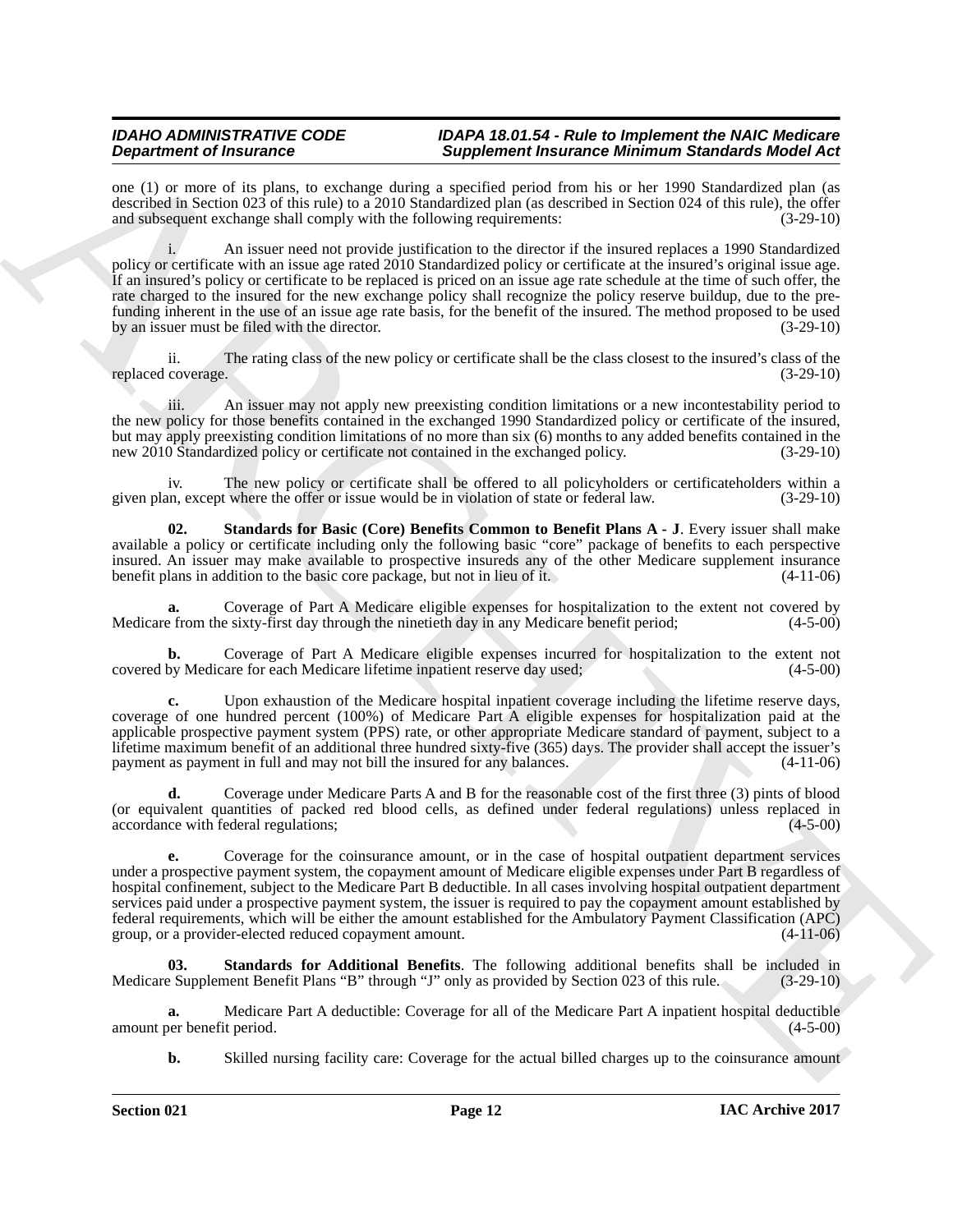from the twenty-first day through the one hundredth day in a Medicare benefit period for post-hospital skilled nursing facility care eligible under Medicare Part A. facility care eligible under Medicare Part A.

**c.** Medicare Part B deductible: Coverage for all of the Medicare Part B deductible amount per calendar year regardless of hospital confinement. (4-5-00)

**d.** Eighty percent (80%) of the Medicare Part B excess charges: Coverage for eighty percent (80%) of the difference between the actual Medicare Part B charge as billed, not to exceed any charge limitation established by the Medicare program or state law, and the Medicare-approved Part B charge. (4-5-00)

**e.** One hundred percent (100%) of the Medicare Part B excess charges: Coverage for all of the difference between the actual Medicare Part B charge as billed, not to exceed any charge limitation established by the Medicare program or state law, and the Medicare-approved Part B charge. (4-5-00) Medicare program or state law, and the Medicare-approved Part B charge.

**f.** Basic outpatient prescription drug benefit: Coverage for fifty percent (50%) of outpatient prescription drug charges, after a two hundred fifty dollars (\$250) calendar year deductible, to a maximum of one thousand two hundred fifty dollars (\$1,250) in benefits received by the insured per calendar year, to the extent not covered by Medicare. The outpatient prescription drug benefit may be included for sale or issuance in a Medicare supplement policy until January 1, 2006. (4-11-06)

**g.** Extended outpatient prescription drug benefit. Coverage for fifty percent (50%) of outpatient prescription drug charges, after a two hundred fifty dollars (\$250) calendar year deductible, to a maximum of three thousand dollars (\$3,000) in benefits received by the insured per calendar year, to the extent not covered by Medicare. The outpatient prescription drug benefit may be included for sale or issuance in a Medicare supplement policy until January 1, 2006. (4-11-06)

**Experimente Christmass of European Christmass of European Christmass of the European Christmass of the European Christmass of the European Christmass of the European Christmass of the European Christmass of the European h.** Medically necessary emergency care in a foreign country: Coverage to the extent not covered by Medicare for eighty-percent (80%) of the billed charges for Medicare-eligible expenses for medically necessary emergency hospital, physician, and medical care received in a foreign country, which care would have been covered by Medicare if provided in the United States and which care began during the first sixty (60) consecutive days of each trip outside the United States, subject to a calendar year deductible of two hundred fifty dollars (\$250), and a lifetime maximum benefit of fifty thousand dollars (\$50,000). For purposes of this benefit, "emergency care" shall mean care needed immediately because of an injury or an illness of sudden and unexpected onset. (4-5-00)

<span id="page-12-1"></span>**04. Preventive Medical Care Benefit**. Coverage for the following preventive health services not covered by Medicare: (4-11-06)

**a.** An annual clinical preventive medical history and physical examination that may include tests and services from Paragraph 021.04.c., and patient education to address preventive health care measures. (3-29-10)

**b.** Preventive screening tests or preventive services, the selection and frequency of which is ed to be medically appropriate by the attending physician. (4-11-06) determined to be medically appropriate by the attending physician.

**c.** Reimbursement shall be for the actual charges up to one hundred percent (100%) of the Medicareapproved amount for each service, as if Medicare were to cover the service as identified in American Medical Association Current Procedural Terminology (AMA CPT) codes, to a maximum of one hundred twenty dollars (\$120) annually under this benefit. This benefit shall not include payment for any procedure covered by Medicare.

(4-11-06)

<span id="page-12-0"></span>**05.** At-Home Recovery Benefit. Coverage for services to provide short-term, at-home assistance with activities of daily living for those recovering from an illness, injury, or surgery. For purposes of this benefit, the following definitions shall apply: (4-5-00)

**a.** Activities of daily living include, but are not limited to, bathing, dressing, personal hygiene, transferring, eating, ambulating, assistance with drugs that are normally self-administered, and changing bandages or other dressings.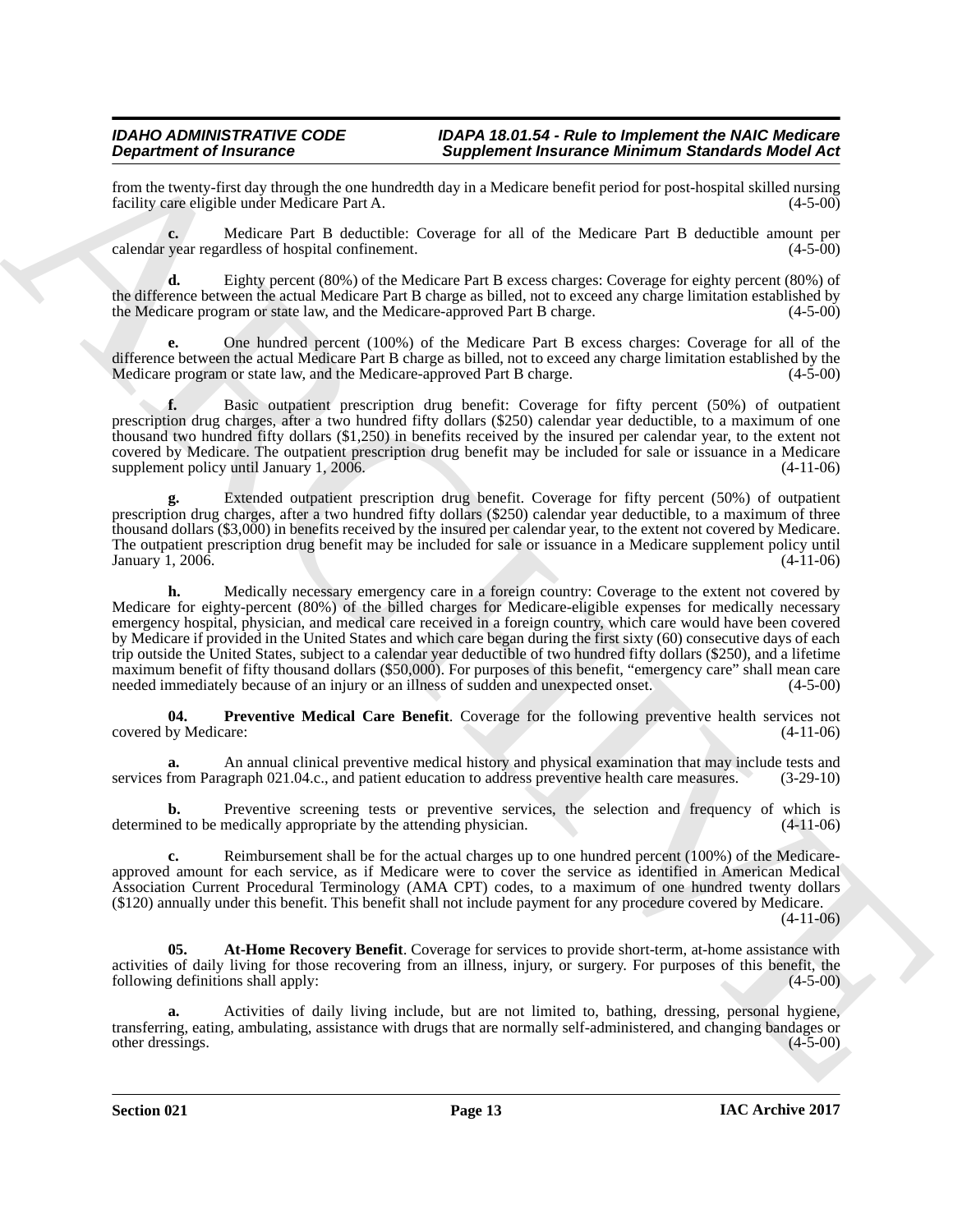## <span id="page-13-0"></span>**06. Coverage Requirements and Limitations**. (4-5-00)

| Coverage is limited to: | $(4-5-00)$ |
|-------------------------|------------|
|                         |            |

| <b>Department of Insurance</b> |                                                           | <b>Supplement Insurance Minimum Standards Model Act</b>                                                                                                                                                                                                                                                    |             |
|--------------------------------|-----------------------------------------------------------|------------------------------------------------------------------------------------------------------------------------------------------------------------------------------------------------------------------------------------------------------------------------------------------------------------|-------------|
| b.<br>nurses' registry.        |                                                           | Care provider. A duly qualified or licensed home health aide or homemaker, personal care aide or<br>nurse provided through a licensed home health care agency or referred by a licensed referral agency or licensed                                                                                        | $(4-5-00)$  |
| c.                             | considered the insured's place of residence.              | Home. Any place used by the insured as a place of residence, provided that the place would qualify<br>as a residence for home health care services covered by Medicare. A hospital or skilled nursing facility shall not be                                                                                | $(4-5-00)$  |
| d.                             | provided by a care provider is one $(1)$ visit.           | At-home recovery visit. The period of a visit required to provide at-home recovery care, without<br>limit on the duration of the visit, except each consecutive four (4) hours in a twenty-four (24) hour period of services                                                                               | $(4-5-00)$  |
| 06.                            | <b>Coverage Requirements and Limitations.</b>             |                                                                                                                                                                                                                                                                                                            | $(4-5-00)$  |
| a.<br>living.                  |                                                           | At-home recovery services provided must be primarily services which assist in activities of daily                                                                                                                                                                                                          | $(4-5-00)$  |
| b.<br>Medicare.                |                                                           | The insured's attending physician must certify that the specific type and frequency of at-home<br>recovery services are necessary because of a condition for which a home care plan of treatment was approved by                                                                                           | $(4-5-00)$  |
| c.                             | Coverage is limited to:                                   |                                                                                                                                                                                                                                                                                                            | $(4-5-00)$  |
|                                |                                                           | No more than the number and type of at-home recovery visits certified as necessary by the<br>insured's attending physician. The total number of at-home recovery visits shall not exceed the number of Medicare<br>approved home health care visits under a Medicare approved home care plan of treatment; | $(4-5-00)$  |
| ii.                            |                                                           | The actual charges for each visit up to a maximum reimbursement of forty dollars (\$40) per visit;                                                                                                                                                                                                         | $(4-5-00)$  |
| iii.                           |                                                           | One thousand six hundred dollars (\$1,600) per calendar year;                                                                                                                                                                                                                                              | $(4-5-00)$  |
| iv.                            | Seven (7) visits in any one week;                         |                                                                                                                                                                                                                                                                                                            | $(4-5-00)$  |
| V.                             | Care furnished on a visiting basis in the insured's home; |                                                                                                                                                                                                                                                                                                            | $(4-5-00)$  |
| vi.                            |                                                           | Services provided by a care provider as defined in this Section;                                                                                                                                                                                                                                           | $(3-29-10)$ |
| vii.<br>otherwise excluded;    |                                                           | At-home recovery visits while the insured is covered under the policy or certificate and not                                                                                                                                                                                                               | $(4-5-00)$  |
| V111.<br>care visit.           |                                                           | At-home recovery visits received during the period the insured is receiving Medicare approved<br>home care services or no more than eight (8) weeks after the service date of the last Medicare approved home health                                                                                       | $(4-5-00)$  |
| d.                             | Coverage is excluded for:                                 |                                                                                                                                                                                                                                                                                                            | $(4-5-00)$  |
| i.                             |                                                           | Home care visits paid for by Medicare or other government programs; and                                                                                                                                                                                                                                    | $(4-5-00)$  |
| ii.                            |                                                           | Care provided by family members, unpaid volunteers or providers who are not care providers.                                                                                                                                                                                                                | $(4-5-00)$  |
| 07.                            | Standards for Plan K and L.                               |                                                                                                                                                                                                                                                                                                            | $(3-29-10)$ |
|                                |                                                           |                                                                                                                                                                                                                                                                                                            |             |
| a.                             |                                                           | Standardized Medicare supplement benefit plan "K" shall consist of the following:                                                                                                                                                                                                                          | $(3-29-10)$ |

| d.  | Coverage is excluded for:                                                                   | $(4-5-00)$ |
|-----|---------------------------------------------------------------------------------------------|------------|
|     | Home care visits paid for by Medicare or other government programs; and                     | $(4-5-00)$ |
| ii. | Care provided by family members, unpaid volunteers or providers who are not care providers. | $(4-5-00)$ |

<span id="page-13-1"></span>

| - 07. | Standards for Plan K and L.                                                       | $(3-29-10)$ |
|-------|-----------------------------------------------------------------------------------|-------------|
| а.    | Standardized Medicare supplement benefit plan "K" shall consist of the following: | $(3-29-10)$ |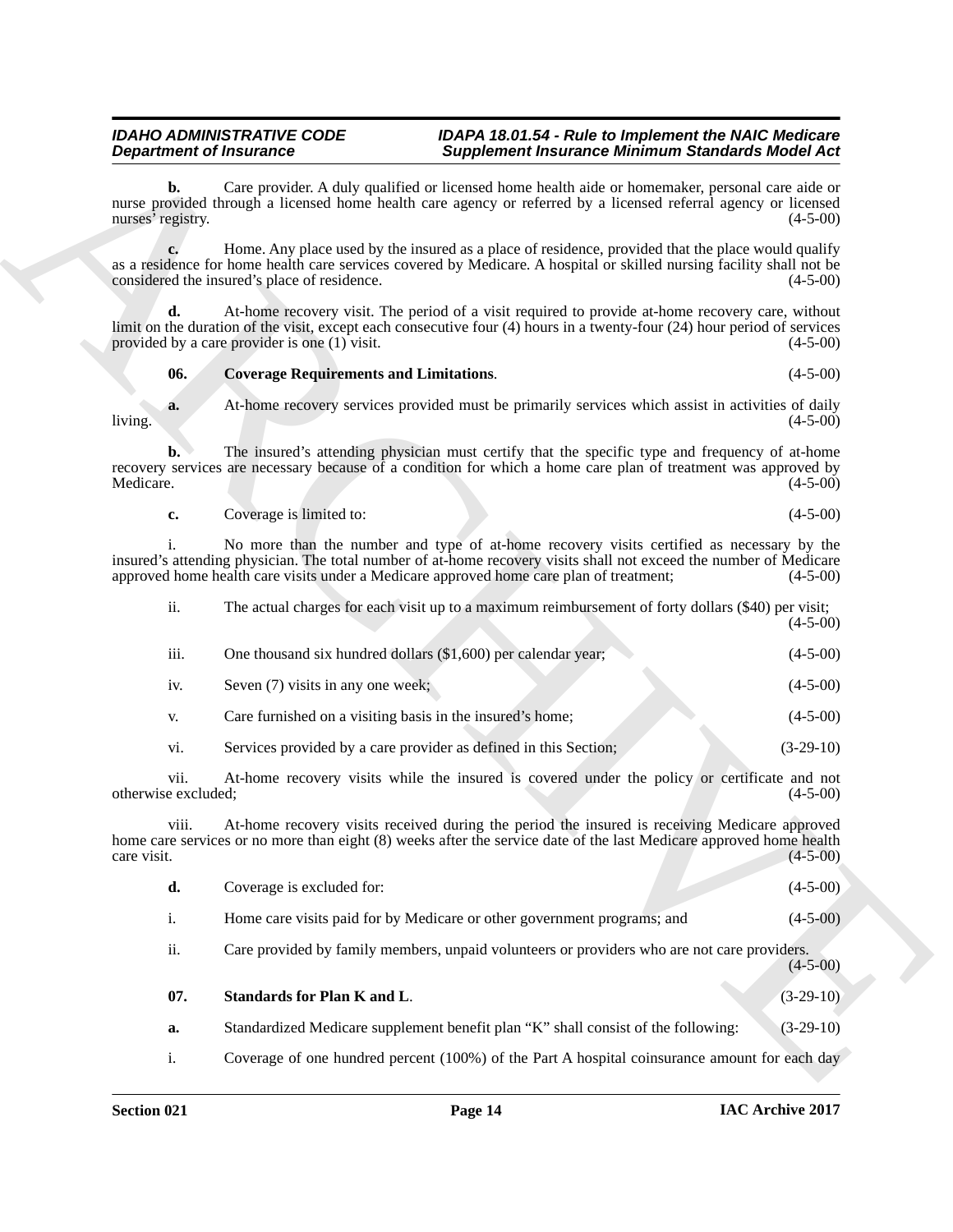used from the sixty-first through the ninetieth day in any Medicare benefit period; (4-11-06)

ii. Coverage of one hundred percent (100%) of the Part A hospital coinsurance amount for each Medicare lifetime inpatient reserve day used from the ninety-first through the one hundred fiftieth day in any Medicare benefit period; (4-11-06)

**Department of Instance Complete Supplement Instantion Minimum Sanchards Michael Act<br>
and the simulation of the Michael Act and the Supplement Instantion Complete Supplement Instantion of the Supplement Complete Supplemen** iii. Upon exhaustion of the Medicare hospital inpatient coverage, including the lifetime reserve days coverage of one hundred percent (100%) of the Medicare Part A eligible expenses for hospitalization paid at the applicable prospective payment system (PPS) rate, or other appropriate Medicare standard of payment subject to a lifetime maximum benefit of an additional three hundred sixty-five (365) days. The provider shall accept the issuer's payment as payment in full and may not bill the insured for any balance; (4-11-06)

iv. Medicare Part A Deductible: Coverage for fifty percent (50%) of the Medicare Part A inpatient hospital deductible amount per benefit period until the out-of-pocket limitation is met as described in Subparagraph  $021.07.\text{a.x.};$  (3-29-10)

v. Skilled Nursing Facility Care: Coverage for fifty percent (50%) of the coinsurance amount for each day used from the twenty-first day through the one hundredth day in a Medicare benefit period for post-hospital skilled nursing facility care eligible under Medicare Part A until the out-of-pocket limitation is met as described in Subparagraph 021.07.a.x.; (3-29-10)

vi. Hospice Care: Coverage for fifty percent (50%) of cost sharing for all Part A Medicare eligible expenses and respite care until the out-of-pocket limitation is met as described in Subparagraph 021.07.a.x.;

(3-29-10)

vii. Coverage for fifty percent (50%) under Medicare Part A or B, of the reasonable cost of the first three (3) pints of blood (or equivalent quantities of packed red blood cells as defined under federal regulations) unless replaced in accordance with federal regulations until the out-of-pocket limitation is met as described in Subparagraph 021.07.a.x.;<br>(3-29-10)  $021.07.\text{a.x.};$  (3-29-10)

viii. Except for coverage provided in Subparagraph 021.07.a.ix., coverage for fifty percent (50%) of the cost sharing otherwise applicable under Medicare Part B after the policyholder pays the Part B deductible until the out-of -pocket limitation is met as described in Subparagraph 021.07.a.x. (3-29-10)

ix. Coverage of one hundred percent (100%) of the cost sharing for Medicare Part B preventive after the policyholder pays the Part B deductible; and (4-11-06) services after the policyholder pays the Part B deductible; and

x. Coverage of one hundred percent (100%) of all cost sharing under Medicare Parts A and B for the balance of the calendar year after the individual has reached the out-of-pocket limitation on annual expenditures under Medicare Parts A and B of four thousand dollars (\$4,000) in 2006, indexed each year by the appropriate inflation adjustment specified by the Secretary of the U.S. Department of Health and Human Services. (4-11-06)

**b.** Standardized Medicare supplement benefit plan "L" shall consist of the following: (3-29-10)

i. The benefits described in Subparagraphs 021.07.a.i. through 021.07.a.iii., and 021.07.a.ix.; (3-29-10)

ii. The benefit described in Subparagraphs 021.07.a.v. through 021.07.a.viii. but substituting seventy-<br>ent  $(75%)$  for fifty percent  $(50%)$ ; and  $(3-29-10)$ five percent  $(75%)$  for fifty percent  $(50%)$ ; and

iii. The benefit described in Subparagraph 021.07.a.x. but substituting two thousand dollars (\$2,000) for four thousand dollars  $(\text{\$4,000}).$  (3-29-10)

### <span id="page-14-1"></span><span id="page-14-0"></span>**022. BENEFIT STANDARDS FOR 2010 STANDARDIZED MEDICARE SUPPLEMENT BENEFIT PLAN POLICIES OR CERTIFICATES ISSUED FOR DELIVERY WITH AN EFFECTIVE DATE FOR COVERAGE ON OR AFTER JUNE 1, 2010.**

The following standards are applicable to all Medicare supplement policies or certificates delivered or issued for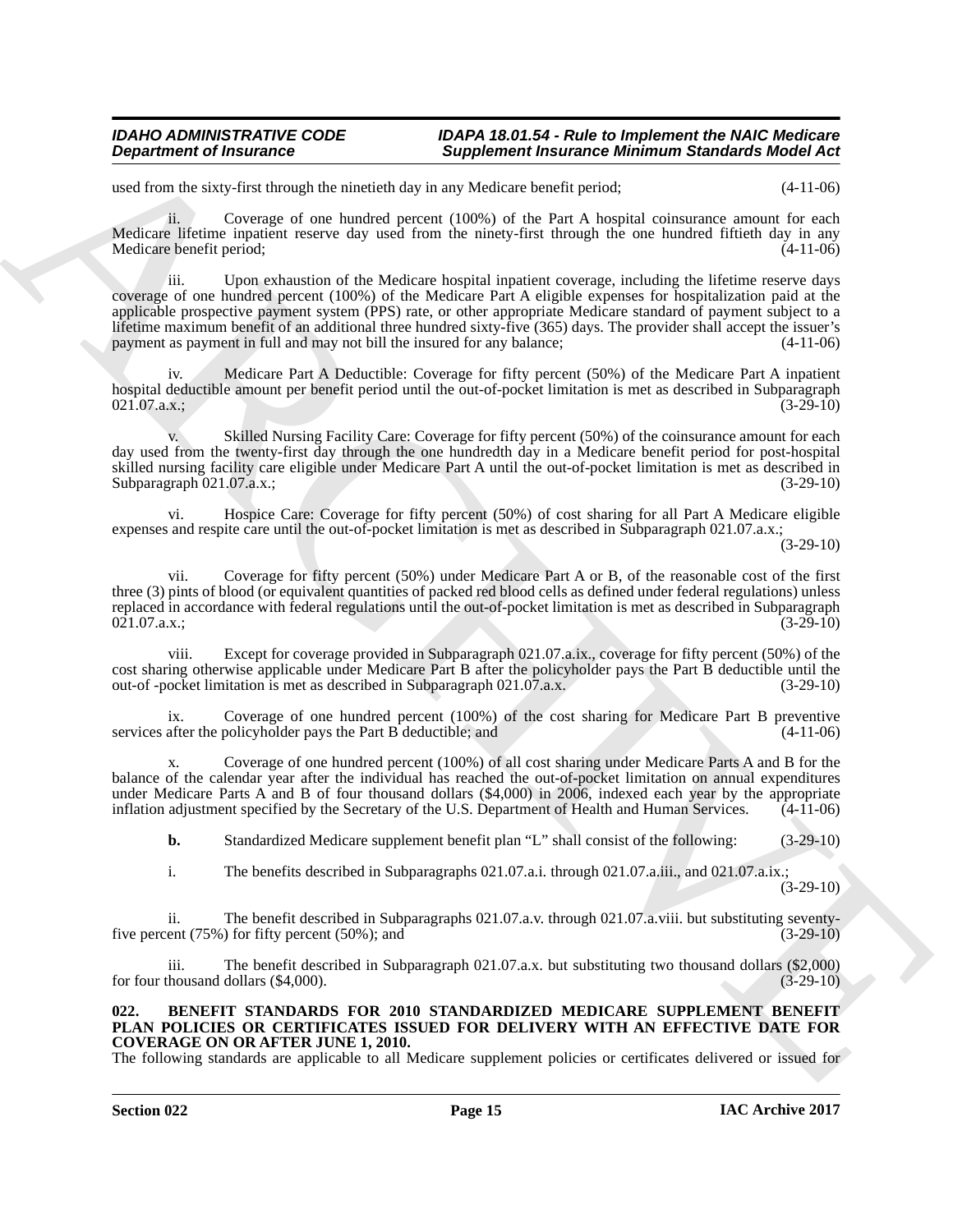**Experimental Theorem control to the control term in the set of the set of the set of the set of the set of the set of the set of the set of the set of the set of the set of the set of the set of the set of the set of the** delivery in this state with an effective date for coverage on or after June 1, 2010. No policy or certificate may be advertised, solicited, delivered, or issued for delivery in this state as a Medicare supplement policy or certificate unless it complies with these benefit standards. No issuer may offer any 1990 Standardized Medicare supplement benefit plan for sale on or after June 1, 2010. Benefit standards applicable to Medicare supplement policies and certificates issued with an effective date for coverage prior to June 1, 2010 remain subject to the requirements of Section 021. (3-29-10) Section 021.  $(3-29-10)$ 

<span id="page-15-0"></span>**01. General Standards**. The following standards apply to Medicare supplement policies and certificates and are in addition to all other requirements of this regulation. (3-29-10)

**a.** A Medicare supplement policy or certificate shall not exclude or limit benefits for losses incurred more than six (6) months from the effective date of coverage because it involved a preexisting condition. The policy or certificate may not define a preexisting condition more restrictively than a condition for which medical advice was given or treatment was recommended by or received from a physician within six (6) months before the effective date of coverage.  $(3-29-10)$ 

**b.** A Medicare supplement policy or certificate shall not indemnify against losses resulting from a different basis than losses resulting from accidents. (3-29-10) sickness on a different basis than losses resulting from accidents.

**c.** A Medicare supplement policy or certificate shall provide that benefits designed to cover cost sharing amounts under Medicare will be changed automatically to coincide with any changes in the applicable Medicare deductible, copayment, or coinsurance amounts. Premiums may be modified to correspond with such changes. (3-29-10) changes. (3-29-10)

**d.** No Medicare supplement policy or certificate shall provide for termination of coverage of a spouse solely because of the occurrence of an event specified for termination of coverage of the insured, other than the nonpayment of premium. (3-29-10) nonpayment of premium.

**e.** Each Medicare supplement policy shall be guaranteed renewable. (3-29-10)

i. The issuer shall not cancel or nonrenew the policy solely on the ground of health status of the individual.  $(3-29-10)$ individual. (3-29-10)

ii. The issuer shall not cancel or nonrenew the policy for any reasons other than nonpayment of the or material representation. (3-29-10) premium or material representation.

iii. If the Medicare supplement policy is terminated by the group policyholder and is not replaced as provided under Subparagraph 022.01.e.v. of this rule, the issuer shall offer certificateholders an individual Medicare supplement policy which (at the option of the certificateholder): (3-29-10)

(1) Provides for continuation of the benefits contained in the group policy; or (3-29-10)

(2) Provides for benefits that otherwise meet the requirements of this Subsection. (3-29-10)

iv. If an individual is a certificateholder in a group Medicare supplement policy and the individual es membership in the group, the issuer shall: (3-29-10) terminates membership in the group, the issuer shall:

(1) Offer the certificateholder the conversion opportunity described in Subparagraph 022.01.e.iii. of this rule; or  $(3-29-10)$ 

(2) At the option of the group policyholder, offer the certificateholder continuation of coverage under the group policy.  $(3-29-10)$ 

If a group Medicare supplement policy is replaced by another group Medicare supplement policy purchased by the same policyholder, the issuer of the replacement policy shall offer coverage to all persons covered under the old group policy on its date of termination. Coverage under the new policy shall not result in any exclusion<br>for preexisting conditions that would have been covered under the group policy being replaced. (3-29-10 for preexisting conditions that would have been covered under the group policy being replaced.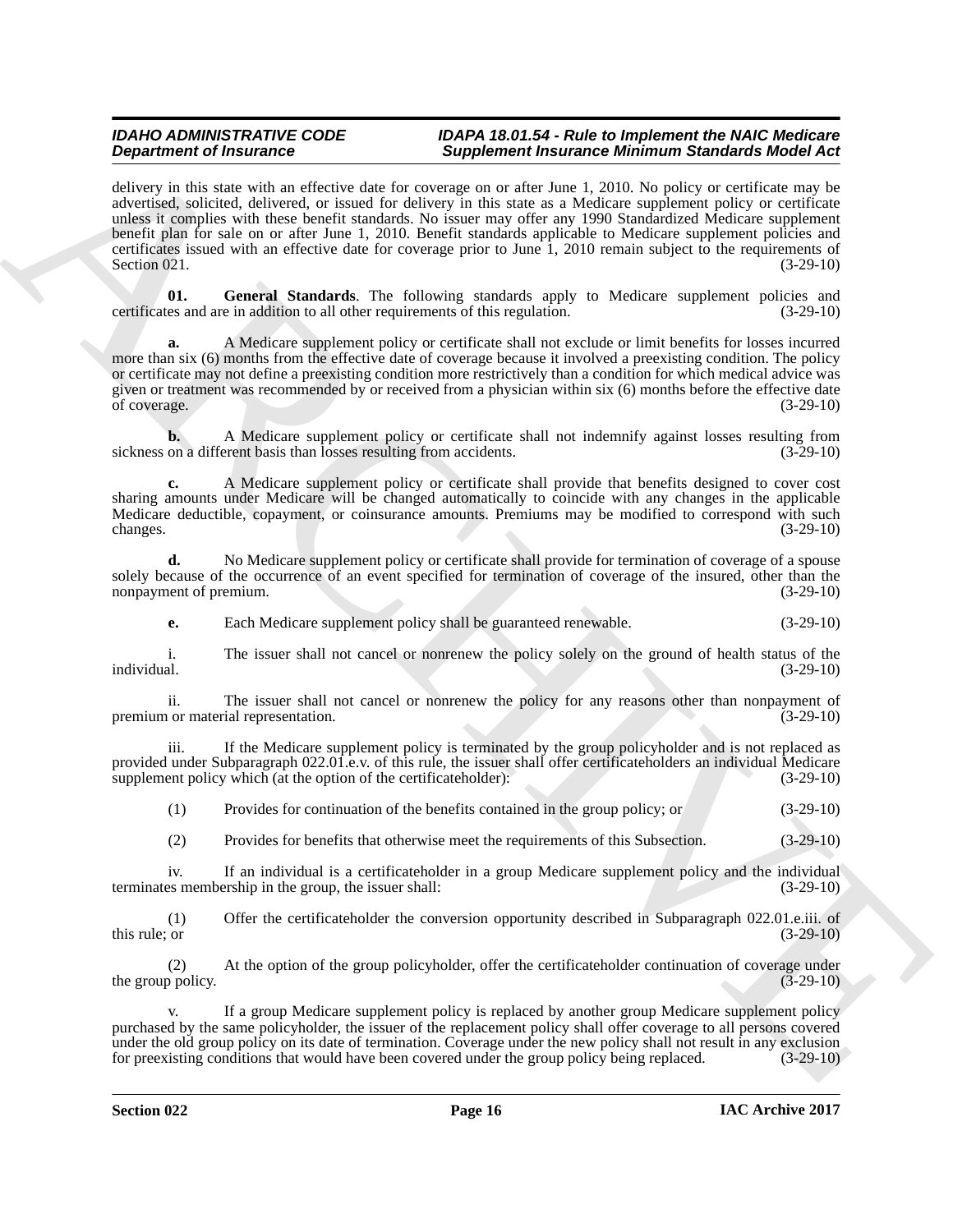**f.** Termination of a Medicare supplement policy or certificate shall be without prejudice to any continuous loss which commenced while the policy was in force, but the extension of benefits beyond the period during which the policy was in force may be conditioned upon the continuous total disability of the insured, limited to the duration of the policy benefit period, if any, or payment of the maximum benefits. Receipt of Medicare Part D benefits will not be considered in determining a continuous loss. (3-29-10)

**g.** A Medicare supplement policy or certificate shall provide that benefits and premiums under the policy or certificate shall be suspended at the request of the policyholder or certificateholder for the period (not to exceed twenty-four (24) months) in which the policyholder or certificateholder has applied for and is determined to be entitled to medical assistance under Title XIX of the Social Security Act, but only if the policyholder or certificateholder notifies the issuer of the policy or certificate within ninety (90) days after the date the individual becomes entitled to assistance.

i. If suspension occurs and if the policyholder or certificateholder loses entitlement to medical assistance, the policy or certificate shall be automatically reinstituted (effective as of the date of termination of entitlement) as of the termination of entitlement if the policyholder or certificateholder provides notice of loss of entitlement within ninety (90) days after the date of loss and pays the premium attributable to the period, effective as of the date of termination of entitlement. (3-29-10)

**Department of Insurance Completions (Representation and the set of the set of the set of the set of the set of the set of the set of the set of the set of the set of the set of the set of the set of the set of the set of** ii. Each Medicare supplement policy shall provide that benefits and premiums under the policy shall be suspended (for any period that may be provided by federal regulation) at the request of the policyholder if the policyholder is entitled to benefits under Section 226 (b) of the Social Security Act and is covered under a group health plan (as defined in Section 1862 (b)(1)(A)(v) of the Social Security Act). If suspension occurs and if the policyholder or certificateholder loses coverage under the group health plan, the policy shall be automatically reinstituted (effective as of the date of loss of coverage) if the policyholder provides notice of loss of coverage within (90) days after the date of the loss and pays the premium attributed to the period, effective as of the date of termination of enrollment in the group health plan. (3-29-10) termination of enrollment in the group health plan.

iii. Reinstitution of coverages as described in Subparagraphs 022.01.g.i. and 022.01.g.ii.; (3-29-10)

(1) Shall not provide for any waiting period with respect to treatment of preexisting conditions;

(3-29-10)

(2) Shall provide for resumption of coverage that is substantially equivalent to coverage in effect before the date of suspension; and

(3) Shall provide for classification of premiums on terms at least as favorable to the policyholder or certificateholder as the premium classification terms that would have applied to the policyholder or certificateholder<br>had the coverage not been suspended. (3-29-10) had the coverage not been suspended.

<span id="page-16-0"></span>**02. Standards for Basic (Core) Benefits Common to Medicare Supplement Insurance Benefit Plans A, B, C, D, F, F with High Deductible, G, M, and N**. Every issuer of Medicare supplement insurance benefit plans shall make available a policy or certificate including only the following basic "core" package of benefits to each prospective insured. An issuer may make available to prospective insureds any of the other Medicare Supplement<br>Insurance Benefit Plans in addition to the basic core package, but not in lieu of it. (3-29-10) Insurance Benefit Plans in addition to the basic core package, but not in lieu of it. (3-29-10)

Coverage of Part A Medicare eligible expenses for hospitalization to the extent not covered by e sixty-first day through the ninetieth day in any Medicare benefit period; (3-29-10) Medicare from the sixty-first day through the ninetieth day in any Medicare benefit period;

**b.** Coverage of Part A Medicare eligible expenses incurred for hospitalization to the extent not covered by Medicare for each Medicare lifetime inpatient reserve day used; (3-29-10)

**c.** Upon exhaustion of the Medicare hospital inpatient coverage including the lifetime reserve days, coverage of one hundred percent (100%) of the Medicare Part A eligible expenses for hospitalization paid at the applicable prospective payment system (PPS) rate, or other appropriate Medicare standard of payment, subject to a lifetime maximum benefit of an additional three hundred sixty-five (365) days. The provider shall accept the issuer's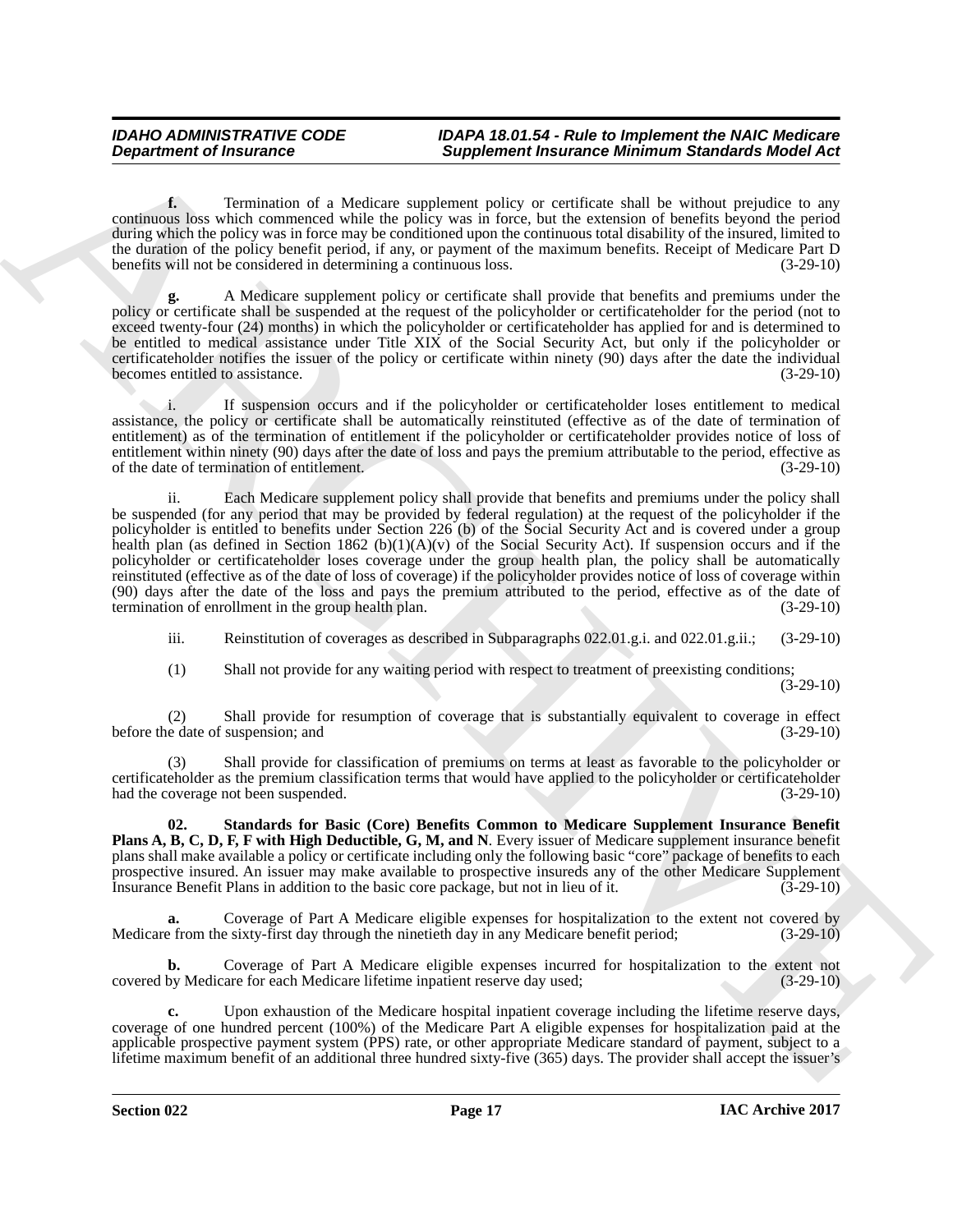payment as payment in full and may not bill the insured for any balance; (3-29-10)

**d.** Coverage under Medicare Parts A and B for the reasonable cost of the first three (3) pints of blood (or equivalent quantities of packed red blood cells, as defined under federal regulations) unless replaced in accordance with federal regulations; (3-29-10)

**e.** Coverage for the coinsurance amount, or in the case of hospital outpatient department services paid under a prospective payment system, the copayment amount, of Medicare eligible expenses under Part B regardless of hospital confinement, subject to the Medicare Part B deductible; (3-29-10)

**f.** Hospice Care. Coverage of cost sharing for all Part A Medicare eligible hospice care and respite enses. (3-29-10) care expenses.

<span id="page-17-1"></span>**03. Standards for Additional Benefits**. The following additional benefits shall be included in Medicare supplement benefit Plans B, C, D, F, F with High Deductible, G, M, and N as provided by Section 024 of this rule. (3-29-10) this rule.  $(3-29-10)$ 

**a.** Medicare Part A Deductible. Coverage for one hundred percent (100%) of the Medicare Part A inpatient hospital deductible amount per benefit period. (3-29-10)

**b.** Medicare Part A Deductible. Coverage for fifty percent (50%) of the Medicare Part A inpatient deductible amount per benefit period. (3-29-10) hospital deductible amount per benefit period.

Skilled Nursing Facility Care. Coverage for the actual billed charges up to the coinsurance amount from the twenty-first day through the one hundredth day in a Medicare benefit period for post-hospital skilled nursing facility care eligible under Medicare Part A. (3-29-10) facility care eligible under Medicare Part A.

**d.** Medicare Part B Deductible. Coverage for one hundred percent (100%) of the Medicare Part B le amount per calendar year regardless of hospital confinement. (3-29-10) deductible amount per calendar year regardless of hospital confinement.

**e.** One Hundred Percent (100%) of the Medicare Part B Excess Charges. Coverage for all the difference between the actual Medicare Part B charges as billed, not to exceed any charge limitation established by the Medicare program or state law, and the Medicare-approved Part B charge. (3-29-10)

**Department of Instantance Supplement Instantance Minimum Sanchards Michael Applement Instantance Supplement Instantance Minimum Sanchards Michael Applement Instantance Supplement Instantance Control in the second of th f.** Medically Necessary Emergency Care in a Foreign Country. Coverage to the extent not covered by Medicare for eighty percent (80%) of the billed charges for Medicare-eligible expenses for medically necessary emergency hospital, physician and medical care received in a foreign country, which care would have been covered by Medicare if provided in the United States and which care began during the first sixty (60) consecutive days of each trip outside the United States, subject to a calendar year deductible of two hundred fifty dollars (\$250), and a lifetime maximum benefit of fifty thousand dollars (\$50,000). For purposes of this benefit, "emergency care" shall mean care needed immediately because of an injury or an illness of sudden and unexpected onset. (3-29-10)

## <span id="page-17-2"></span><span id="page-17-0"></span>**023. STANDARD MEDICARE SUPPLEMENT BENEFIT PLANS FOR 1990 STANDARDIZED MEDICARE SUPPLEMENT BENEFIT PLAN POLICIES OR CERTIFICATES ISSUED FOR DELIVERY ON OR AFTER JULY 1, 1992 AND WITH AN EFFECTIVE DATE FOR COVERAGE PRIOR TO JUNE 1, 2010.**

<span id="page-17-5"></span>**Policy Form or Certificate Form.** An issuer shall make available to each prospective policyholder and certificateholder a policy form or certificate form containing only the basic core benefits, as defined in Subsection 021.02. (3-29-10) Subsection 021.02.

<span id="page-17-4"></span>**02. Medicare Supplement Benefits**. No groups, packages, or combinations of Medicare supplement benefits other than those listed in this Section shall be offered for sale in this state, except as may be permitted in Subsection 023.07 and in Section 025 of this rule. (3-29-10) (3-29-10)

<span id="page-17-3"></span>**03. Benefit Plans**. Benefit plans shall be uniform in structure, language, designation and format to the standard benefit plans "A" through "L" listed in this Subsection and conform to the definitions in Section 010 of this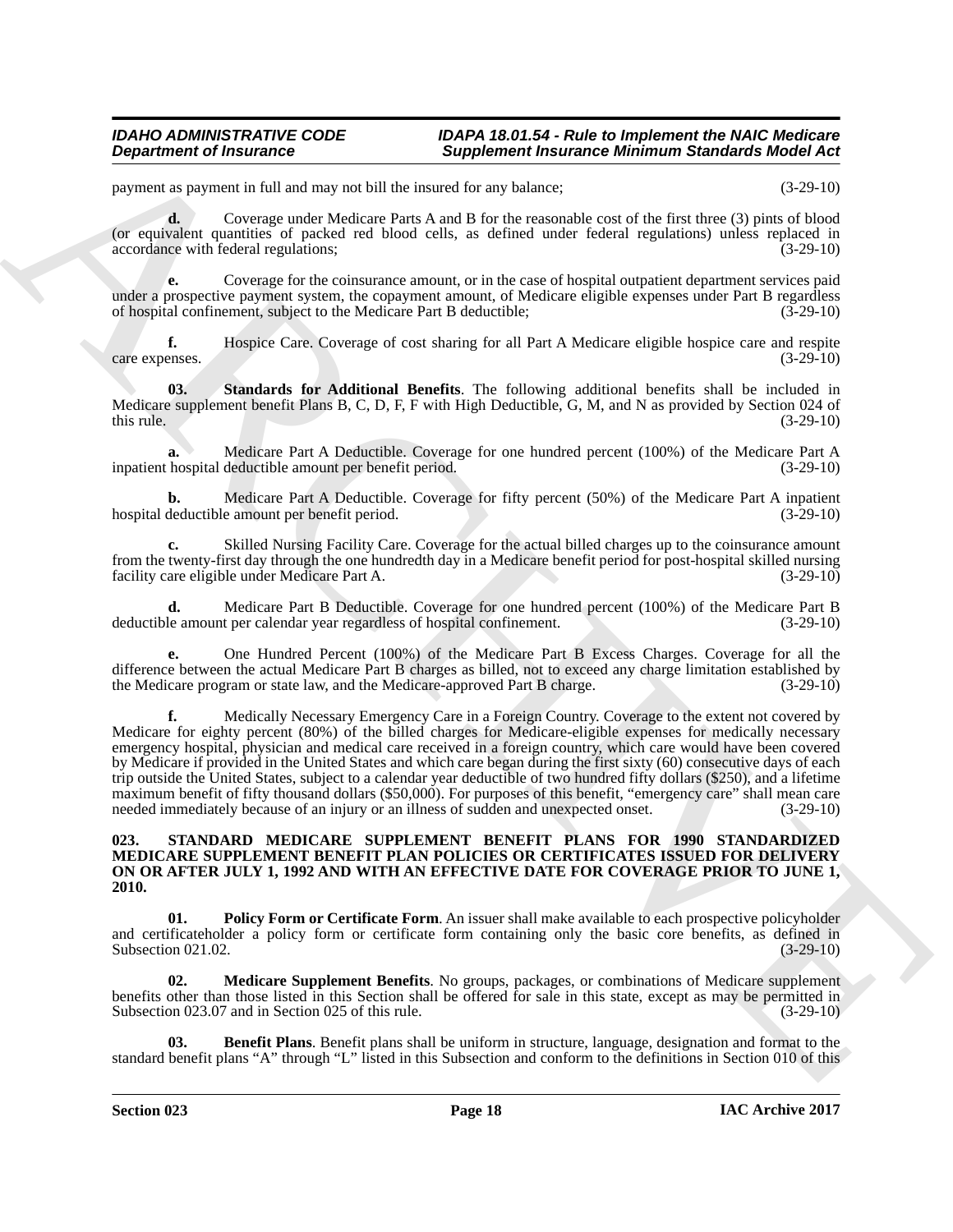rule. Each benefit shall be structured in accordance with the format provided in Subsections 021.02, and 021.03 or 021.07, and list the benefits in the order shown in this Subsection. For purposes of Section 023, "structure, language, and format" means style, arrangement and overall content of a benefit. (3-29-10) and format" means style, arrangement and overall content of a benefit.

**04. Other Designations**. An issuer may use, in addition to the benefit plan designations required in on 023.03, other designations to the extent permitted by law. (3-29-10) Subsection 023.03, other designations to the extent permitted by law.

## <span id="page-18-1"></span><span id="page-18-0"></span>**05. Make-Up of Benefit Plans**. (3-29-10)

**a.** Standardized Medicare supplement benefit plan "A" shall be limited to the basic (core) benefits to all benefit plans, as defined in Subsection 021.02. (3-29-10) common to all benefit plans, as defined in Subsection 021.02.

**b.** Standardized Medicare supplement benefit plan "B" shall include only the following: The core benefit as defined in Subsection 021.02, plus the Medicare Part A deductible as defined in Paragraph 021.03.a.

(3-29-10)

**c.** Standardized Medicare supplement benefit plan "C" shall include only the following: The core benefit as defined in Subsection 021.02, plus the Medicare Part A deductible, skilled nursing facility care, Medicare Part B deductible and medically necessary emergency care in a foreign country as defined in Paragraphs 021.03.a. through 021.03.c., and 021.03.h., respectively. (3-29-10)

**d.** Standardized Medicare supplement benefit plan "D" shall include only the following: The core benefit (as defined in Subsection 021.02), plus the Medicare Part A deductible, skilled nursing facility care, medically necessary emergency care in a foreign country, and the at-home recovery benefit as defined in Paragraphs 021.03.a., 021.03.b., 021.03.h., and Subsection 021.05, respectively. (3-29-10)

**e.** Standardized Medicare supplement benefit plan "E" shall include only the following: The core benefit as defined in Subsection 021.02, plus the Medicare Part A deductible, skilled nursing facility care, medically necessary emergency care in a foreign country, and preventive medical care as defined in Paragraphs 021.03.a., 021.03.h., and Subsection 021.04, respectively. (3-29-10) 021.03.b., 021.03.h., and Subsection 021.04, respectively.

**f.** Standardized Medicare supplement benefit plan "F" shall include only the following: The core benefit as defined in Subsection 021.02, plus the Medicare Part A deductible, the skilled nursing facility care, the Part B deductible, one hundred percent (100%) of the Medicare part B excess charges, and medically necessary emergency care in a foreign country as defined in Paragraphs 021.03.a. through 021.03.c., 021.03.e., and 021.03.h., respectively. (3-29-10) respectively. (3-29-10) (3-29-10)

**Dependent of Francoise Construction** Simple the state interaction in the state in the state in the state in the state in the state in the state in the state in the state in the state in the state in the state in the stat **g.** Standardized Medicare supplement benefit high deductible plan "F" shall include only the following: one hundred percent (100%) of covered expenses following the payment of the annual high deductible plan "F" deductible. The covered expenses include the core benefit as defined in Subsection 021.02, plus the Medicare Part A deductible, skilled nursing facility care, the Medicare Part B deductible, one hundred percent (100%) of the Medicare Part B excess charges, and medically necessary emergency care in a foreign country as defined in Paragraphs 021.03.a. through 021.03.c., 021.03.e., and 021.03.h., respectively. The annual high deductible plan "F" deductible shall consist of out-of-pocket expenses, other than premiums, for services covered by the Medicare supplement plan "F" policy, and shall be in addition to any other specific benefit deductibles. The annual high deductible Plan "F" deductible shall be one thousand five hundred dollars (\$1,500) for 1998 and 1999, and shall be based on the calendar year. It shall be adjusted annually thereafter by the Secretary of Health and Human Services to reflect the change in the Consumer Price Index for all urban consumers for the twelve (12) month period ending with August of the preceding year, and rounded to the nearest multiple of ten dollars (\$10). (3-29-10) with August of the preceding year, and rounded to the nearest multiple of ten dollars  $(\$10)$ .

**h.** Standardized Medicare supplement benefit plan "G" shall include only the following: The core benefit as defined in Subsection 021.02, plus the Medicare Part A deductible, skilled nursing facility care, eighty percent (80%) of the Medicare Part B excess charges, medically necessary emergency care in a foreign country, and the at-home recovery benefit as defined in Paragraphs 021.03.a., 021.03.b., 021.03.d., 021.03.h., and Subsection 021.05, respectively.  $(3-29-10)$ 021.05, respectively.

**i.** Standardized Medicare supplement benefit plan "H" shall consist of only the following: The core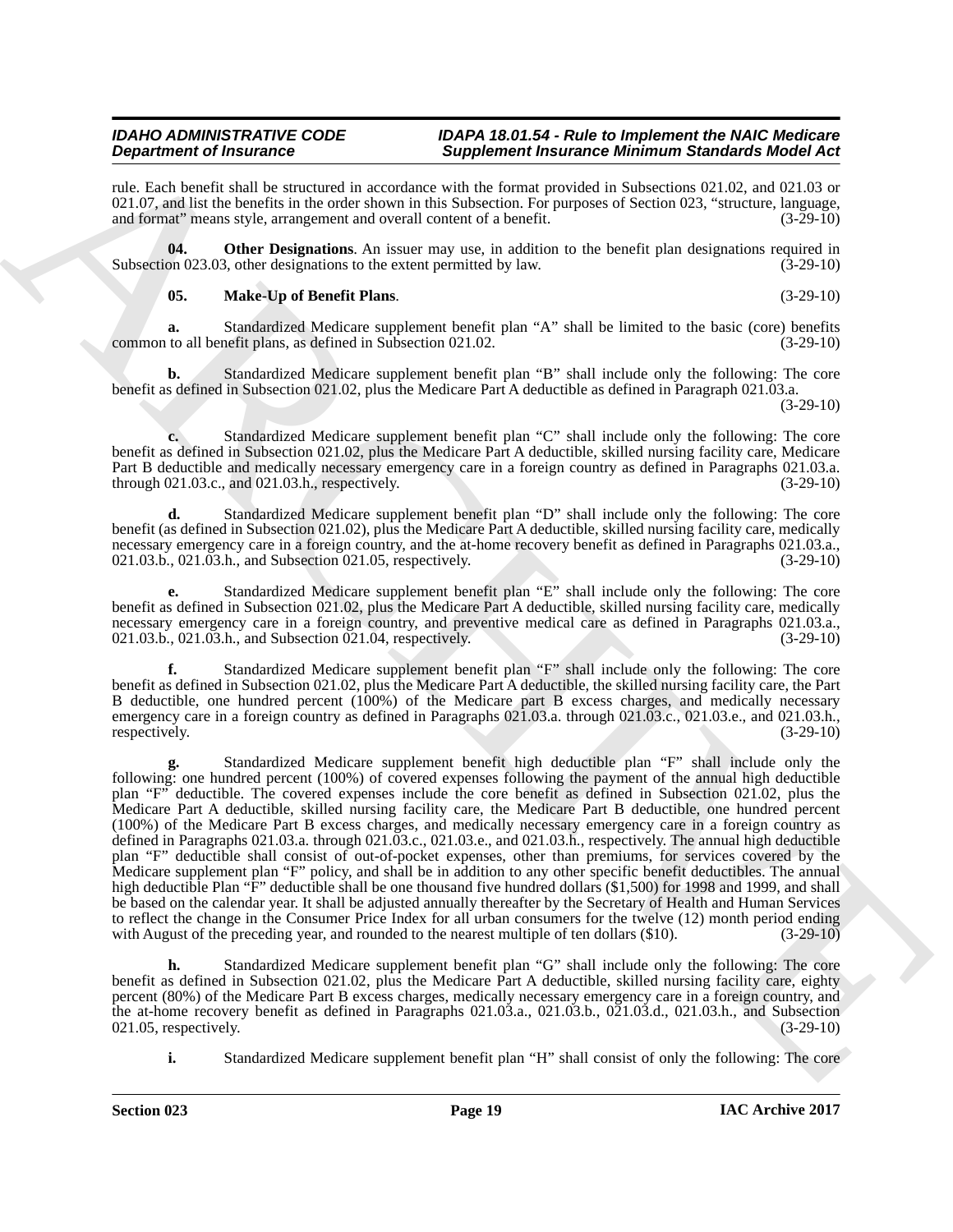benefit as defined in Subsection 021.02, plus the Medicare Part A deductible, skilled nursing facility care, basic prescription drug benefit, and medically necessary emergency care in a foreign country as defined in Paragraphs 021.03.a., 021.03.b., 021.03.f., and 021.03.h., respectively. The outpatient prescription drug benefit shall not be included in a Medicare supplement policy sold after December 31, 2005. (3-29-10)

**j.** Standardized Medicare supplement benefit plan "I" shall consist of only the following: The core benefit as defined in Subsection 021.02, plus the Medicare Part A deductible, skilled nursing facility care, one hundred percent (100%) of the Medicare Part B excess charges, basic prescription drug benefit, medically necessary emergency care in a foreign country, and at-home recovery benefit as defined in Paragraphs 021.03.a., 021.03.b., 021.03.e., 021.03.f., 021.03.h., and Subsection 021.05, respectively. The outpatient prescription drug benefit shall not be included in a Medicare supplement policy sold after December 31, 2005. (3-29-10)

**k.** Standardized Medicare supplement benefit plan "J" shall consist of only the following: The core benefit as defined in Subsection 021.02, plus the Medicare Part A deductible, skilled nursing facility care, Medicare Part B deductible, one hundred percent (100%) of the Medicare Part B excess charges, extended prescription drug benefit, medically necessary emergency care in a foreign country, preventive medical care, and at-home recovery benefit as defined in Paragraphs 021.03.a. through 021.03.c., 021.03.e., 021.03.g., 021.03.h., and Subsections 021.04 and 021.05, respectively. The outpatient prescription drug benefit shall not be included in a Medicare supplement policy sold after December 31, 2005. (3-29-10)

**Experimental Theorem 2**<br>
Spacing Chinach Sophythes Chinach Sophythes Part is a spacing the state of the state of the state of the state of the state of the state of the state of the state of the state of the state of the **l.** Standardized Medicare supplement benefit high deductible plan "J" shall consist of only the following: one hundred percent (100%) of covered expenses following the payment of the annual high deductible plan "J" deductible. The covered expenses include the core benefit as defined in Subsection 021.02, plus the Medicare Part A deductible, skilled nursing facility care, Medicare Part B deductible, one hundred percent (100%) of the Medicare Part B excess charges, extended outpatient prescription drug benefit, medically necessary emergency care in a foreign country, preventive medical care benefit and at-home recovery benefit as defined in Paragraphs 021.03.a. through 021.03.c., 021.03.e., 021.03.g., 021.03.h., and Subsections 021.04 and 021.05, respectively. The annual high deductible plan "J" deductible shall consist of out-of-pocket expenses, other than premiums, for services covered by the Medicare supplement plan "J" policy, and shall be in addition to any other specific benefit deductibles. The annual deductible shall be one thousand five hundred dollars (\$1,500) for 1998 and 1999, and shall be based on a calendar year. It shall be adjusted annually thereafter by the Secretary of Health and Human Services to reflect the change in the Consumer Price Index for all urban consumers for the twelve (12) month period ending with August of the preceding year, and rounded to the nearest multiple of ten dollars (\$10). The outpatient prescription drug benefit shall not be included in a Medicare supplement policy sold after December 31, 2005. (3-29-10)

## <span id="page-19-1"></span>**06. Make-Up of Two Medicare Supplement Plans Mandated by the Medicare Prescription Drug, Improvement, and Modernization Act of 2003 (MMA).** (3-29-10)

Standardized Medicare supplement benefit plan "K" shall consist of only those benefits described (3-29-10)<br>(3-29-10) in Paragraph 021.07.a.

**b.** Standardized Medicare supplement benefit plan "L" shall consist of only those benefits described in Paragraph 021.07.b. (3-29-10)

<span id="page-19-2"></span>**07. New or Innovative Benefits**. An issuer may, with the prior approval of the director, offer policies or certificates with new or innovative benefits in addition to the benefits provided in a policy or certificate that otherwise complies with the applicable standards. The new or innovative benefits may include benefits that are appropriate to Medicare supplement insurance, new or innovative, not otherwise available, cost-effective, and offered in a manner which is consistent with the goals of simplification of Medicare supplement policies. After December 31, 2005 the innovative benefit shall not include an outpatient prescription drug benefit. (4-11-06) 2005 the innovative benefit shall not include an outpatient prescription drug benefit.

### <span id="page-19-3"></span><span id="page-19-0"></span>**024. STANDARD MEDICARE SUPPLEMENT BENEFIT PLANS FOR 2010 STANDARDIZED MEDICARE SUPPLEMENT BENEFIT PLAN POLICIES OR CERTIFICATES WITH AN EFFECTIVE DATE FOR COVERAGE ON OR AFTER JUNE 1, 2010.**

<span id="page-19-4"></span>**01. General Standards**. The following standards are applicable to all Medicare supplement policies or certificates delivered or issued for delivery in this state with an effective date for coverage on or after June 1, 2010.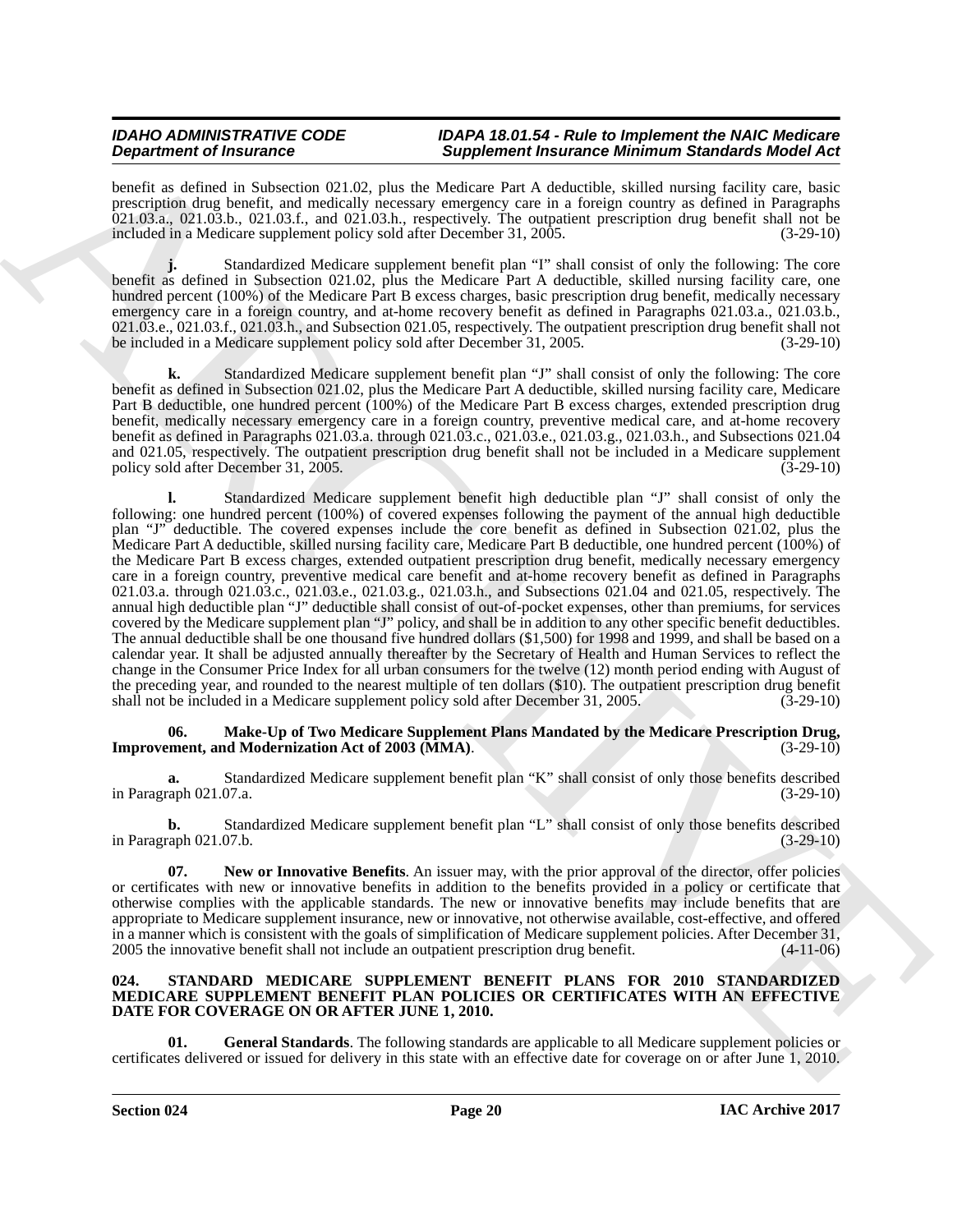No policy or certificate may be advertised, solicited, delivered or issued for delivery in this state as a Medicare supplement policy or certificate unless it complies with these benefit plan standards. Benefit plan standards applicable to Medicare supplement policies and certificates with an effective date for coverage before June 1, 2010 remain subject to the requirements of Section 021 of this rule. (3-29-10)

**a.** An issuer shall make available to each prospective policyholder and certificateholder a policy form or certificate form containing only the basic (core) benefits, as defined in Subsection 022.02 of this rule. (3-29-10)

**Dependent of Hustonic Complete Conservation Complete Complete Complete Complete Conservation Complete Conservation Complete Conservation Complete Conservation Complete Conservation Complete Conservation Complete Conserva b.** If an issuer makes available any of the additional benefits described in Subsection 022.03, or offers standardized benefit Plans K or L (as described in Paragraphs 024.02.h. and 024.02.i. of this rule), then the issuer shall make available to each prospective policyholder and certificateholder, in addition to a policy form or certificate form with only the basic (core) benefits as described in Paragraph 024.01.a., a policy form or certificate form containing either standardized benefit Plan C (as described in Paragraph 024.02.c. of this rule) or standardized benefit Plan F (as described in Paragraph 024.02.e. of this rule). (3-29-10)

**c.** No groups, packages or combinations of Medicare supplement benefits other than those listed in this Section shall be offered for sale in this state, except as may be permitted in Subsection 024.03 and in Section 025 of this rule.  $(3-29-10)$ 

**d.** Benefit plans shall be uniform in structure, language, designation and format to the standard benefit plans listed in this Subsection and conform to the definitions in Section 010 of this rule. Each benefit shall be structured in accordance with the format provided in Subsections 022.02 and 022.03 of this rule; or, in the case of plans K or L, in Paragraphs 024.02.h. and 024.02.i. of this rule and list the benefits in the order shown. For purposes of this Section, "structure, language, and format" means style, arrangement and overall content of benefit. (3-29-10)

**e.** In addition to the benefit plan designations required in Paragraph 024.01.d., an issuer may use other ions to the extent permitted by law.  $(3-29-10)$ designations to the extent permitted by law.

## <span id="page-20-0"></span>**02. Make-up of 2010 Standardized Benefit Plans**. (3-29-10)

**a.** Standardized Medicare supplement benefit Plan A shall include only the following: The basic mefits as defined in Subsection 022.02 of this rule.  $(3-29-10)$ (core) benefits as defined in Subsection  $022.\overline{02}$  of this rule.

**b.** Standardized Medicare supplement benefit Plan B shall include only the following: The basic (core) benefit as defined in Subsection  $022.02$  of this rule, plus one hundred percent (100%) of the Medicare Part A deductible as defined in Paragraph 022.03.a. of this rule. (3-29-10) deductible as defined in Paragraph 022.03.a. of this rule.

**c.** Standardized Medicare supplement benefit Plan C shall include only the following: The basic (core) benefit as defined in Subsection 022.02 of this rule, plus one hundred percent (100%) of the Medicare Part A deductible, skilled nursing facility care, one hundred percent (100%) of the Medicare Part B deductible, and medically necessary emergency care in a foreign country as defined in Paragraphs 022.03. a., 022.03.c., 022.03.d., and 022.03.f of this rule, respectively. and 022.03.f of this rule, respectively.

**d.** Standardized Medicare supplement benefit Plan D shall include only the following: The basic (core) benefit (as defined in Subsection 022.02 of this rule), plus one hundred percent (100%) of the Medicare Part A deductible, skilled nursing facility care, and medically necessary emergency care in a foreign country as defined in Paragraphs 022.03.a., 022.03.c., and 022.03.f. of this rule, respectively. (3-29-10)

**e.** Standardized Medicare supplement [regular] Plan F shall include only the following: The basic (core) benefit as defined in Subsection  $022.02$  of this rule, plus one hundred percent (100%) of the Medicare Part A deductible, the skilled nursing facility care, one hundred percent (100%) of the Medicare Part B deductible, one hundred percent (100%) of the Medicare Part B excess charges, and medically necessary emergency care in a foreign country as defined in Paragraphs 022.03.a., and 022.03.c., through 022.03.f. of this rule, respectively. (3-29-10)

**f.** Standardized Medicare supplement Plan F With High Deductible shall include only the following: One hundred percent (100%) of covered expenses following the payment of the annual deductible set forth in Subparagraph 024.02.f.ii. (3-29-10) Subparagraph 024.02.f.ii.

**Section 024 Page 21**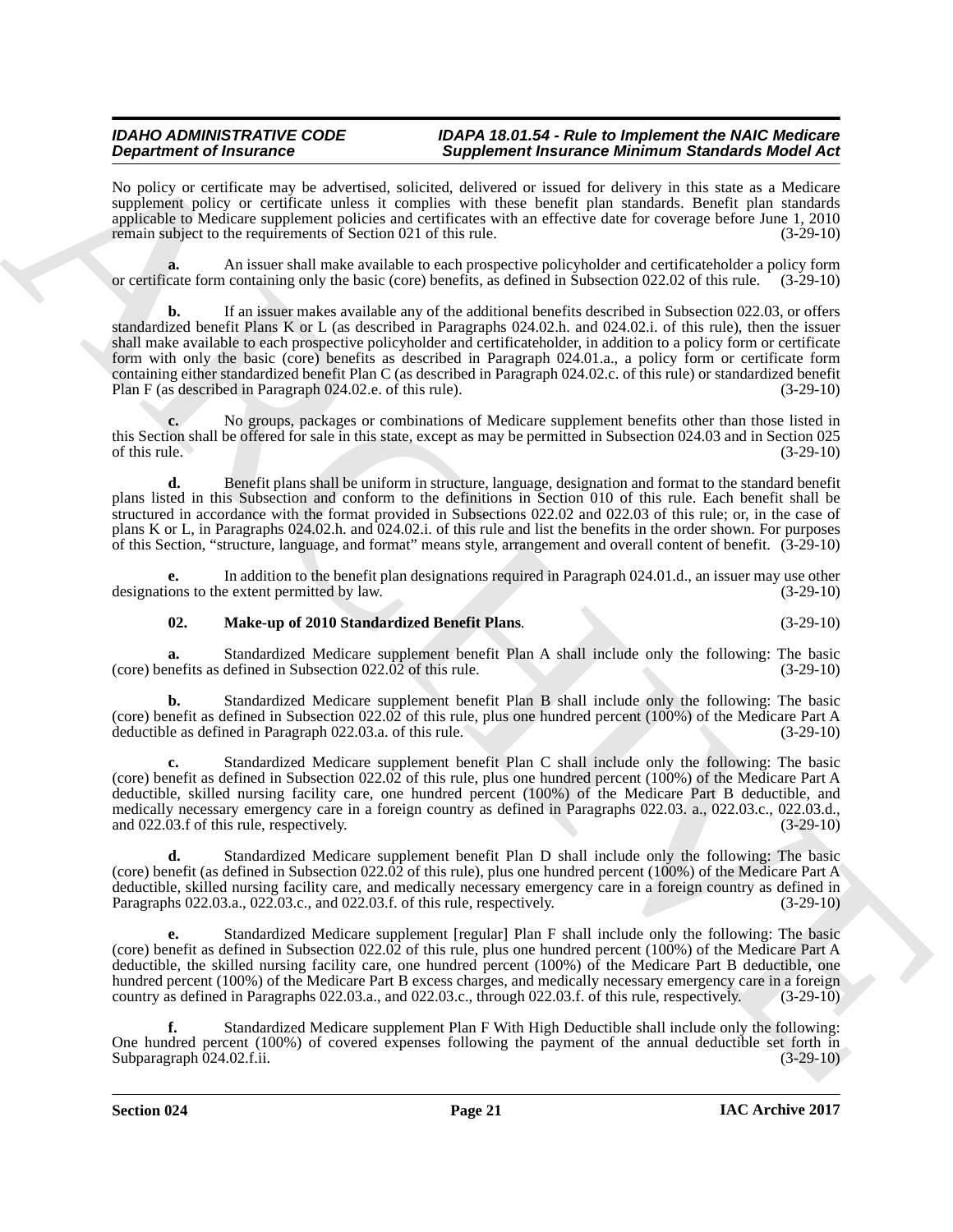i. The basic (core) benefit as defined in Subsection 022.02 of this rule, plus one hundred percent (100%) of the Medicare Part A deductible, skilled nursing facility care, one hundred percent (100%) of the Medicare Part B deductible, one hundred percent (100%) of the Medicare Part B excess charges, and medically necessary emergency care in a foreign country as defined in Paragraphs 022.03.a., and 022.03.c., through 022.03.f. of this rule, respectively. (3-29-10)

**Department of Freuence Constraints Completene Hermann Barriston Medicine and the test who was the test who was the test who was the state of the test who was the state of the state of the state of the state of the state** ii. The annual deductible in Plan F With High Deductible shall consist of out-of-pocket expenses, other than premiums, for services covered by [regular] Plan F, and shall be in addition to any other specific benefit deductibles. The basis for the deductible shall be fifteen hundred dollars (\$1,500) and shall be adjusted annually from 1999 by the Secretary of the U.S. Department of Health and Human Services to reflect the change in the Consumer Price Index for all urban consumers for the twelve-month period ending with August of the preceding year, and rounded to the nearest multiple of ten dollars (\$10). rounded to the nearest multiple of ten dollars  $(\$10)$ .

**g.** Standardized Medicare supplement benefit Plan G shall include only the following: The basic (core) benefit as defined in Subsection  $022.02$  of this rule, plus one hundred percent (100%) of the Medicare Part A deductible, skilled nursing facility care, one hundred percent (100%) of the Medicare Part B excess charges, and medically necessary emergency care in a foreign country as defined in Paragraphs 022.03.a., 022.03.c., 022.03.e., and  $022.03.f.$  of this rule, respectively.  $(3-29-10)$ 

**h.** Standardized Medicare supplement Plan K is mandated by the Medicare Prescription Drug, ment and Modernization Act of 2003, and shall include only the following: (3-29-10) Improvement and Modernization Act of 2003, and shall include only the following:

Part A Hospital Coinsurance sixty-first through ninetieth days: Coverage of one hundred percent (100%) of the Part A hospital coinsurance amount for each day used from the sixty-first through the ninetieth day in any Medicare benefit period.

ii. Part A Hospital Coinsurance ninety-first through one hundred fiftieth day: Coverage of one hundred percent (100%) of the Part A hospital coinsurance amount for each Medicare lifetime inpatient reserve day<br>used from the ninety-first through the one hundred fiftieth day in any Medicare benefit period: (3-29-10) used from the ninety-first through the one hundred fiftieth day in any Medicare benefit period;

iii. Part A Hospitalization After One Hundred Fiftieth Day: Upon exhaustion of the Medicare hospital inpatient coverage, including the lifetime reserve days, coverage of one hundred percent (100%) of the Medicare Part A eligible expenses for hospitalization paid at the applicable prospective payment system (PPS) rate, or other appropriate Medicare standard of payment, subject to a lifetime maximum benefit of an additional three hundred sixty-five (365) days. The provider shall accept the issuer's payment as payment in full and may not bill the insured for any balance; (3-29-10)

iv. Medicare Part A Deductible: Coverage for fifty percent (50%) of the Medicare Part A inpatient hospital deductible amount per benefit period until the out-of-pocket limitation is met as described in Subparagraph<br>(3-29-10)  $024.02 \text{ h.x.}$  (3-29-10)

Skilled Nursing Facility Care: Coverage for fifty percent (50%) of the coinsurance amount for each day used from the twenty-first day through the one hundredth day in a Medicare benefit period for post-hospital skilled nursing facility care eligible under Medicare Part A until the out-of-pocket limitation is met as described in Subparagraph 024.02.h.x.

Hospice Care: Coverage for fifty percent (50%) of cost sharing for all Part A Medicare eligible expenses and respite care until the out-of-pocket limitation is met as described in Subparagraph 024.02.h.x.

 $(3-29-10)$ 

Blood: Coverage for fifty percent (50%), under Medicare Part A or B, of the reasonable cost of the first three (3) pints of blood (or equivalent quantities of packed red blood cells, as defined under federal regulations) unless replaced in accordance with federal regulations until the out-of-pocket limitation is met as described in Subparagraph 024.02.h.x. (3-29-10) Subparagraph 024.02.h.x.

viii. Part B Cost Sharing: Except for coverage provided in Subparagraph 024.02.h.ix., coverage for fifty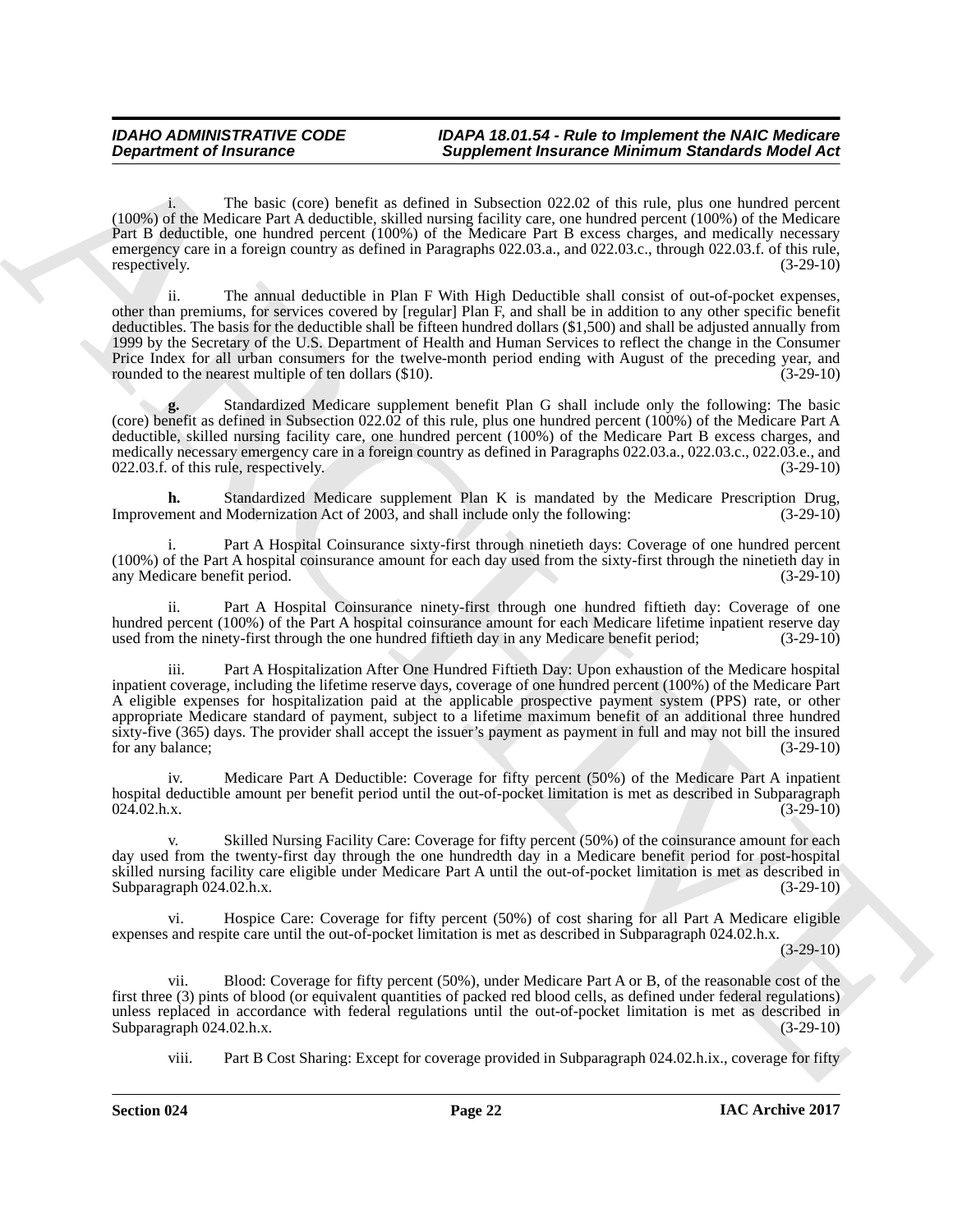percent (50%) of the cost sharing otherwise applicable under Medicare Part B after the policyholder pays the Part B deductible until the out-of-pocket limitation is met as described in Subparagraph 024.02.h.x.

ix. Part B Preventive Services: Coverage of one hundred percent (100%) of the cost sharing for Medicare Part B preventive services after the policyholder pays the Part B deductible; and (3-29-10)

x. Cost Sharing After Out-of-Pocket Limits: Coverage of one hundred percent (100%) of all cost sharing under Medicare Parts A and B for the balance of the calendar year after the individual has reached the out-ofpocket limitation on annual expenditures under Medicare Parts A and B of four thousand dollars (\$4,000) in 2006, indexed each year by the appropriate inflation adjustment specified by the Secretary of the U.S. Department of Health and Human Services.

**i.** Standardized Medicare supplement Plan L is mandated by the Medicare Prescription Drug, ment and Modernization Act of 2003, and shall include only the following: (3-29-10) Improvement and Modernization Act of 2003, and shall include only the following:

i. The benefits described in Subparagraphs 024.02.h.i. through 024.02.h.iii., and 024.02.h.ix.

(3-29-10)

ii. The benefits described in Subparagraphs 024.02.h.iv. through 024.02.h.viii. but substituting seventy-five percent  $(75%)$  for fifty percent  $(50%)$ ; and  $(3-29-10)$ 

iii. The benefit described in Subparagraph 024.02.h.x. but substituting two thousand dollars (\$2,000) for four thousand dollars  $(\$4,000)$ .

**j.** Standardized Medicare supplement Plan M shall include only the following: The basic (core) benefit as defined in Subsection 022.02 of this rule, plus fifty percent (50%) of the Medicare Part A deductible, skilled nursing facility care, and medically necessary emergency care in a foreign country as defined in Paragraphs 022.03.b., 022.03.c., and 022.03.f. of this rule, respectively. (3-29-10)

**k.** Standardized Medicare supplement Plan N shall include only the following: The basic (core) benefit as defined in Subsection 022.02 of this rule, plus one hundred percent (100%) of the Medicare Part A deductible, skilled nursing facility care, and medically necessary emergency care in foreign country as defined in Paragraphs 022.03.a., 022.03.c., and 022.03.f. of this rule, respectively, with copayments in the following amounts:

(3-29-10)

i. The lesser of twenty dollars (\$20) or the Medicare Part B coinsurance or copayment for each health care provider office visit (including visits to medical specialists); and (3-29-10) covered health care provider office visit (including visits to medical specialists); and

<span id="page-22-3"></span>The lesser of fifty dollars (\$50) or the Medicare Part B coinsurance or copayment for each covered emergency room visit, however, this copayment shall be waived if the insured is admitted to any hospital and the emergency visit is subsequently covered as a Medicare Part A expense. (3-29-10)

**Dependent of Franchesis Construction Simple and Simple Simple Research Entertainment Simple and Simple Simple ARCHIVES (1993) and Simple Simple Simple Simple Simple Simple Simple Simple Simple Simple Simple Simple Simple 03. New or Innovative Benefits**. An issuer may, with the prior approval of the director, offer policies or certificates with new or innovative benefits, in addition to the standardized benefits provided in a policy or certificate that otherwise complies with the applicable standards. The new or innovative benefits shall include only benefits that are appropriate to Medicare supplement insurance, are new or innovative, are not otherwise available, and are cost-effective. Approval of new or innovative benefits must not adversely impact the goal of Medicare supplement simplification. New or innovative benefits shall not include an outpatient prescription drug benefit. New or innovative benefits shall not be used to change or reduce benefits, including a change of any cost-sharing provision, in any standardized plan. (3-29-10) provision, in any standardized plan.

## <span id="page-22-1"></span><span id="page-22-0"></span>**025. MEDICARE SELECT POLICIES AND CERTIFICATES.**

This Section shall apply to Medicare Select policies and certificates, as defined in this Section. No policy or certificate may be advertised as a Medicare Select policy or certificate unless it meets the requirements of this Section.  $(3-29-10)$ 

<span id="page-22-2"></span>**01. Definitions**. For the purposes of Section 025: (3-29-10) (3-29-10)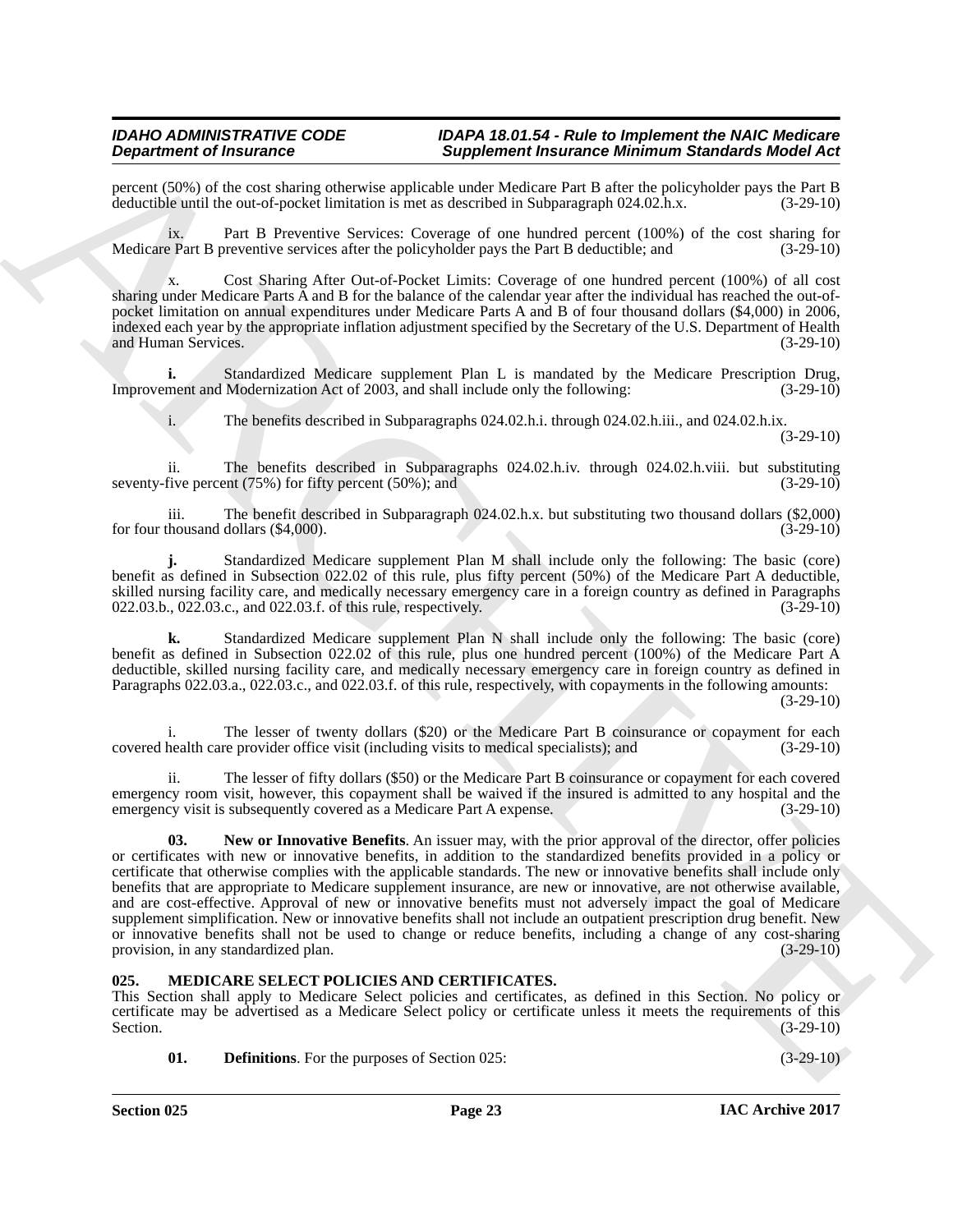**a.** Complaint. Any dissatisfaction expressed by an individual concerning a Medicare Select issuer or ork providers. (4-5-00) its network providers.

**b.** Grievance. Dissatisfaction expressed in writing by an individual insured under a Medicare Select policy or certificate with the administration, claims practices, or provision of services concerning a Medicare Select issuer or its network providers. (4-5-00) issuer or its network providers.

**c.** Medicare Select issuer. An issuer offering, or seeking to offer, a Medicare Select policy or certificate. (4-5-00)

**d.** Medicare Select policy or Medicare Select certificate. Respectively a Medicare supplement policy cate that contains restricted network provisions. (4-5-00) or certificate that contains restricted network provisions.

**e.** Network provider. A provider of health care, or a group of providers of health care, which has entered into a written agreement with the issuer to provide benefits insured under a Medicare Select policy. (4-5-00)

**f.** Restricted network provision. Any provision which conditions the payment of benefits, in whole or in part, on the use of network providers. (4-5-00)

Service area. The geographic area approved by the director within which an issuer is authorized to Select policy. (4-5-00) offer a Medicare Select policy.

<span id="page-23-0"></span>**02. Authorization to Issue Medicare Select Policy or Certificate**. The director may authorize an issuer to offer a Medicare Select policy or certificate, pursuant to Section 025 of this rule and Section 4358 of the Omnibus Budget Reconciliation Act (OBRA) of 1990 if the director finds that the issuer has satisfied all of the requirements of this rule. (3-29-10) requirements of this rule.

<span id="page-23-1"></span>**03. Filing Requirements**. A Medicare Select issuer shall not issue a Medicare Select policy or e in this state until its plan of operation has been approved by the director. (4-5-00) certificate in this state until its plan of operation has been approved by the director.

<span id="page-23-2"></span>**04. Proposed Plan of Operation**. A Medicare Select issuer shall file a proposed plan of operation with the director in a format prescribed by the director. The plan of operation shall contain at least the following information: (4-5-00) information: (4-5-00)

**a.** Evidence that all covered services that are subject to restricted network provisions are available and le through network providers, including a demonstration that: (4-5-00) accessible through network providers, including a demonstration that:

Services can be provided by network providers with reasonable promptness with respect to geographic location, hours of operation, and after-hour care. The hours of operation and availability of after-hour care shall reflect usual practice in the local area. Geographic availability shall reflect the usual travel times within the community. (4-5-00)

ii. The number of network providers in the service area is sufficient, with respect to current and expected policyholders, either to deliver adequately all services that are subject to a restricted network provision or to make appropriate referrals. (4-5-00) make appropriate referrals.

iii. There are written agreements with network providers describing specific responsibilities. (4-5-00)

iv. Emergency care is available twenty-four (24) hours per day and seven (7) days per week. (4-5-00)

**Department of Insurance \*\*\*\*\*\*\*\* Supplement Insurance Minimum Sanchure Notertweet Archives**<br>
In consider the control of the same of the same of the same of the same of the same of the same of the same of the same of th In the case of covered services that are subject to a restricted network provision and are provided on a prepaid basis, there are written agreements with network providers prohibiting the providers from billing or otherwise seeking reimbursement from or recourse against any individual insured under a Medicare Select policy or certificate. This Subparagraph shall not apply to supplemental charges or coinsurance amounts as stated in the<br>Medicare Select policy or certificate. (3-29-10) Medicare Select policy or certificate.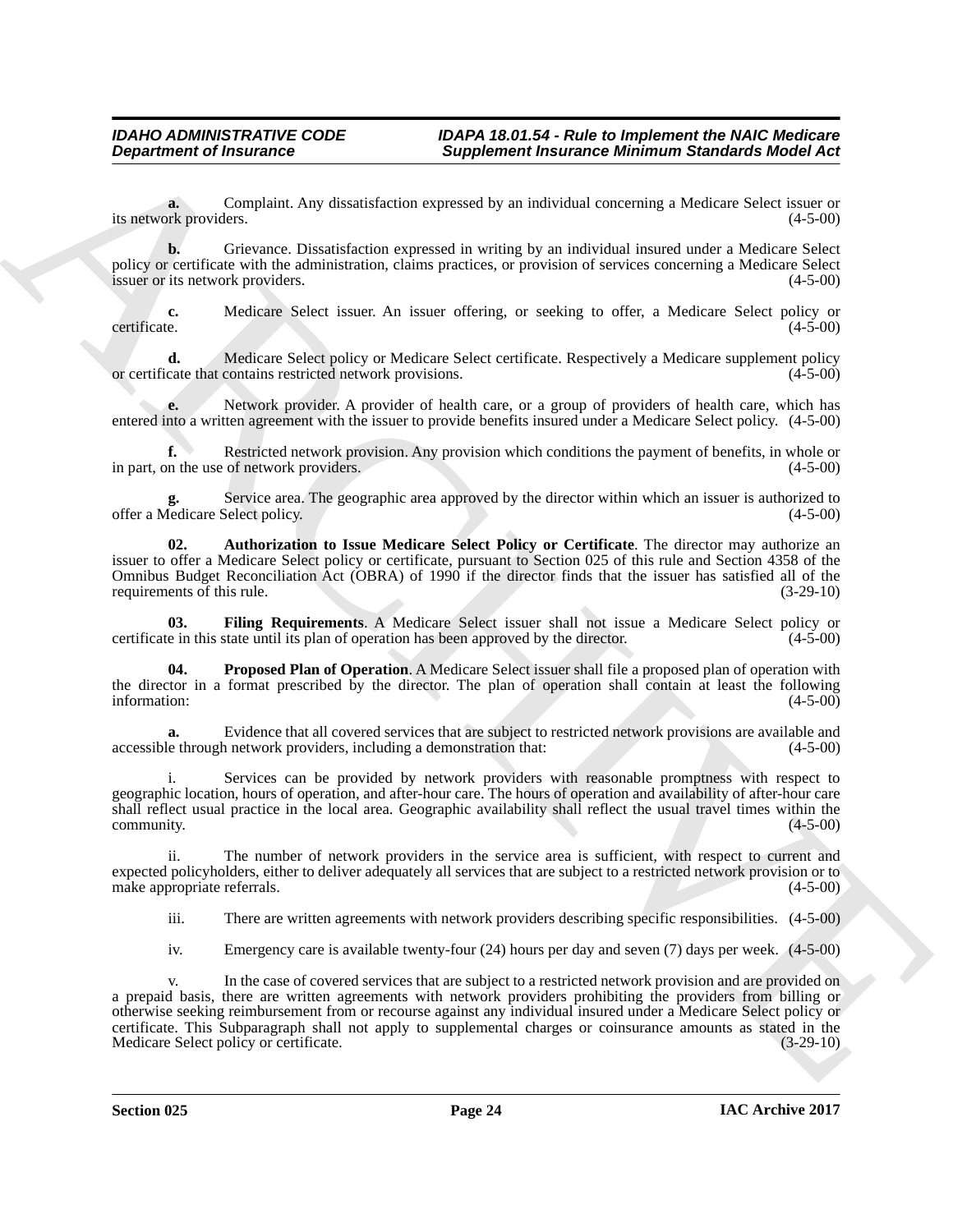|                | <b>Department of Insurance</b>                                  | <b>Supplement Insurance Minimum Standards Model Act</b>                                                                                                                                                                                                                                                                                                                                                                                                 |                                                                                                |
|----------------|-----------------------------------------------------------------|---------------------------------------------------------------------------------------------------------------------------------------------------------------------------------------------------------------------------------------------------------------------------------------------------------------------------------------------------------------------------------------------------------------------------------------------------------|------------------------------------------------------------------------------------------------|
| b.             |                                                                 | A statement or map providing a clear description of the service area.                                                                                                                                                                                                                                                                                                                                                                                   | $(4-5-00)$                                                                                     |
| c.             | A description of the grievance procedure to be utilized.        |                                                                                                                                                                                                                                                                                                                                                                                                                                                         | $(4-5-00)$                                                                                     |
| d.             | A description of the quality assurance program, including:      |                                                                                                                                                                                                                                                                                                                                                                                                                                                         | $(4-5-00)$                                                                                     |
| i.             | The formal organizational structure;                            |                                                                                                                                                                                                                                                                                                                                                                                                                                                         | $(4-5-00)$                                                                                     |
| ii.            |                                                                 | The written criteria for selection, retention, and removal of network providers; and                                                                                                                                                                                                                                                                                                                                                                    | $(4-5-00)$                                                                                     |
| iii.           | initiate corrective action when warranted.                      | The procedures for evaluating quality of care provided by network providers, and the process to                                                                                                                                                                                                                                                                                                                                                         | $(4-5-00)$                                                                                     |
| e.             | A list and description, by specialty, of the network providers. |                                                                                                                                                                                                                                                                                                                                                                                                                                                         | $(4-5-00)$                                                                                     |
| f.<br>025.08.  |                                                                 | Copies of the written information proposed to be used by the issuer to comply with Subsection                                                                                                                                                                                                                                                                                                                                                           | $(3-29-10)$                                                                                    |
| g.             | Any other information requested by the director.                |                                                                                                                                                                                                                                                                                                                                                                                                                                                         | $(4-5-00)$                                                                                     |
| 05.            |                                                                 | Proposed Changes to the Plan of Operation. A Medicare Select issuer shall file any proposed<br>changes to the plan of operation, except for changes to the list of network providers, with the director prior to<br>implementing the changes. Changes shall be considered approved by the director after thirty (30) days unless<br>specifically disapproved. An updated list of network providers shall be filed with the director at least quarterly. | $(4-5-00)$                                                                                     |
| 06.            | provided by non-network providers if:                           | Restrictions. A Medicare Select policy or certificate shall not restrict payment for covered services                                                                                                                                                                                                                                                                                                                                                   | $(4-5-00)$                                                                                     |
|                | unforeseen illness, injury or a condition; and                  | The services are for symptoms requiring emergency care or are immediately required for an                                                                                                                                                                                                                                                                                                                                                               | $(4-5-00)$                                                                                     |
| b.             |                                                                 | It is not reasonable to obtain services through a network provider.                                                                                                                                                                                                                                                                                                                                                                                     | $(4-5-00)$                                                                                     |
| 07.            |                                                                 | Payment for Full Coverage. A Medicare Select policy or certificate shall provide payment for full<br>coverage under the policy for covered services that are not available through network providers.                                                                                                                                                                                                                                                   | $(4-5-00)$                                                                                     |
| 08.            | disclosure shall include at least the following:                | Full and Fair Disclosure. A Medicare Select issuer shall make full and fair disclosure in writing of<br>the provisions, restrictions and limitations of the Medicare Select policy or certificate to each applicant. This                                                                                                                                                                                                                               | $(4-5-00)$                                                                                     |
| a.             | the Medicare Select policy or certificate with:                 | An outline of coverage sufficient to permit the applicant to compare the coverage and premiums of                                                                                                                                                                                                                                                                                                                                                       | $(4-5-00)$                                                                                     |
| $\mathbf{i}$ . |                                                                 | Other Medicare supplement policies or certificates offered by the issuer; and                                                                                                                                                                                                                                                                                                                                                                           | $(4-5-00)$                                                                                     |
| ii.            | Other Medicare Select policies or certificates.                 |                                                                                                                                                                                                                                                                                                                                                                                                                                                         | $(4-5-00)$                                                                                     |
| b.             |                                                                 | A description (including address, phone number and hours of operation) of the network providers,<br>including primary care physicians, specialty physicians, hospitals and other providers.                                                                                                                                                                                                                                                             | $(4-5-00)$                                                                                     |
| c.             | limit contained in plans K and L.                               | A description of the restricted network provisions, including payments for coinsurance and<br>deductibles when providers other than network providers are utilized. Except to the extent specified in the policy or<br>certificate, expenses incurred when using out-of-network providers do not count toward the out-of-pocket annual                                                                                                                  | $(4-11-06)$                                                                                    |
| d.             |                                                                 |                                                                                                                                                                                                                                                                                                                                                                                                                                                         | A description of coverage for emergency and urgently needed care and other out-of-service area |

<span id="page-24-3"></span><span id="page-24-2"></span><span id="page-24-1"></span><span id="page-24-0"></span>

|  | Other Medicare supplement policies or certificates offered by the issuer; and | $(4-5-00)$ |
|--|-------------------------------------------------------------------------------|------------|
|--|-------------------------------------------------------------------------------|------------|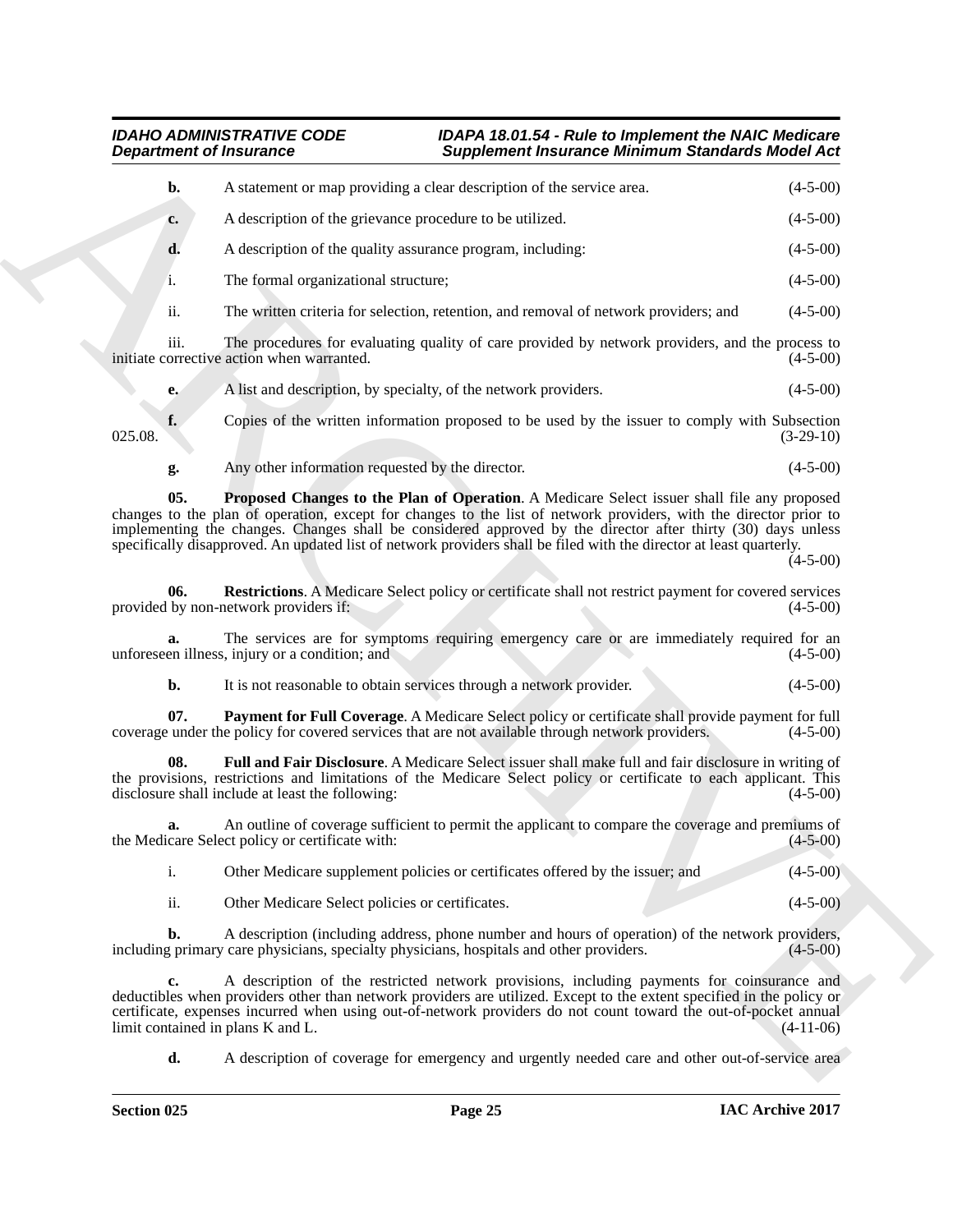$\alpha$  (4-5-00)  $(4-5-00)$ 

**e.** A description of limitations on referrals to restricted network providers and to other providers. (4-5-00)

**f.** A description of the policyholder's rights to purchase any other Medicare supplement policy or e otherwise offered by the issuer. (4-5-00) certificate otherwise offered by the issuer.

<span id="page-25-4"></span>

**g.** A description of the Medicare Select issuer's quality assurance program and grievance procedure.  $(4-5-00)$ 

**09. Medicare Select Policy or Certificate**. Prior to the sale of a Medicare Select policy or certificate, a Medicare Select issuer shall obtain from the applicant a signed and dated form stating that the applicant has received the information provided pursuant to Subsection 025.08 and that the applicant understands the restrictions of the Medicare Select policy or certificate. (3-29-10)

<span id="page-25-0"></span>**10. Complaints and Grievances**. A Medicare Select issuer shall have and use procedures for hearing complaints and resolving written grievances from the subscribers. The procedures shall be aimed at mutual agreement for settlement and may include arbitration procedures. (4-5-00)

**a.** The grievance procedure shall be described in the policy and certificates and in the outline of coverage.  $(4-5-00)$ coverage. (4-5-00)

**b.** At the time the policy or certificate is issued, the issuer shall provide detailed information to the policyholder describing how a grievance may be registered with the issuer. (4-5-00)

**c.** Grievances shall be considered in a timely manner and shall be transmitted to appropriate decision-<br>who have authority to fully investigate the issue and take corrective action. (4-5-00) makers who have authority to fully investigate the issue and take corrective action.

**d.** If a grievance is found to be valid, corrective action shall be taken promptly. (4-5-00)

**e.** All concerned parties shall be notified about the results of a grievance. (4-5-00)

**f.** The issuer shall report no later than each March 31 to the director regarding its grievance procedure. The report shall be in a format prescribed by the director and shall contain the number of grievances filed<br>in the past year and a summary of the subject, nature and resolution of such grievances. (4-5-00) in the past year and a summary of the subject, nature and resolution of such grievances.

**11. Initial Purchase**. At the time of initial purchase, a Medicare Select issuer shall make available to each applicant for a Medicare Select policy or certificate the opportunity to purchase any Medicare supplement policy or certificate otherwise offered by the issuer. (4-5-00) or certificate otherwise offered by the issuer.

## <span id="page-25-3"></span><span id="page-25-1"></span>**12. Comparable or Lesser Benefits**. (4-5-00)

**a.** At the request of an individual insured under a Medicare Select policy or certificate, a Medicare Select issuer shall make available to the individual insured the opportunity to purchase a Medicare supplement policy or certificate offered by the issuer which has comparable or lesser benefits and which does not contain a restricted network provision. The issuer shall make the policies or certificates available without requiring evidence of insurability after the Medicare Select policy or certificate has been in force for six (6) months. (4-5-00)

**Experiment of Insurance <sup>2</sup> Supplies of the same of Billiothera is a simulated Michael Action<br>
2. A check part of Billiothera and restrict a restrict a security position and in alter provider 2.50<br>
well and consider the b.** For the purposes of Subsection 025.12, a Medicare supplement policy or certificate will be considered to have comparable or lesser benefits unless it contains one (1) or more significant benefits not included in the Medicare Select policy or certificate being replaced. For the purposes of this Paragraph, a significant benefit means coverage for the Medicare Part A deductible, coverage for at-home recovery services or coverage for Part B excess charges. (3-29-10)

<span id="page-25-2"></span>**13. Continuation of Coverage**. Medicare Select policies and certificates shall provide for continuation of coverage in the event the Secretary of Health and Human Services determines that Medicare Select policies and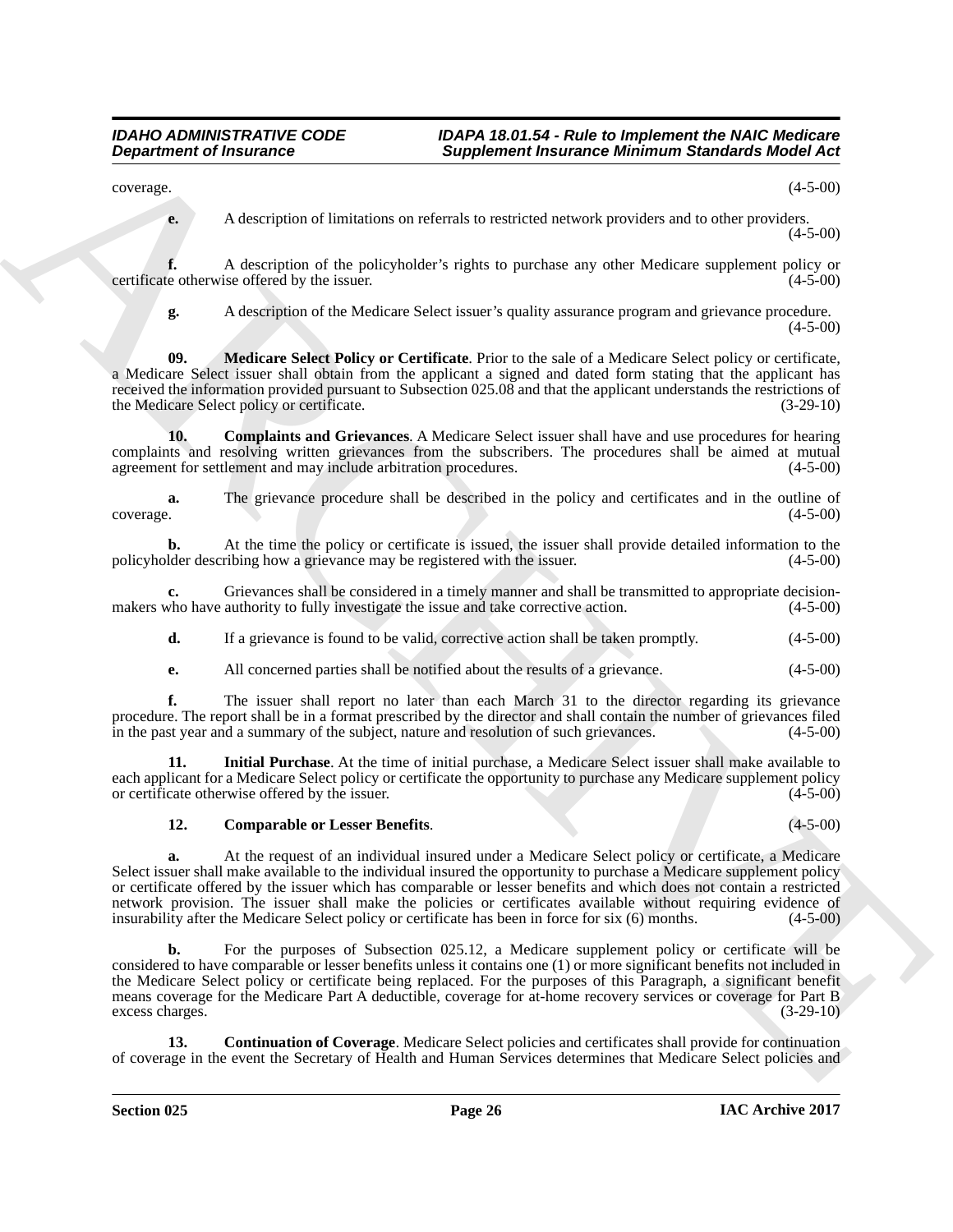# *IDAHO ADMINISTRATIVE CODE IDAPA 18.01.54 - Rule to Implement the NAIC Medicare*

certificates issued pursuant to this Section should be discontinued due to either the failure of the Medicare Select program to be re-authorized under law or its substantial amendment.

**Supplement Insurance Minimum Standards Model Act** 

**a.** Each Medicare Select issuer shall make available to each individual insured under a Medicare Select policy or certificate the opportunity to purchase any Medicare supplement policy or certificate offered by the insurer which has comparable or lesser benefits and which does not contain a restricted network provision. The issuer shall make the policies and certificates available without requiring evidence of insurability. (4-5-00) shall make the policies and certificates available without requiring evidence of insurability.

**Dependent of Francesco Constraint Scholars Complete Information Marchara Scholars Constraints (a) 25 US<br>
youtube and the state of the state of the state of the state of the state of the state of the state of the state of b.** For the purposes of Subsection 025.13, a Medicare supplement policy or certificate will be considered to have comparable or lesser benefits unless it contains one (1) or more significant benefits not included in the Medicare Select policy or certificate being replaced. For the purposes of this Paragraph, a significant benefit means coverage for the Medicare Part A deductible, coverage for at-home recovery services or coverage for Part B<br>(3-29-10) excess charges.

<span id="page-26-1"></span>**14. Requests for Data**. A Medicare Select issuer shall comply with reasonable requests for data made by state or federal agencies, including the United States Department of Health and Human Services, for the purpose of evaluating the Medicare Select Program. of evaluating the Medicare Select Program.

## <span id="page-26-0"></span>**026. OPEN ENROLLMENT.**

## <span id="page-26-3"></span><span id="page-26-2"></span>**01. Offer of Coverage.** (3-29-17)

**a.** An issuer shall not deny or condition the issuance or effectiveness of any Medicare supplement policy or certificate available for sale in this state, nor discriminate in the pricing of a policy or certificate because of the health status, claims experience, receipt of health care, or medical condition of an applicant in the case of an application for a policy or certificate that is submitted prior to or during the six (6) month period beginning with:

(3-29-17)

i. The first day of the first month in which an individual is both sixty-five (65) years of age or older and is enrolled for benefits under Medicare Part B. (3-29-17)

ii. January 1, 2018 or the first day of the first month of Medicare Part B eligibility due to disability or end stage renal disease, whichever is later, for an individual that is both under sixty-five (65) years of age and enrolled for benefits under Medicare Part B; or (3-29-17) enrolled for benefits under Medicare Part B; or

iii. The first day of the first month after the individual receives written notice of retroactive enrollment under Medicare Part B due to a retroactive eligibility decision made by the Social Security Administration. (3-29-17)

**b.** Each Medicare supplement policy and certificate currently available from an issuer shall be made to all applicants who qualify under Paragraph 026.01.a. without regard to age. (3-29-17) available to all applicants who qualify under Paragraph 026.01.a. without regard to age.

## <span id="page-26-4"></span>**02. Treatment of Preexisting Conditions**. (3-29-17)

**a.** If an applicant qualifies under Subsection 026.01 and submits an application during the time period referenced in Subsection  $\hat{0}26.01$  and, as of the date of application, has had a continuous period of creditable coverage of at least six (6) months, the issuer shall not exclude benefits based on a preexisting conditi of at least six (6) months, the issuer shall not exclude benefits based on a preexisting condition.

**b.** If the applicant qualifies under Subsection 026.01 and submits an application during the time period referenced in Subsection 026.01 and, as of the date of application, has had a continuous period of creditable coverage that is less than six (6) months, the issuer shall reduce the period of any preexisting condition exclusion by the aggregate of the period of creditable coverage applicable to the applicant as of the enrollment date. The Secretary of Health and Human Services shall specify the manner of the reduction under this Subsection. (3-29-10)

Except as provided in Paragraphs 026.02.a. and 02.b., and Sections 027 and 038, nothing in this rule shall be construed as preventing the exclusion of benefits under a policy, during the first six (6) months, based on a preexisting condition for which the policyholder or certificateholder received treatment or was otherwise diagnosed during the six (6) months before the coverage became effective. (3-29-17) during the six  $(6)$  months before the coverage became effective.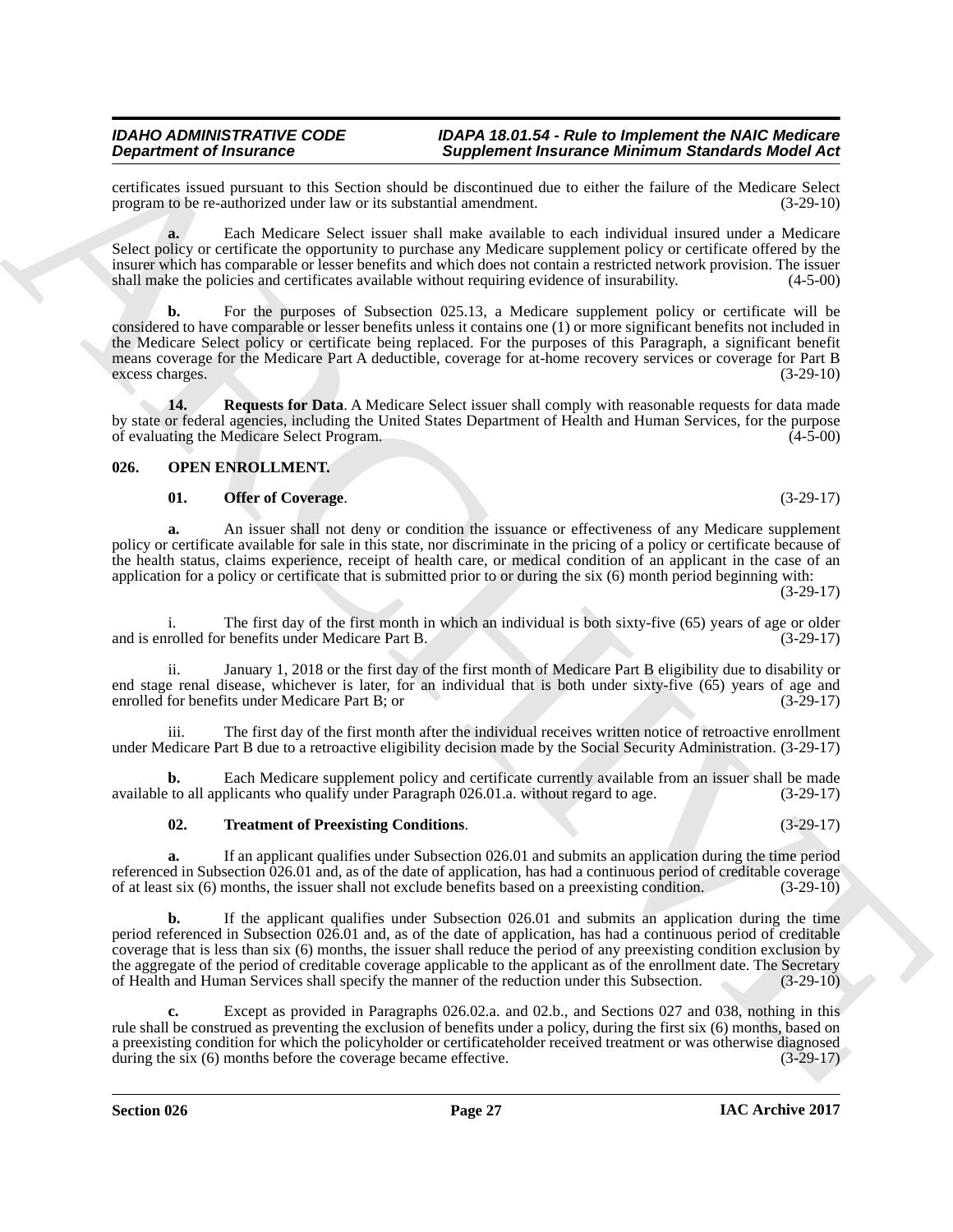**03. Discrimination in Pricing**. An issuer shall not discriminate in the pricing of a Medicare supplement policy or certificate issued pursuant to Subsection 026.01, except on the basis of the following criteria: (3-29-17)

<span id="page-27-4"></span>

| a. | Issue age; and          | $(3-29-17)$ |
|----|-------------------------|-------------|
| b. | Smoking or tobacco use. | $(3-29-17)$ |

## <span id="page-27-0"></span>**027. GUARANTEED ISSUE FOR ELIGIBLE PERSONS.**

## <span id="page-27-3"></span><span id="page-27-1"></span>**01. Guaranteed Issue**. (4-5-00)

**a.** Eligible persons are those individuals described in Subsection 027.02 who seek to enroll under the policy during the period specified in Subsection 027.03, and who submit evidence of the date of termination or disenrollment or Medicare Part D enrollment with the application for a Medicare supplement policy. (3-29-10) disenrollment or Medicare Part D enrollment with the application for a Medicare supplement policy.

**b.** With respect to eligible persons, an issuer shall not deny or condition the issuance or effectiveness of a Medicare supplement policy described in Subsection 027.05 that is offered and is available for issuance to new enrollees by the issuer, shall not discriminate in the pricing of such a Medicare supplement policy because of health status, claims experience, receipt of health care, or medical condition, and shall not impose an exclusion of benefits<br>based on a preexisting condition under such a Medicare supplement policy. (3-29-10) based on a preexisting condition under such a Medicare supplement policy.

<span id="page-27-2"></span>**02. Eligible Persons**. An eligible person is an individual described here in any part of Subsection  $027.02:$  (3-29-10)

**a.** The individual is enrolled under an employee welfare benefit plan that provides health benefits that supplement the benefits under Medicare; and the plan terminates, or the plan ceases to provide all such supplemental health benefits to the individual; or the individual is enrolled under an employee welfare benefits plan that is primary to Medicare and the plan terminates or the plan ceases to provide all health benefits to the individual because the individual leaves the plan;

**b.** The individual is enrolled with a Medicare Advantage organization under a Medicare Advantage plan under Part C of Medicare, and any of the following circumstances apply, or the individual is sixty-five (65) years of age or older and is enrolled with a Program of All-Inclusive Care for the Elderly (PACE) provider under Section 1894 of the Social Security Act, and there are circumstances similar to those described below that would permit discontinuance of the individual's enrollment with such provider if such individual were enrolled in a Medicare Advantage plan: (4-11-06)

i. The certification of the organization or plan under this part has been terminated; (4-11-06)

ii. The organization has terminated or otherwise discontinued providing the plan in the area in which the individual resides;  $(4-11-06)$ 

**Department of freezome control in the line of the same of the same of the same of the same of the same of the same of the same of the same of the same of the same of the same of the same of the same of the same of the sa** iii. The individual is no longer eligible to elect the plan because of a change in the individual's place of residence or other change in circumstances specified by the Secretary of Health and Human Services, but not including termination of the individual's enrollment on the basis described in Section  $1851(g)(3)(B)$  of the federal Social Security Act (where the individual has not paid premiums on a timely basis or has engaged in disruptive behavior as specified in standards under Section 1856), or the plan is terminated for all individuals within a residence area;<br>(4-11-06)  $(4-11-06)$ 

iv. The individual demonstrates, in accordance with guidelines established by the Secretary of Health and Human Services: (3-29-10)

(a) That the organization offering the plan substantially violated a material provision of the organization's contract under this part in relation to the individual, including the failure to provide an enrollee on a timely basis medically necessary care for which benefits are available under the plan or the failure to provide such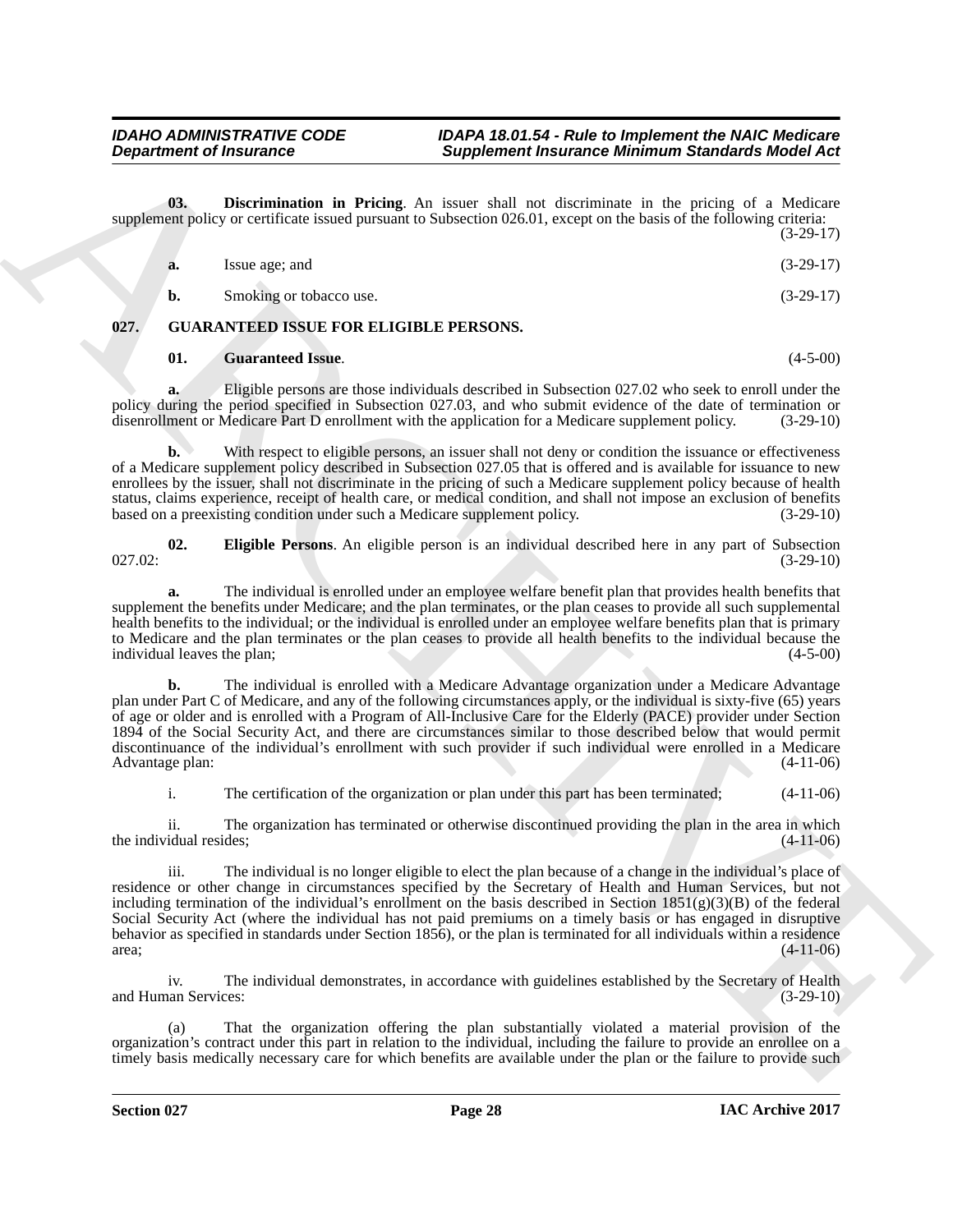|                                   | <b>Department of Insurance</b>                                            | Supplement Insurance Minimum Standards Model Act                                                                                                                                                                                                                                                                                                                                                                                                               |             |
|-----------------------------------|---------------------------------------------------------------------------|----------------------------------------------------------------------------------------------------------------------------------------------------------------------------------------------------------------------------------------------------------------------------------------------------------------------------------------------------------------------------------------------------------------------------------------------------------------|-------------|
|                                   | covered care in accordance with applicable quality standards; or          |                                                                                                                                                                                                                                                                                                                                                                                                                                                                | $(3-29-10)$ |
| (b)                               |                                                                           | The organization, or agent, or other entity acting on the organization's behalf, materially<br>misrepresented the plan's provisions in marketing the plan to the individual; or                                                                                                                                                                                                                                                                                | $(3-29-10)$ |
| (c)                               |                                                                           | The individual meets such other exceptional conditions as the Secretary may provide.                                                                                                                                                                                                                                                                                                                                                                           | $(3-29-10)$ |
| c.                                | The individual is enrolled with:                                          |                                                                                                                                                                                                                                                                                                                                                                                                                                                                | $(4-5-00)$  |
| i.<br>cost);                      |                                                                           | An eligible organization under a contract under Section 1876 of the Social Security Act (Medicare                                                                                                                                                                                                                                                                                                                                                              | $(5-3-03)$  |
| ii.<br>April 1, 1999;             |                                                                           | A similar organization operating under demonstration project authority, effective for periods before                                                                                                                                                                                                                                                                                                                                                           | $(4-5-00)$  |
| iii.<br>care prepayment plan); or |                                                                           | An organization under an agreement under Section $1833(a)(1)(A)$ of the Social Security Act (health                                                                                                                                                                                                                                                                                                                                                            | $(5-3-03)$  |
| iv.                               | An organization under a Medicare Select policy; and                       |                                                                                                                                                                                                                                                                                                                                                                                                                                                                | $(4-5-00)$  |
| d.                                | individual's election of coverage under Paragraph 027.02.b.               | The enrollment ceases under the same circumstances that would permit discontinuance of an                                                                                                                                                                                                                                                                                                                                                                      | $(3-29-10)$ |
| e.                                |                                                                           | The individual is enrolled under a Medicare supplement policy and the enrollment ceases because:                                                                                                                                                                                                                                                                                                                                                               | $(4-5-00)$  |
| i.                                |                                                                           | Of the insolvency of the issuer or bankruptcy of the non-issuer organization; or                                                                                                                                                                                                                                                                                                                                                                               | $(4-5-00)$  |
| ii.                               |                                                                           | Of other involuntary termination of coverage or enrollment under the policy;                                                                                                                                                                                                                                                                                                                                                                                   | $(4-5-00)$  |
| iii.                              |                                                                           | The issuer of the policy substantially violated a material provision of the policy; or                                                                                                                                                                                                                                                                                                                                                                         | $(4-5-00)$  |
| 1V.                               | policy's provisions in marketing the policy to the individual.            | The issuer, or an agent or other entity acting on the issuer's behalf, materially misrepresented the                                                                                                                                                                                                                                                                                                                                                           | $(4-5-00)$  |
|                                   | Section 1894 of the Social Security Act, or a Medicare Select policy; and | The individual was enrolled under a Medicare supplement policy and terminates enrollment and<br>subsequently enrolls, for the first time, with any Medicare Advantage organization under a Medicare Advantage plan<br>under Part C of Medicare, any eligible organization under a contract under Section 1876 of the Social Security Act<br>(Medicare cost), any similar organization operating under demonstration project authority, any PACE provider under | $(4-11-06)$ |
|                                   |                                                                           | The subsequent enrollment under Paragraph 027.02.f. is terminated by the enrollee during any<br><b>g.</b> The subsequent enrollment under Faragraph $UZ/1.0Z$ . is terminated by the enroller sample any<br>period within the first twelve (12) months of such subsequent enrollment (during which the enrollee is permitted to<br>terminate such subsequent enrollment under Section $1851(e)$ of the federal Social Security Act); or                        | $(3-29-10)$ |
| h.<br>enrollment.                 |                                                                           | The individual, upon first becoming eligible for benefits under Part A of Medicare, enrolls in a<br>Medicare Advantage plan under Part C of Medicare, or with a PACE provider under Section 1894 of the Social<br>Security Act, and disenrolls from the plan or program by not later than twelve (12) months after the effective date of                                                                                                                       | $(4-11-06)$ |
| i.                                |                                                                           | The individual enrolls in a Medicare Part D plan during the initial enrollment period and at the time<br>of enrollment in Part D, was enrolled under Medicare supplement policy that covers outpatient prescription drugs and<br>the individual terminates enrollment in the Medicare supplement policy and submits evidence of enrollment in<br>Medicare Part D along with the application for a policy described in Paragraph 027.05.e.                      | $(3-29-10)$ |
|                                   |                                                                           |                                                                                                                                                                                                                                                                                                                                                                                                                                                                |             |

## <span id="page-28-0"></span>**03. Guaranteed Issue Time Periods**. (5-3-03)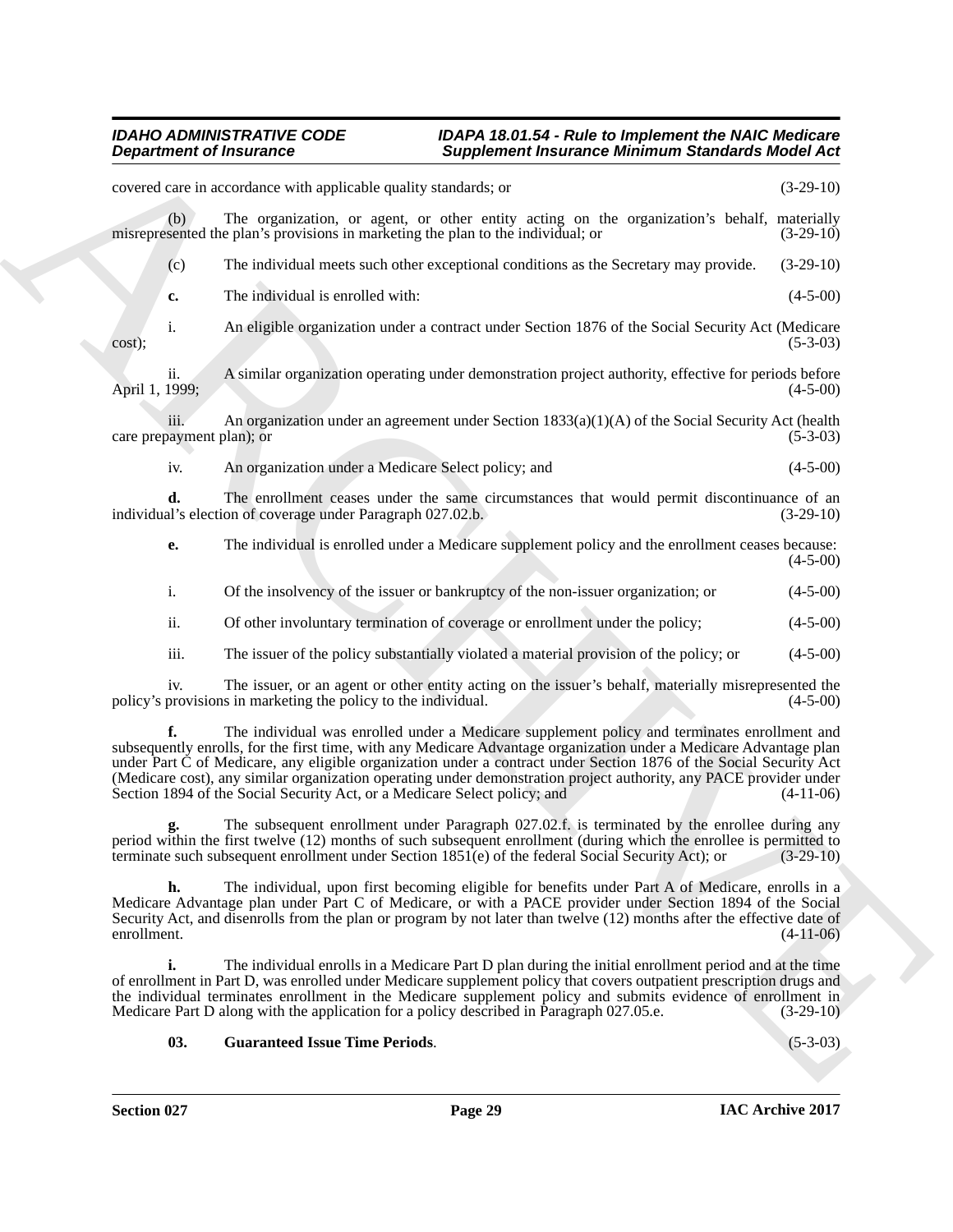**a.** In the case of an individual described in Paragraph 027.02.a., the guaranteed issue period begins on the later of the date the individual receives a notice of termination or cessation of all supplemental health benefits (or, if a notice is not received, notice that a claim has been denied because of a termination or cessation); or the date that the applicable coverage terminates or ceases; and ends sixty-three (63) days thereafter; (3-29-10)

**b.** In the case of an individual described in Paragraphs 027.02.b., 027.02.c., 027.02.f., or 027.02.h., whose enrollment is terminated involuntarily, the guaranteed issue period begins on the date that the individual receives a notice of termination and ends sixty-three (63) days after the date the applicable coverage is terminated;

(3-29-10)

**c.** In the case of an individual described in Paragraph 027.02.e., the guaranteed issue period begins on er of: (3-29-10) the earlier of:

The date that the individual receives a notice of termination, a notice of the issuer's bankruptcy or insolvency, or other such similar notice if any; and (5-3-03)

ii. The date that the applicable coverage is terminated, and ends on the date that is sixty-three (63) days after the date the coverage is terminated;

**d.** In the case of an individual described in Paragraph 027.02.b. and Subparagraph 027.02.e.iii., and Subparagraph 027.02.e.iv., Paragraph 027.02.f., or 027.02.h., who disenrolls voluntarily, the guaranteed issue period begins on the date that is sixty  $(60)$  days before the effective date of the disenrollment and ends on the date that is sixty-three  $(63)$  days after the effective date; and  $(3-29-10)$ sixty-three  $(63)$  days after the effective date; and

**e.** In the case of an individual described in Paragraph 027.02.i., the guaranteed issue period begins on the date the individual receives notice pursuant to Section  $1882(v)(2)(B)$  of the Social Security Act from the Medicare supplement issuer during the sixty-day (60) period immediately preceding the initial Part D enrollment period and ends on the date that is sixty-three (63) days after the effective date of the individual's coverage under Medicare Part D; and

**f.** In the case of an individual described in Subsection 027.02 but not described in the preceding provisions of Subsection 027.03, the guaranteed issue period begins on the effective date of disenrollment and ends<br>on the date that is sixty-three (63) days after the effective date. (3-29-10) on the date that is sixty-three  $(63)$  days after the effective date.

## <span id="page-29-0"></span>**04. Extended Medigap Access for Interrupted Trial Periods**. (5-3-03)

**a.** In the case of an individual described in Paragraph 027.02.f. (or deemed to be so described, pursuant to this Paragraph) whose enrollment with an organization or provider described in Paragraph 027.02.f. is involuntarily terminated within the first twelve (12) months of enrollment, and who, without an intervening enrollment, enrolls with another such organization or provider, the subsequent enrollment shall be deemed to be an initial enrollment described in Paragraph 027.02.f.; (3-29-10)

**Department of Franchise Complete Complete Complete Complete Complete Complete Complete Complete Complete Complete Complete Complete Complete Complete Complete Complete Complete Complete Complete Complete Complete Complet b.** In the case of an individual described in Paragraph 027.02.h. (or deemed to be so described, pursuant to this Paragraph) whose enrollment with a plan or in a program described in Paragraph 027.02.h. is involuntarily terminated within the first twelve (12) months of enrollment, and who, without an intervening enrollment, enrolls in another such plan or program, the subsequent enrollment shall be deemed to be an initial enrollment described in Paragraph 027.02.h.; and (3-29-10)

**c.** For purposes of Paragraphs 027.02.f. and 027.02.h., no enrollment of an individual with an organization or provider described in Paragraph 027.02.f. or with a plan or in a program described in Paragraph 027.02.h. may be deemed to be an initial enrollment under this Paragraph after the two-year period beginning on the date on which the individual first enrolled with such an organization, provider, plan or program. (3-29-10)

**05. Products to Which Eligible Persons are Entitled**. The Medicare supplement policy to which persons are entitled under: (4-11-06) eligible persons are entitled under:

<span id="page-29-1"></span>**a.** Paragraphs 027.02.a. through 027.02.e. is a Medicare supplement policy which has a benefit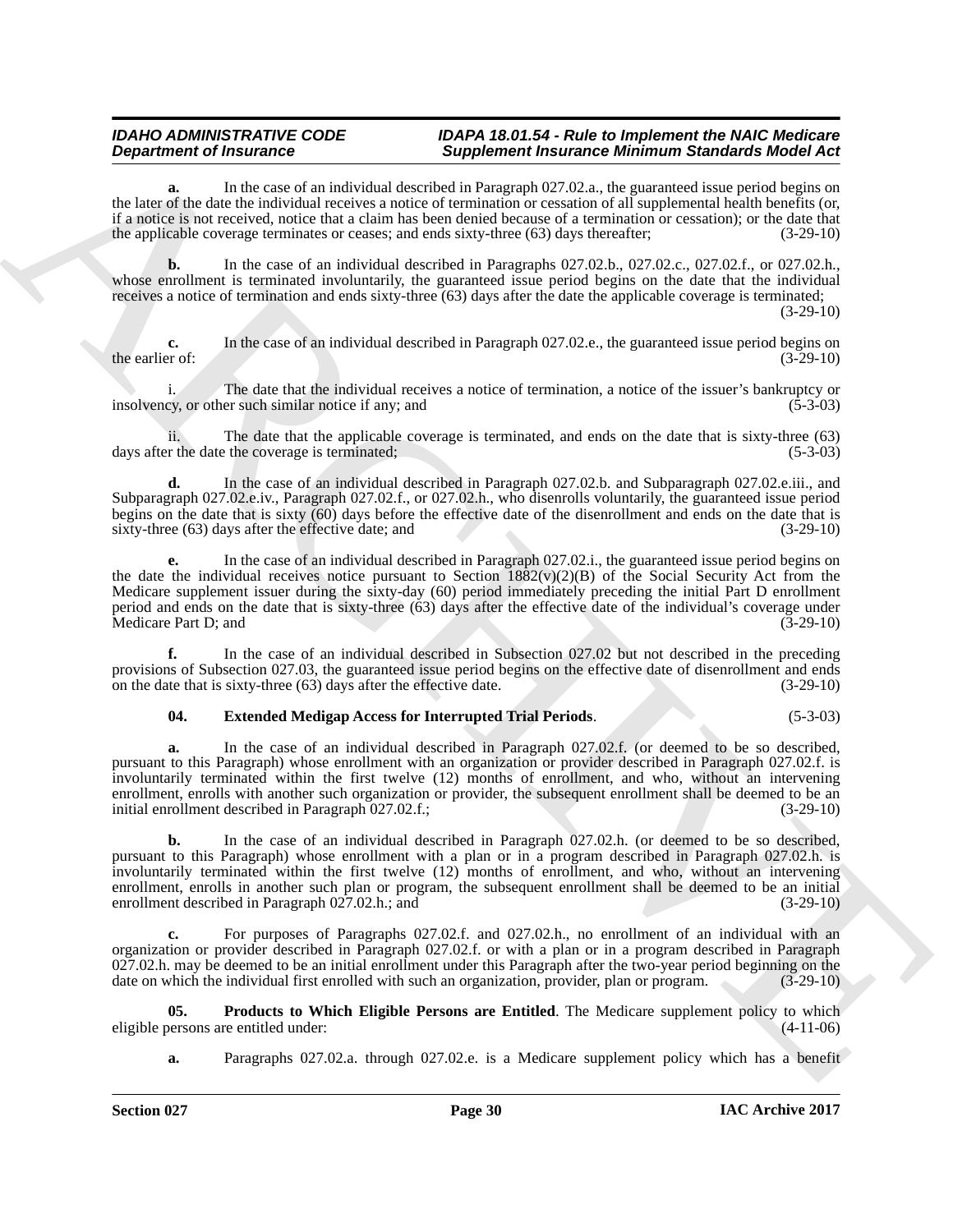package classified as Plan A, B, C, or F (including F with a high deductible), K or L offered by any issuer. (3-29-10)

**b.** Subject to Paragraph 027.05.c., Paragraph 027.02.g. is the same Medicare supplement policy in which the individual was most recently previously enrolled, if available from the same issuer, or, if not so available, a policy described in Paragraph 027.05.a. (3-29-10)

**c.** After December 31, 2005, if the individual was most recently enrolled in a Medicare supplement policy with an outpatient prescription drug benefit, a Medicare supplement policy described in Subsection 027.05 is: (3-29-10)

i. The policy available from the same issuer but modified to remove outpatient prescription drug e; or  $(4-11-06)$ coverage; or (4-11-06)

ii. At the election of the policyholder, an A, B, C, F (including F with a high deductible), K or L policy that is offered by any issuer; (4-11-06)

**d.** Paragraph 027.02.h. shall include any Medicare supplement policy offered by any issuer. (3-29-10)

**e.** Paragraph 027.02.i. is a Medicare supplement policy that has a benefit package classified as Plan A, B, C, F (including F with a high deductible), K, or L and that is offered and is available for issuance to new enrollees by the same issuer that issued the individual's Medicare supplement policy with outpatient prescription drug coverage. (3-29-10) coverage. (3-29-10)

### <span id="page-30-2"></span>**06. Notification Provisions**. (4-5-00)

**a.** At the time of an event described in Subsection 027.02 of this rule because of which an individual loses coverage or benefits due to the termination of a contract or agreement, policy, or plan, the organization that terminates the contract or agreement, the issuer terminating the policy, or the administrator of the plan being terminated, respectively, shall notify the individual of his or her rights under this Section, and of the obligations of issuers of Medicare supplement policies under Subsection 027.01. Such notice shall be communicated contemporaneously with the notification of termination. (3-29-10) contemporaneously with the notification of termination.

**Experiment of Instance C**<br>
Supplement Reasonne C and the state of the state of the high detection (CTA) and the state of the state of the state of the state of the state of the state of the state of the state of the stat **b.** At the time of an event described in Subsection 027.02 because of which an individual ceases enrollment under a contract or agreement, policy, or plan, the organization that offers the contract or agreement, regardless of the basis for the cessation of enrollment, the issuer offering the policy, or the administrator of the plan, respectively, shall notify the individual of his or her rights under this Section, and of the obligations of issuers of Medicare supplement policies under Subsection 027.01. Such notice shall be communicated within ten (10) working days of the issuer receiving notification of disenrollment. (3-29-10)

**07. Discrimination in Pricing**. With respect to eligible persons, an issuer shall not discriminate in the pricing of a Medicare supplement policy or certificate issued pursuant to Subsection 027.01, except on the basis of the following criteria: (3-29-17) the following criteria:

<span id="page-30-4"></span><span id="page-30-3"></span><span id="page-30-1"></span>

| a. | Issue age; and          | $(3-29-17)$ |
|----|-------------------------|-------------|
| D. | Smoking or tobacco use. | $(3-29-17)$ |

## <span id="page-30-0"></span>**028. STANDARDS FOR CLAIMS PAYMENT.**

**Compliance**. An issuer shall comply with Section 1882(c)(3) of the Social Security Act (as enacted by Section 4081(b)(2)(C) of the Omnibus Budget Reconciliation Act of 1987 (OBRA) 1987, Pub. L. No. 100-203) by:  $(3-29-10)$ 

**a.** Accepting a notice from a Medicare carrier on dually assigned claims submitted by participating physicians and suppliers as a claim for benefits in place of any other claim form otherwise required and making a payment determination on the basis of the information contained in that notice; (4-5-00)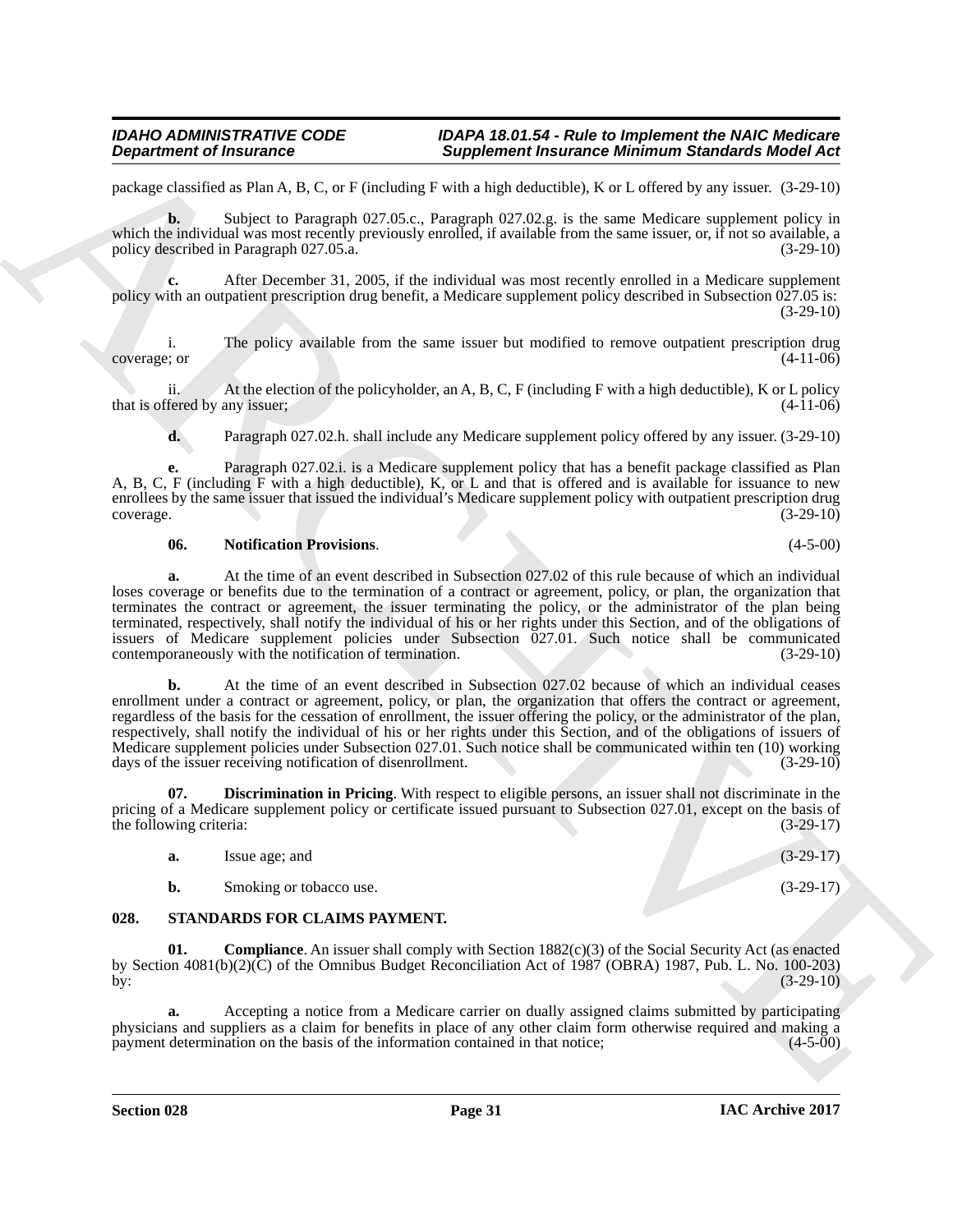## <span id="page-31-0"></span>**029. LOSS RATIO STANDARDS AND REFUND OR CREDIT OF PREMIUM.**

## <span id="page-31-3"></span><span id="page-31-2"></span><span id="page-31-1"></span>**01. Loss Ratio Standards**. (4-5-00)

|                             | <b>Department of Insurance</b>                                                        | <b>Supplement Insurance Minimum Standards Model Act</b>                                                                                                                                                                                                                                                                                                                                                                                                                      |             |
|-----------------------------|---------------------------------------------------------------------------------------|------------------------------------------------------------------------------------------------------------------------------------------------------------------------------------------------------------------------------------------------------------------------------------------------------------------------------------------------------------------------------------------------------------------------------------------------------------------------------|-------------|
| b.                          |                                                                                       | Notifying the participating physician or supplier and the beneficiary of the payment determination;                                                                                                                                                                                                                                                                                                                                                                          | $(4-5-00)$  |
| c.                          | Paying the participating physician or supplier directly;                              |                                                                                                                                                                                                                                                                                                                                                                                                                                                                              | $(4-5-00)$  |
| d.                          | a central mailing address to which notices from a Medicare carrier may be sent;       | Furnishing, at the time of enrollment, each enrollee with a card listing the policy name, number and                                                                                                                                                                                                                                                                                                                                                                         | $(4-5-00)$  |
| e.                          |                                                                                       | Paying user fees for claim notices that are transmitted electronically or otherwise; and                                                                                                                                                                                                                                                                                                                                                                                     | $(4-5-00)$  |
| f.                          | address to which all claims may be sent by Medicare carriers.                         | Providing to the Secretary of Health and Human Services, at least annually, a central mailing                                                                                                                                                                                                                                                                                                                                                                                | $(4-5-00)$  |
| 02.                         | on the Medicare supplement insurance experience reporting form.                       | Certification. Compliance with the requirements set forth in Subsection 028.01 shall be certified                                                                                                                                                                                                                                                                                                                                                                            | $(3-29-10)$ |
| 029.                        | LOSS RATIO STANDARDS AND REFUND OR CREDIT OF PREMIUM.                                 |                                                                                                                                                                                                                                                                                                                                                                                                                                                                              |             |
| 01.                         | <b>Loss Ratio Standards.</b>                                                          |                                                                                                                                                                                                                                                                                                                                                                                                                                                                              | $(4-5-00)$  |
| a.                          |                                                                                       | A Medicare supplement policy form or certificate form shall not be delivered or issued for delivery<br>unless the policy form or certificate form can be expected, as estimated for the entire period for which rates are<br>computed to provide coverage, to return to policyholders and certificateholders in the form of aggregate benefits (not<br>including anticipated refunds or credits) provided under the policy form or certificate form.                         | $(4-5-00)$  |
| 1.<br>group policies; or    |                                                                                       | At least seventy-five percent (75%) of the aggregate amount of premiums earned in the case of                                                                                                                                                                                                                                                                                                                                                                                | $(4-5-00)$  |
| ii.<br>individual policies; |                                                                                       | At least sixty-five percent (65%) of the aggregate amount of premiums earned in the case of                                                                                                                                                                                                                                                                                                                                                                                  | $(4-5-00)$  |
| b.                          | expenses where coverage is provided by a managed care organization shall not include: | Calculated on the basis of incurred claims experience or incurred health care expenses where<br>coverage is provided by a managed care organization on a service rather than reimbursement basis and earned<br>premiums for the period and in accordance with accepted actuarial principles and practices. Incurred health care                                                                                                                                              | $(4-11-06)$ |
| $\mathbf{i}$ .              | Home office and overhead costs;                                                       |                                                                                                                                                                                                                                                                                                                                                                                                                                                                              | $(4-11-06)$ |
| ii.                         | Advertising costs;                                                                    |                                                                                                                                                                                                                                                                                                                                                                                                                                                                              | $(4-11-06)$ |
| iii.                        | Commissions and other acquisition costs;                                              |                                                                                                                                                                                                                                                                                                                                                                                                                                                                              | $(4-11-06)$ |
| iv.                         | Taxes;                                                                                |                                                                                                                                                                                                                                                                                                                                                                                                                                                                              | $(4-11-06)$ |
| V.                          | Capital costs;                                                                        |                                                                                                                                                                                                                                                                                                                                                                                                                                                                              | $(4-11-06)$ |
| vi.                         | Administrative costs; and                                                             |                                                                                                                                                                                                                                                                                                                                                                                                                                                                              | $(4-11-06)$ |
| vii.                        | Claims processing costs.                                                              |                                                                                                                                                                                                                                                                                                                                                                                                                                                                              | $(4-11-06)$ |
| c.                          |                                                                                       | All filings of rates and rating schedules shall demonstrate that expected claims in relation to<br>premiums comply with the requirements of this Section when combined with actual experience to date. Filings of rate<br>revisions shall also demonstrate that the anticipated loss ratio over the entire future period for which the revised rates<br>are computed to provide coverage can be expected to meet the appropriate loss ratio standards. Demonstrations shall, |             |
| at a minimum, account for:  |                                                                                       |                                                                                                                                                                                                                                                                                                                                                                                                                                                                              | $(3-29-17)$ |

| Lapse rates; | $(3-29-17)$ |
|--------------|-------------|
|              |             |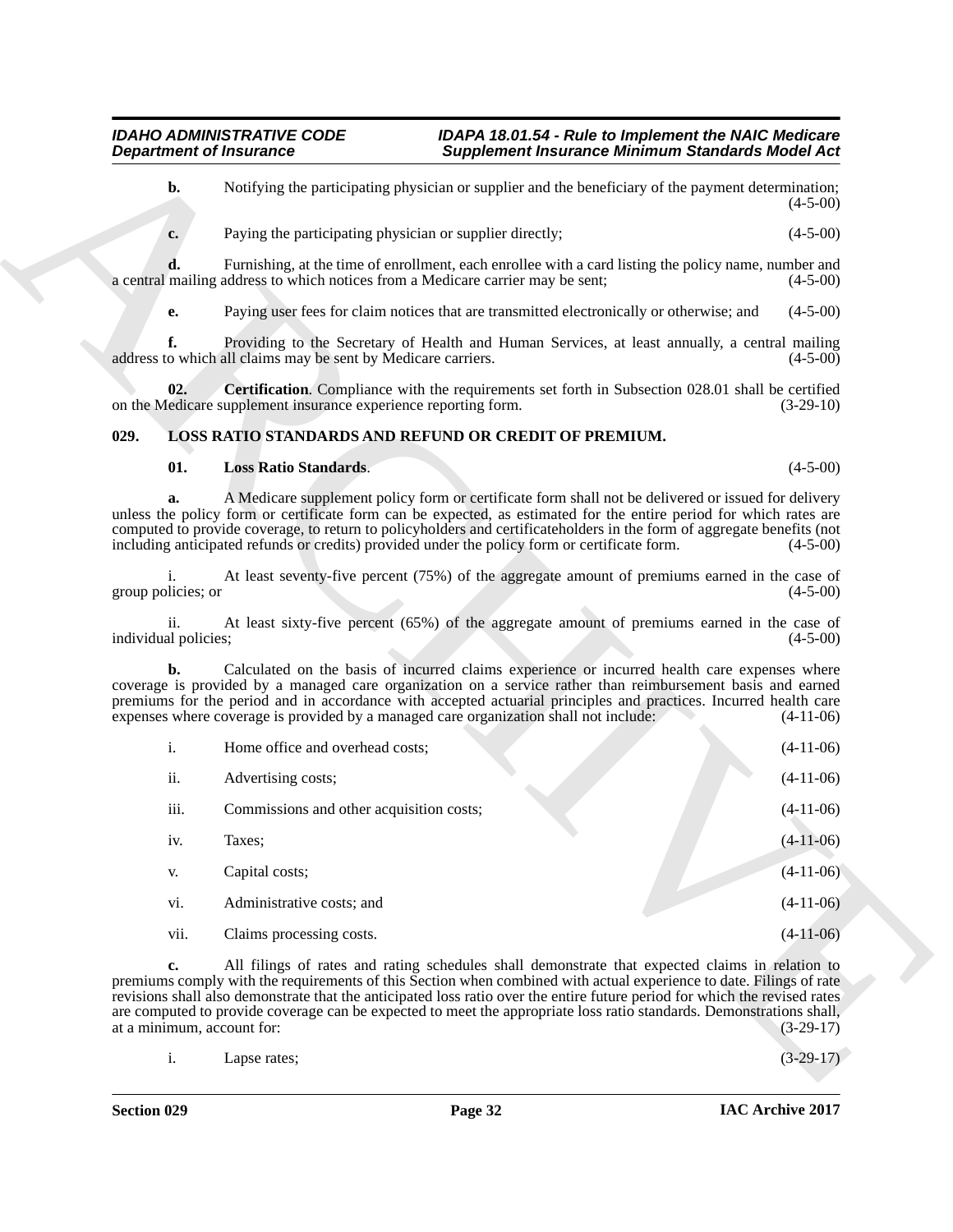| $\cdots$<br>ii. – | Medical trend and rationale for trend; |  | $(3-29-17)$ |
|-------------------|----------------------------------------|--|-------------|
|                   |                                        |  |             |

iii. Assumptions regarding future premium rate revisions; and (3-29-17)

iv. Interest rates for discounting and accumulating. (3-29-17)

**d.** For purposes of applying Paragraphs 029.01.a. and 030.05.b., only, policies issued as a result of solicitations of individuals through the mails or by mass media advertising (including both print and broadcast advertising) shall be deemed to be individual policies. (3-29-10)

**e.** For policies issued prior to July 1, 1992, expected claims in relation to premiums shall meet:

(4-5-00)

i. The originally filed anticipated loss ratio when combined with the actual experience since inception; (4-5-00) inception; (4-5-00)

ii. The appropriate loss ratio requirement from Subparagraphs 029.01.a.i. and 029.01.a.ii. when combined with actual experience beginning with July 1, 1992 to date; and (3-29-10)

iii. The appropriate loss ratio requirement from Subparagraphs 029.01.a.i. and 029.01.a.ii. over the ture period for which the rates are computed to provide coverage. (3-29-10) entire future period for which the rates are computed to provide coverage.

## <span id="page-32-1"></span>**02. Refund or Credit Calculation**. (4-5-00)

**a.** An issuer shall collect and file with the director by May 31 of each year the data contained in the applicable reporting form as defined by NAIC Model Regulation (Attachments) and accessible by the Internet website at http://www.doi.idaho.gov for each type in a standard Medicare supplement benefit plan. (4-11-06)

**b.** If on the basis of the experience as reported the benchmark ratio since inception (ratio one (1)) exceeds the adjusted experience ratio since inception (ratio three (3)), then a refund or credit calculation is required. The refund calculation shall be done on a statewide basis for each type in a standard Medicare supplement benefit plan. For purposes of the refund or credit calculation, experience on policies issued within the reporting year shall be  $\alpha$  excluded.  $(4-5-00)$ 

**c.** For the purpose of Section 029, policies or certificates issued prior to July 1, 1992, the issuer shall make the refund or credit calculation separately for all individual policies (including all group policies subject to an individual loss ratio standard when issued) combined and all other group policies combined for experience after July 1, 1992. The first report shall be due by May 31, 1994. (3-29-10)

<span id="page-32-0"></span>**d.** A refund or credit shall be made only when the benchmark loss ratio exceeds the adjusted experience loss ratio and the amount to be refunded or credit exceeds a de minimis level. The refund shall include interest from the end of the calendar year to the date of the refund or credit at a rate specified by the Secretary of Health and Human Services, but in no event shall it be less than the average rate of interest for thirteen (13) week Treasury notes. A refund or credit against premiums due shall be made by September 30 following the experience vear upon which the refund or credit is based. year upon which the refund or credit is based.

**Department of Insurance**  $\overline{B}$  **and Landscale the control of the same of the same of the same of the same of the same of the same of the same of the same of the same of the same of the same of the same of the same of th 03. Annual Filing of Premium Rates**. An issuer of Medicare supplement policies and certificates issued before or after the effective date of July 1, 1992, in this state shall file annually its rates, rating schedule, and supporting documentation including ratios of incurred losses to earned premiums by policy duration for approval by the director in accordance with the filing requirements and procedures prescribed by the director. The supporting documentation shall also demonstrate in accordance with actuarial standards of practice using reasonable assumptions that the appropriate loss ratio standards can be expected to be met over the entire period for which rates are computed. The demonstration shall exclude active life reserves. An expected third-year loss ratio which is greater than or equal to the applicable percentage shall be demonstrated for policies or certificates in force less than three (3) years. As soon as practicable, but prior to the effective date of enhancements in Medicare benefits, every issuer of Medicare supplement policies or certificates in this state shall file with the director, in accordance with the applicable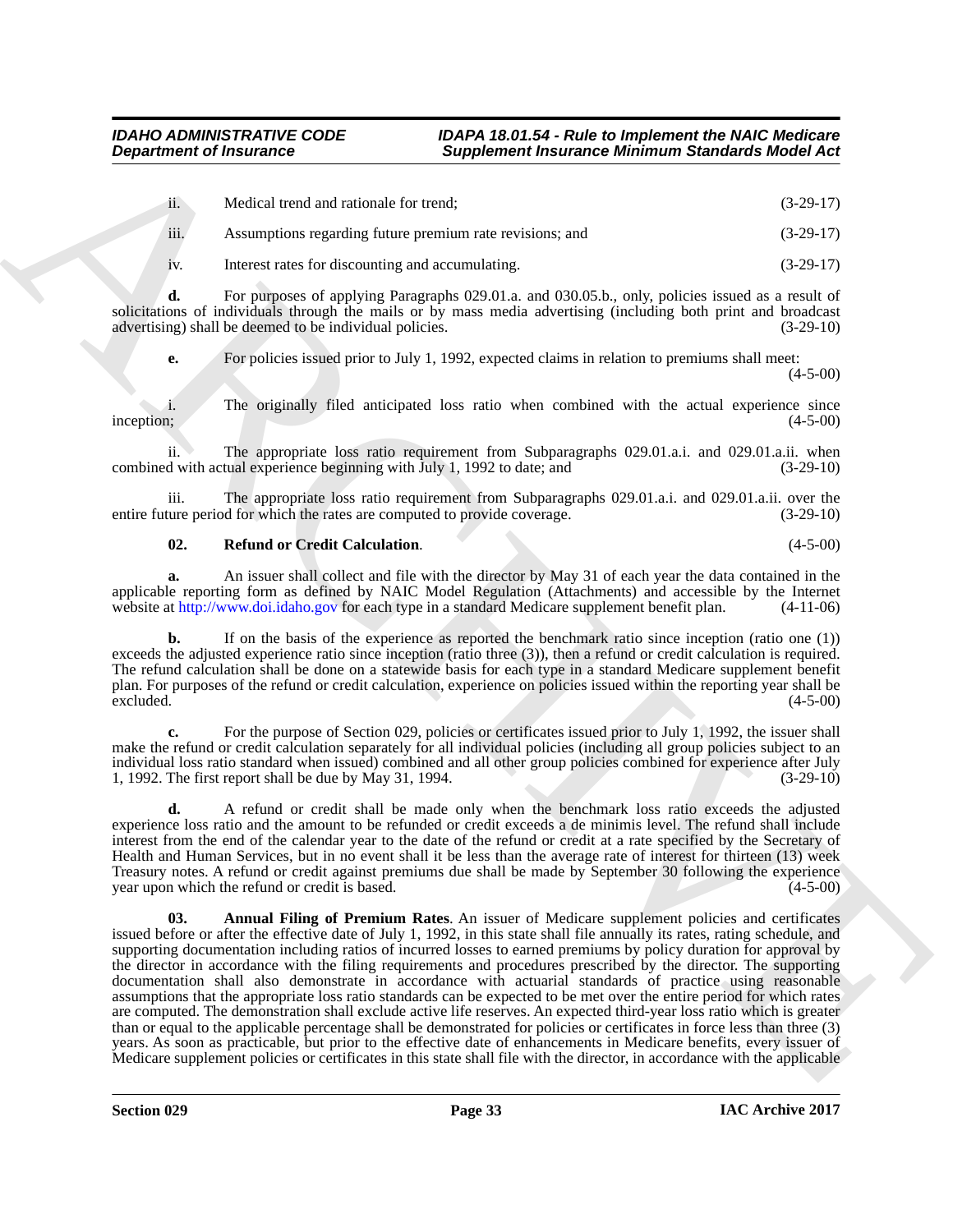filing procedures of this state: (4-5-00)

**a.** Appropriate premium adjustments necessary to produce loss ratios as anticipated for the current premium for the applicable policies or certificates. The supporting documents necessary to justify the adjustment shall accompany the filing. (4-5-00)

**Department of Francoise.**<br>
Higherines the same of the same of the same of the same of the same of the same of the same of the same of the same of the same of the same of the same of the same of the same of the same of th **b.** An issuer shall make premium adjustments necessary to produce an expected loss ratio under the policy or certificate to conform to minimum loss ratio standards for Medicare supplement policies and which are expected to result in a loss ratio at least as great as that originally anticipated in the rates used to produce current premiums by the issuer for the Medicare supplement policies or certificates. No premium adjustment which would modify the loss ratio experience under the policy other than the adjustments described herein shall be made with respect to a policy at any time other than upon its renewal date or anniversary date. (4-5-00) respect to a policy at any time other than upon its renewal date or anniversary date.

**c.** If an issuer fails to make premium adjustments acceptable to the director, the director may order premium adjustments, refunds, or premium credits deemed necessary to achieve the loss ratio required by Section (3-29-10)  $029.$  (3-29-10)

**d.** Any appropriate riders, endorsements, or policy forms needed to accomplish the Medicare supplement policy or certificate modifications necessary to eliminate benefit duplications with Medicare. The riders, endorsements, or policy forms shall provide a clear description of the Medicare supplement benefits provided by the policy or certificate.

<span id="page-33-4"></span>**04. Public Hearings**. The director may conduct a public hearing to gather information concerning a request by an issuer for an increase in a rate for a policy form or certificate form issued before or after the effective date of July 1, 1992 if the experience of the form for the previous reporting period is not in compliance with the applicable loss ratio standard. The determination of compliance is made without consideration of any refund or credit for the reporting period. Public notice of the hearing shall be furnished in a manner deemed appropriate by the director. (4-5-00) director. (4-5-00)

## <span id="page-33-0"></span>**030. FILING AND APPROVAL OF POLICIES AND CERTIFICATES AND PREMIUM RATES.**

## <span id="page-33-2"></span><span id="page-33-1"></span>**01. Filing of Policy Forms**. (3-29-10)

**a.** An issuer shall not deliver or issue for delivery a policy or certificate to a resident of this state unless the policy form or certificate form has been filed with and approved by the director in accordance with filing requirements and procedures prescribed by the director. (3-29-10) requirements and procedures prescribed by the director.

**b.** An issuer shall file any riders or amendments to policy or certificate forms to delete outpatient prescription drug benefits as required by the Medicare Prescription Drug, Improvement, and Modernization Act of 2003 only with the director in the state in which the policy or certificate was issued. (3-29-10)

## <span id="page-33-3"></span>**02. Filing of Premium Rates**. (3-29-10)

**a.** An issuer shall not use or change premium rates for a Medicare supplement policy or certificate unless the rates, rating schedule, and supporting documentation have been filed with and approved by the director in accordance with the filing requirements and procedures prescribed by the director.  $(3-29-10)$ accordance with the filing requirements and procedures prescribed by the director.

Except as provided in Subsection 029.03, the insured shall not receive more than one (1) rate relive (12) month period. (3-29-10) increase in any twelve  $(12)$  month period.

**03.** Except as provided in Paragraph 030.03.a., an issuer shall not file for approval more than one (1) form of a policy or certificate of each type for each standard Medicare supplement benefit plan. (3-29-10)

**a.** An issuer may offer, with the approval of the director, up to three (3) additional policy forms or certificate forms of the same type for the same standard Medicare supplement benefit plan, one (1) or each of the following cases:  $(3-29-17)$ following cases: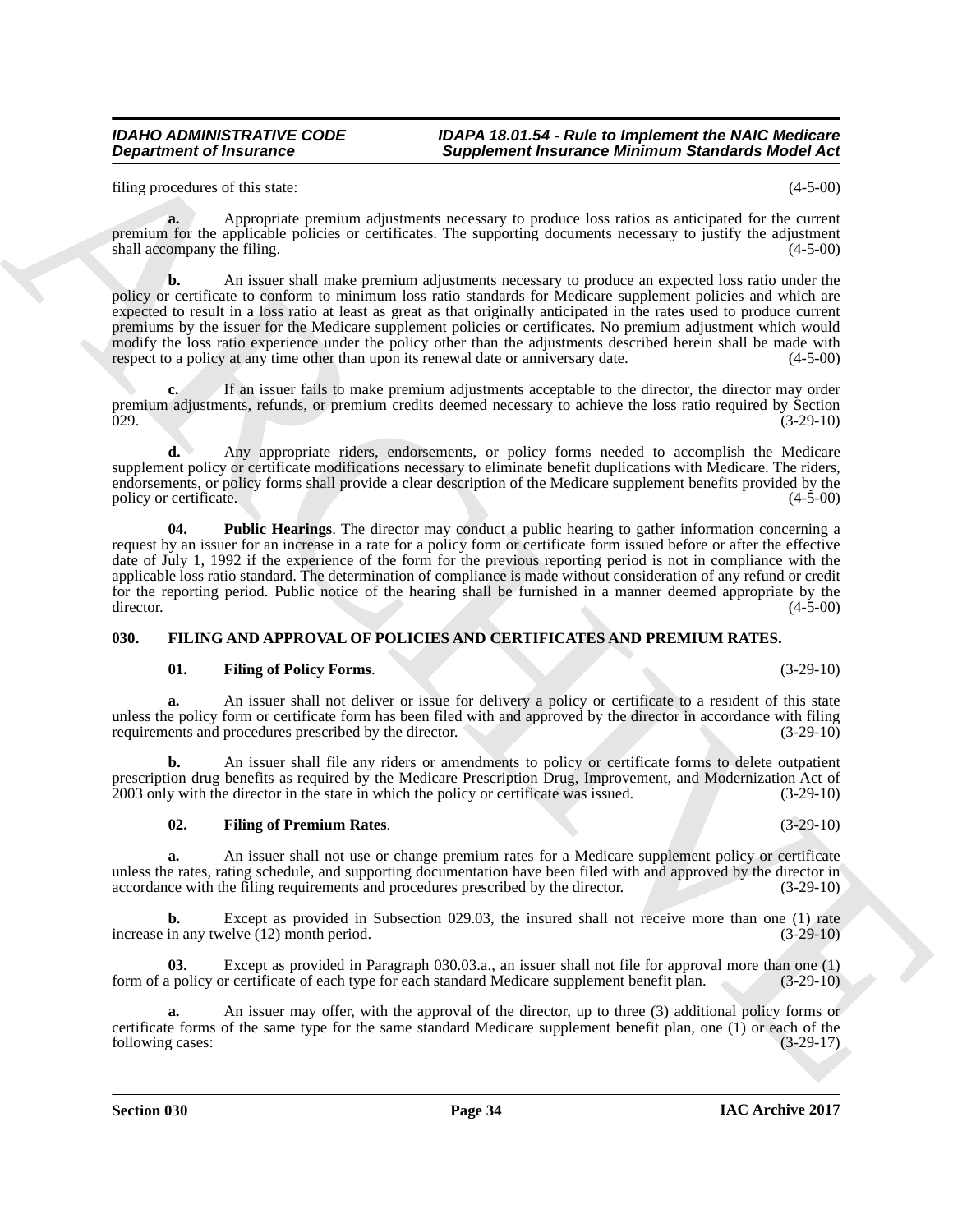|                 | The inclusion of new or innovative benefits;     | $(4-5-00)$       |
|-----------------|--------------------------------------------------|------------------|
| $\cdot$ $\cdot$ | $\sim$ 1.12.2 $\sim$ $\sim$ $\sim$ $\sim$ $\sim$ | $(1 - \alpha)^2$ |

ii. The addition of either direct response or agent marketing methods; (4-5-00)

<span id="page-34-1"></span>iii. The addition of either guaranteed issue or underwritten coverage; (4-5-00)

**b.** For the purposes of Section 030, "type" means an individual policy, a group policy, an individual e Select policy, or a group Medicare Select policy. Medicare Select policy, or a group Medicare Select policy.

**04. Availability of Policy Form or Certificate**. Except as provided in Paragraph 030.04.a., an issuer shall continue to make available for purchase any policy form or certificate form issued after the effective date of this rule. A policy form or certificate form shall not be considered to be available for purchase unless the issuer has actively offered it for sale in the previous twelve (12) months. (3-29-10) actively offered it for sale in the previous twelve  $(12)$  months.

**a.** An issuer may discontinue the availability of a policy form or certificate form if the issuer provides to the director in writing its decision at least thirty (30) days prior to discontinuing the availability of the form of the policy or certificate. After receipt of this notice by the director, the issuer shall no longer offer for sale the policy form<br>or certificate form in this state. or certificate form in this state.

**Experiment of Instantine Completene Research is a consistent procedure of the control of the state of the state of the state of the state of the state of the state of the state of the state of the state of the state of t b.** An issuer that discontinues the availability of a policy form or certificate form pursuant to Paragraph 030.04.a. shall not file for approval a new policy form or certificate form of the same type for the same standard Medicare supplement benefit plan as the discontinued form for a period of five (5) years after the issuer provides notice to the director of the discontinuance. The period of discontinuance may be reduced if the director determines that a shorter period is appropriate. (3-29-10) determines that a shorter period is appropriate.

**c.** The sale or other transfer of Medicare supplement business to another issuer shall be considered a nuance for the purposes of Subsection 030.04. (3-29-10) discontinuance for the purposes of Subsection 030.04.

**d.** A change in the rating structure or methodology shall be considered a discontinuance under this on 030.04 unless the issuer complies with the following requirements: (3-29-10) Subsection 030.04 unless the issuer complies with the following requirements:

i. The issuer provides an actuarial memorandum, in a form and manner prescribed by the director, describing the manner in which the revised rating methodology and resultant rates differ from the existing rating methodology and existing rates. (4-5-00)

ii. The issuer does not subsequently put into effect a change of rates or rating factors that would cause the percentage differential between the discontinued and subsequent rates as described in the actuarial memorandum to change. The director may approve a change to the differential which is in the public interest. (4-5-00)

## <span id="page-34-2"></span>**05. Experience of Policy Forms**. (4-5-00)

**a.** Except as provided in Paragraph 030.05.b., the experience of all policy forms or certificate forms of the same type in a standard Medicare supplement benefit plan shall be combined for purposes of the refund or credit calculation prescribed in Section 029. (3-29-10) calculation prescribed in Section 029.

**b.** Forms assumed under an assumption reinsurance agreement shall not be combined with the ce of other forms for purposes of the refund or credit calculation.  $(4-5-00)$ experience of other forms for purposes of the refund or credit calculation.

**c.** The experience of all policy forms or certificate forms for standardized Medicare supplement benefit plans of the same type shall be combined for purposes of the rate change filing. Generally, any applicable percentage increase shall be filed and applied uniformly across all standardized plans within the same type, unless doing so would violate the federal lifetime loss ratio standards for specific forms within the same type. (3-29-17)

<span id="page-34-0"></span>**06. Attained Age Rating Prohibited**. With respect to Medicare supplement policies that conform to the Standard Benefit Plans developed by the National Association of Insurance Commissioners and adopted by the State of Idaho July 1, 1992, under IDAPA 18.01.54, "Rule to Implement the NAIC Medicare Supplement Insurance Minimum Standards Model Act," sold to residents of this state and all those sold on or after January 1, 1995, it is an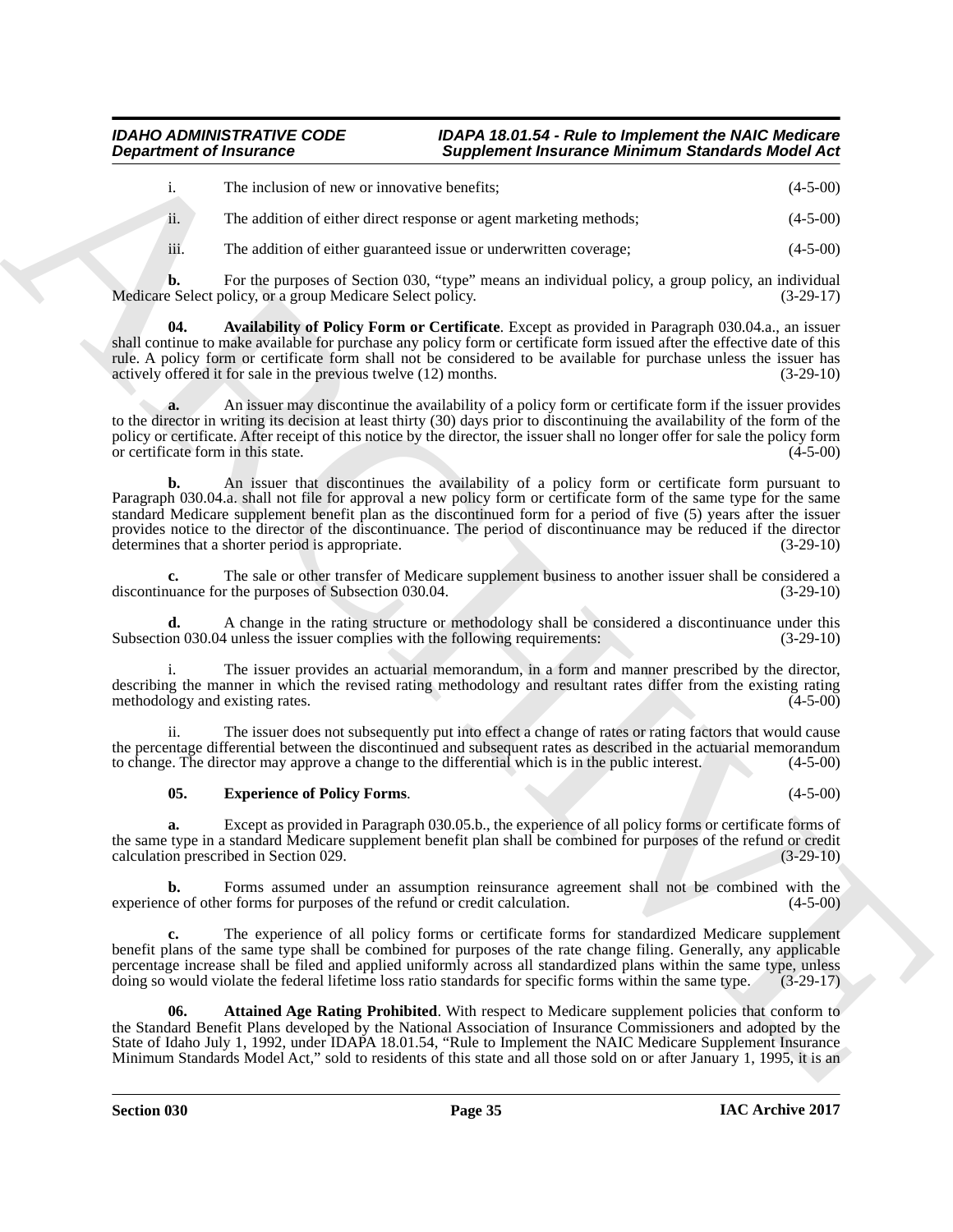<span id="page-35-3"></span>unfair practice and an unfair method of competition for any issuer, insurer, or licensee to use the increasing age of an insured, subscriber or participant as the basis for increasing premiums or prepayment charges for policyholders who initially purchase a policy after January 1, 1995. This rule explicitly authorizes both issue age ratings and community ratings consistent with the prohibition of attained age ratings and allows companies to resubmit for approval issue age ratings previously rejected. (3-29-10)

**Dependent of Francesco Construction** Simpletion in the method in the state in the state of the state of the state of the state of the state of the state of the state of the state of the state of the state of the state of **07. Rating by Area and Gender Prohibited**. With respect to Medicare supplement policies that conform to the Standard Benefit Plans developed by the National Association of Insurance Commissioners and adopted by the State of Idaho, July 1, 1992, under IDAPA 18.01.54, "Rule to Implement the NAIC Medicare Supplement Insurance Minimum Standards Model Act," sold to residents of this State and all those sold on or after January 1, 1999, it is an unfair practice and an unfair method of competition for any issuee, issuer, or licensee to use area or gender for rating purpose. (3-29-10)

<span id="page-35-2"></span>**08.** Other Rating Requirements. With respect to Medicare supplement policies that conform to the Standard Benefit Plans under this rule, sold to residents of this State on or after January 1, 2018: (3-29-17)

**a.** Any rate adjustments will be uniform between 1990 Standardized and 2010 Standardized plans throughout the lifetime of the policies, unless doing so would violate the federal lifetime loss ratio standards for specific forms within the same type. (3-29-17)

**b.** No discount or underwriting factor of less than 1.0 will be available to policies issued outside of open enrollment, per Section 026, or guaranteed issue, per Section 027, unless the greatest discount or lowest underwriting factor is automatically applied to all policies issued under open enrollment and guaranteed issue.

(3-29-17)

**c.** For issue-ages sixty-five (65) and greater, the filed rate for any given age must not exceed the rate ingher issue-age, similarly rated individual. (3-29-17) for any higher issue-age, similarly rated individual.

**d.** For issue-ages sixty-four (64) or less, the premium shall not exceed one hundred fifty percent (150%) of the premium for an issue-age sixty-five (65), similarly rated individual, while the individual's attained age is less than sixty-five (65). Upon attaining age sixty-five (65), a policyholder with an issue-age less than sixty-five (65) shall be charged the same premium rate as an issue-age sixty-five (65), similarly rated individual. (3-29-17)

For any given age, the rating by the issuer shall not differentiate on the basis of the reason for dicare Part B. (3-29-17) eligibility for Medicare Part B.

## <span id="page-35-4"></span><span id="page-35-0"></span>**031. PERMITTED COMPENSATION ARRANGEMENTS.**

<span id="page-35-5"></span>**01. Commissions**. An issuer or other entity may provide commission or other compensation to an agent or other representative for the sale of a Medicare supplement policy or certificate only if the first-year commission or other first-year compensation is no more than two hundred percent (200%) of the commission or other compensation paid for selling or servicing the policy or certificate in the second year or period. (4-5-00)

<span id="page-35-7"></span>**02. Compensation in Subsequent Years**. The commission or other compensation provided in subsequent renewal years must be the same as that provided in the second year or period and must be provided for no<br>(4-11-06) (4-11-06) fewer than five  $(5)$  renewal years.

<span id="page-35-8"></span>**Renewal Compensation**. No issuer or other entity shall provide compensation to its agent or other producers and no agent or producer shall receive compensation greater than the renewal compensation payable by the replacing issuer on renewal policies or certificates if an existing policy or certificate is replaced. (4-5 replacing issuer on renewal policies or certificates if an existing policy or certificate is replaced.

<span id="page-35-6"></span>**Compensation**. For purposes of Section 031, compensation includes pecuniary or non-pecuniary remuneration of any kind relating to the sale or renewal of the policy or certificate, including but not limited to bonuses, gifts, prizes, awards, and finder's fees. (3-29-10) bonuses, gifts, prizes, awards, and finder's fees.

## <span id="page-35-9"></span><span id="page-35-1"></span>**032. REQUIRED DISCLOSURE PROVISIONS.**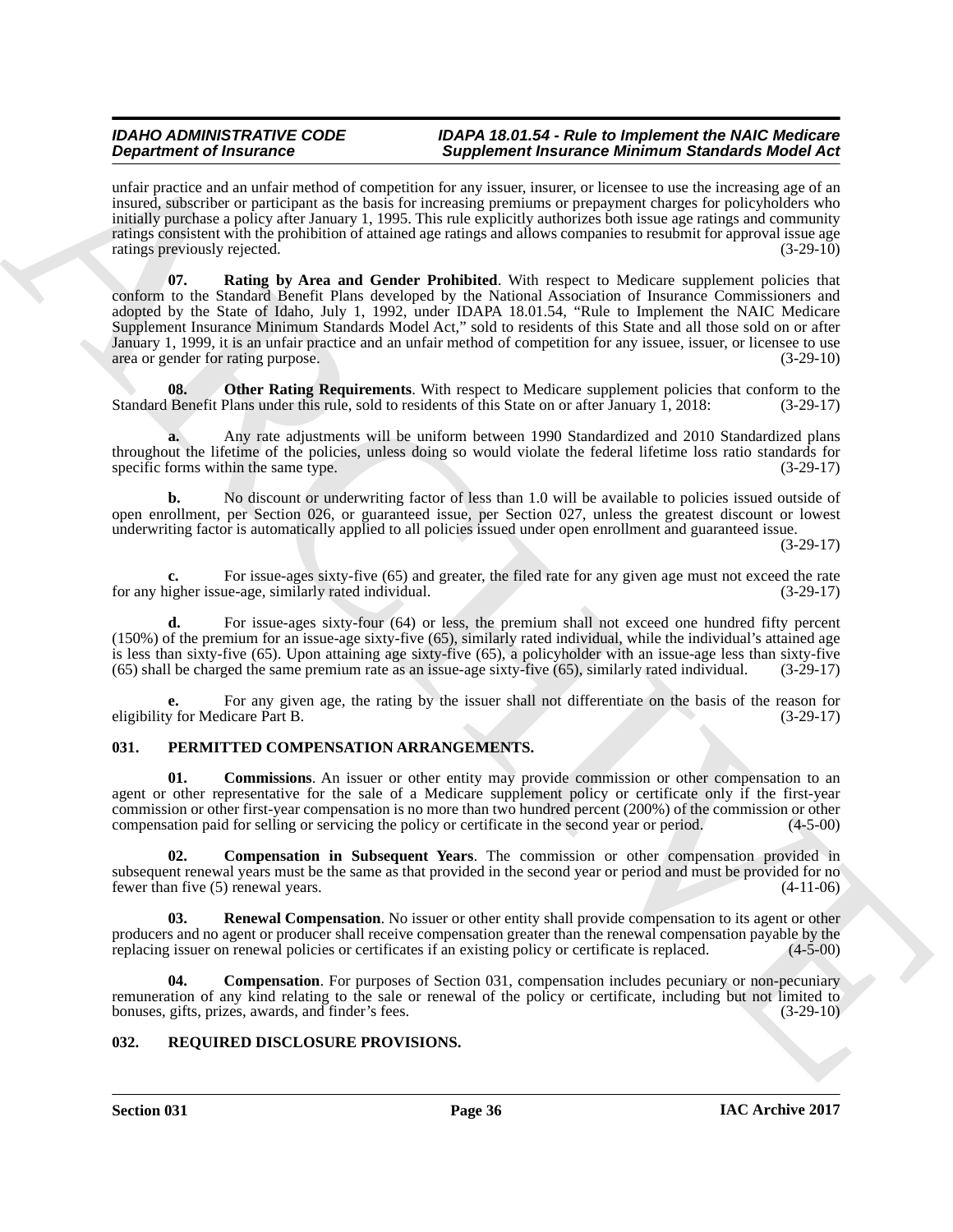## <span id="page-36-0"></span>**01. General Rules**. (4-5-00)

**a.** Medicare supplement policies and certificates shall include a renewal or continuation provision. The language or specifications of the provision shall be consistent with the type of contract issued. The provision shall be appropriately captioned and shall appear on the first page of the policy, and shall include any reservation by the issuer of the right to change premiums. (3-29-10) (3-29-10)

**Department of Insurance Completenes is appliented interaction of Minimum Samchards Michael Act 10<br>
The same of the first the constraints and constraints and interaction and the same of the same of the same of the same of b.** Except for riders or endorsements by which the issuer effectuates a request made in writing by the insured, exercises a specifically reserved right under a Medicare supplement policy, or is required to reduce or eliminate benefits to avoid duplication of Medicare benefits, all riders or endorsements added to a Medicare supplement policy after date of issue or at reinstatement or renewal which reduce or eliminate benefits or coverage in the policy shall require a signed acceptance by the insured. After the date of policy or certificate issue, any rider or endorsement which increases benefits or coverage with a concomitant increase in premium during the policy term shall be agreed to in writing and signed by the insured, unless the benefits are required by the minimum standards for Medicare supplement policies, or if the increased benefits or coverage is required by law. Where a separate additional premium is charged for benefits provided in connection with riders or endorsements, the premium charge shall be set forth in the policy. (4-5-00) forth in the policy.

Medicare supplement policies or certificates shall not provide for the payment of benefits based on Medias "usual and customary." "reasonable and customary." or words of similar import. (4-5-00) standards described as "usual and customary," "reasonable and customary," or words of similar import.

**d.** If a Medicare supplement policy or certificate contains any limitations with respect to preexisting conditions, such limitations shall appear as a separate paragraph of the policy and be labeled as "Preexisting Condition Limitations." (4-5-00) Condition Limitations."

**e.** Medicare supplement policies and certificates shall have a notice prominently printed on the first page of the policy or certificate or attached thereto, stating in substance that the policyholder or certificateholder shall have the right to return the policy or certificate within thirty (30) days of its delivery and to have the premium refunded if, after examination of the policy or certificate, the insured person is not satisfied for any reason. (3-29-10)

**f.** Issuers of accident and sickness policies or certificates which provide hospital or medical expense coverage on an expense incurred or indemnity basis to persons eligible for Medicare shall provide to those applicants a "Guide to Health Insurance for People with Medicare" in the form developed jointly by the National Association of Insurance Commissions and the Centers for Medicare & Medicaid Services and in a type size no smaller than twelve (12) point type. Delivery of the Guide shall be made whether or not the policies or certificates are advertised, solicited or issued as Medicare supplement policies or certificates as defined in this rule. Except in the case of direct response issuers, delivery of the Guide shall be made to the applicant at the time of application and acknowledgment of receipt of the Guide shall be obtained by the issuer. Direct response issuers shall deliver the Guide to the applicant upon request but not later than at the time the policy is delivered. (4-11-06)

For the purposes of Section 032, "form" means the language, format, type size, type proportional racter, and line spacing. (3-29-10) spacing, bold character, and line spacing.

## <span id="page-36-1"></span>**02. Notice Requirements**. (4-5-00)

**a.** As soon as practicable, but no later than thirty (30) days prior to the annual effective date of any Medicare benefit changes, an issuer shall notify its policyholders and certificateholders of modifications it has made to Medicare supplement insurance policies or certificates in a format acceptable to the director. The notice shall:

 $(4 - 5 - 00)$ 

i. Include a description of revisions to the Medicare program and a description of each modification made to the coverage provided under the Medicare supplement policy or certificate, and (4-5-00)

ii. Inform each policyholder or certificateholder as to when any premium adjustment is to be made<br>anges in Medicare. (4-5-00) due to changes in Medicare.

**b.** The notice of benefit modifications and any premium adjustments shall be in outline form and in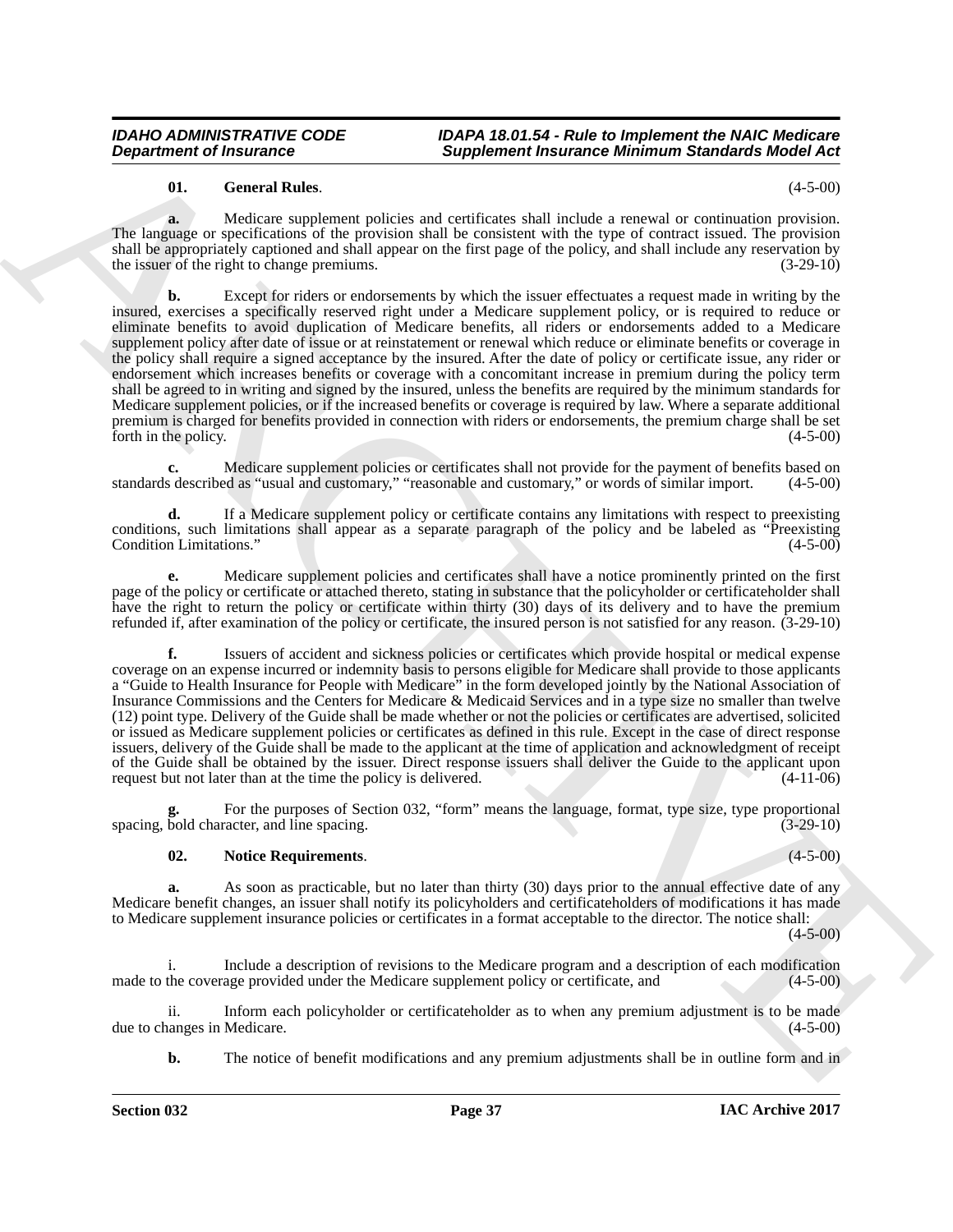clear and simple terms so as to facilitate comprehension. (4-5-00)

<span id="page-37-1"></span>**c.** The notices shall not contain or be accompanied by any solicitation. (4-5-00)

**03. Medicare Prescription Drug, Improvement, and Modernization Act of 2003 Notice Requirements**. Issuers shall comply with any notice requirements of the Medicare Prescription Drug, Improvement, and Modernization Act of 2003. <sup>(4-11-06)</sup> and Modernization Act of 2003.

## <span id="page-37-3"></span>**04. Outline of Coverage Requirements for Medicare Supplement Policies**. (4-5-00)

**a.** Issuers shall provide an outline of coverage to all applicants at the time application is presented to the prospective applicant and, except for direct response policies, shall obtain an acknowledgment of receipt of the outline from the applicant: and (4-5-00) outline from the applicant; and

**b.** If an outline of coverage is provided at the time of application and the Medicare supplement policy or certificate is issued on a basis which would require revision of the outline, a substitute outline of coverage properly describing the policy or certificate shall accompany the policy or certificate when it is delivered and contain the following statement, in no less than twelve (12) point type, immediately above the company name:

## **"NOTICE: Read this outline of coverage carefully. It is not identical to the outline of coverage provided upon** application and the coverage originally applied for has not been issued."

**c.** The outline of coverage provided to applicants pursuant to this Section consists of four (4) parts: a cover page, premium information, disclosure pages, and charts displaying the features of each benefit plan offered by the issuer. The outline of coverage shall be in the language and format prescribed below in no less than twelve (12) point type. All plans shall be shown on the cover page, and the plans that are offered by the issuer shall be prominently identified. Premium information for plans that are offered shall be shown on the cover page or immediately following the cover page and shall be prominently displayed. The premium and mode shall be stated for all plans that are offered to the prospective applicant. All possible premiums for the prospective applicant shall be illustrated. (3-29-10) illustrated. (3-29-10)

## <span id="page-37-2"></span>**05. Notice Regarding Policies or Certificates Which Are Not Medicare Supplement Policies**.

(3-29-10)

**Department of Instance Completenes (Supplement Instance Minimum Sanchure Medicine (4.540)<br>
Solution to a localization of the second interaction (4.540)<br>
C. The arctic shall not consider the second interaction (4.540)<br>
C. a.** Any accident and sickness insurance policy or certificate other than Medicare supplement policy and policy issued pursuant to a contract under Section 1876 of the Federal Social Security Act (42 U.S.C. Section 1395 et seq.), disability income policy; or other policy identified in Paragraph 001.02.b. of this rule, issued for delivery in this state to persons eligible for Medicare shall notify insureds under the policy that the policy is not a Medicare supplement policy or certificate. The notice shall either be printed or attached to the first page of the outline of coverage delivered to insureds under the policy, or if no outline of coverage is delivered, to the first page of the policy, or certificate delivered to insureds. The notice shall be in no less than twelve (12) point type and shall contain the following language:

## **"THIS [POLICY OR CERTIFICATE] IS NOT A MEDICARE SUPPLEMENT [POLICY OR CONTRACT]. If you are eligible for Medicare, review the Guide to Health Insurance for People with Medicare available from** the company."

**b.** Applications provided to persons eligible for Medicare for the health insurance policies or certificates described in Paragraph 032.04.a. shall disclose, using the applicable NAIC Model Regulation as incorporated by reference in Section 004 of this rule and referenced as Appendix C located at the website: http:// www.doi.idaho.gov, - select Senior Services, see incorporated documents to IDAPA 18.01.54 - "Rule to Implement the NAIC Medicare Supplement Insurance Minimum Standards Model Act", the extent to which the policy duplicates Medicare. The disclosure statement shall be provided as a part of, or together with, the application for the policy or certificate.

(3-29-10)

## <span id="page-37-4"></span><span id="page-37-0"></span>**033. REQUIREMENTS FOR APPLICATION FORMS AND REPLACEMENT COVERAGE.**

**Section 033 Page 38**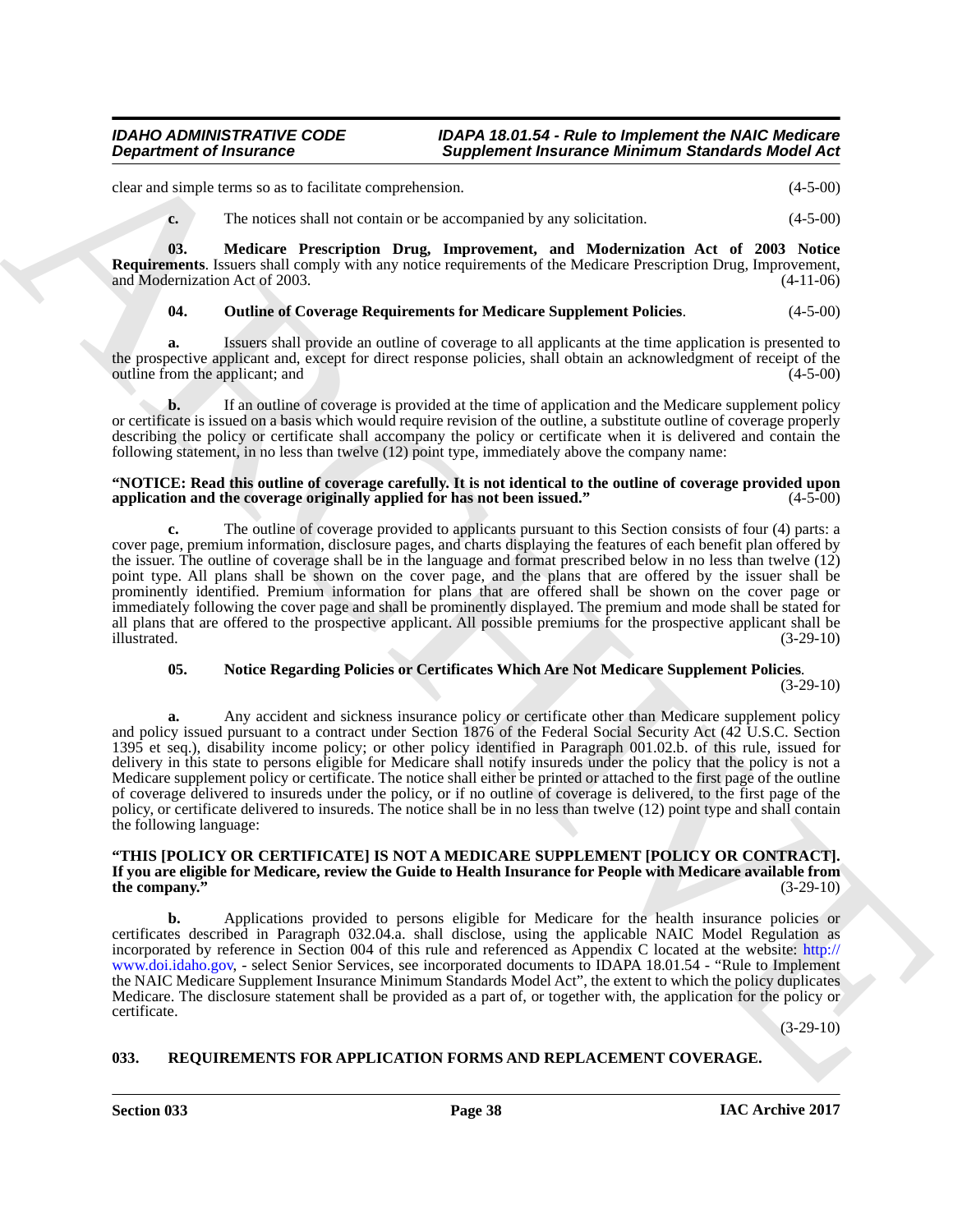<span id="page-38-1"></span>**01. Application Forms**. Application forms shall include the following questions designed to elicit information as to whether, as of the date of the application, the applicant currently has another Medicare supplement, Medicare Advantage, Medicaid coverage, or another health insurance policy or certificate in force or whether a Medicare supplement policy or certificate is intended to replace any other accident and sickness policy or certificate presently in force. A supplementary application or other form to be signed by the applicant and agent containing such questions and statements may be used.  $(4-11-06)$ questions and statements may be used.

| 02. | <b>Statements.</b> | $(4-5-00)$ |
|-----|--------------------|------------|
|     |                    |            |

<span id="page-38-4"></span>**a.** You do not need more than one (1) Medicare supplement policy. (4-5-00)

**b.** If you purchase this policy, you may want to evaluate your existing health coverage and decide if l multiple coverages. (4-5-00) you need multiple coverages.

**c.** You may be eligible for benefits under Medicaid and may not need a Medicare supplement policy.  $(4-5-00)$ 

**d.** If, after purchasing this policy, you become eligible for Medicaid, the benefits and premiums under your Medicare supplement policy can be suspended, if requested, during your entitlement to benefits under Medicaid for twenty-four (24) months. You must request this suspension within ninety (90) days of becoming eligible for Medicaid. If you are no longer entitled to Medicaid, your suspended Medicare supplement policy (or, if that is no longer available, a substantially equivalent policy) will be reinstituted if requested within ninety (90) days of losing Medicaid eligibility. If the Medicare supplement policy provided coverage for outpatient prescription drugs and you enrolled in Medicare Part D while your policy was suspended, the reinstituted policy will not have outpatient prescription drug coverage, but will otherwise be substantially equivalent to your coverage before the date of the suspension. (4-11-06)  $s$ uspension.  $(4-11-06)$ 

**Department of Insurance**  $\frac{2}{3}$  **and the same of the same of the same of the same of the same of the same of the same of the same of the same of the same of the same of the same of the same of the same of the same of th e.** If you are eligible for, and have enrolled in a Medicare supplement policy by reason of disability and you later become covered by an employer or union-based group health plan, the benefits and premiums under your Medicare supplement policy can be suspended, if requested, while you are covered under the employer or unionbased group health plan. If you suspend your Medicare supplement policy under these circumstances, and later lose your employer or union-based group health plan, your suspended Medicare supplement policy (or, if that is no longer available, a substantially equivalent policy) will be reinstituted if requested within ninety (90) days of losing your employer or union-based health plan. If the Medicare supplement policy provided coverage for outpatient prescription drugs and you enrolled in Medicare Part D while your policy was suspended, the reinstituted policy will not have outpatient prescription drug coverage, but will otherwise be substantially equivalent to your coverage before the date of the suspension. (4-11-06)

**f.** Counseling services are available through the Senior Health Insurance Benefit Advisors program (SHIBA), to provide advice concerning your purchase of Medicare supplement insurance and concerning medical assistance through the state Medicaid program, including benefits as a Qualified Medicare Beneficiary (QMB) and a Specified Low-Income Medicare Beneficiary (SLMB). (4-11-06)

<span id="page-38-3"></span><span id="page-38-0"></span>

| 03. | <b>Questions.</b> See Idaho Appendix A at the end of this rule.                                       | $(3-29-10)$ |
|-----|-------------------------------------------------------------------------------------------------------|-------------|
| 04. | <b>Agents.</b> Agents shall list any other health insurance policies they have sold to the applicant. | $(4-5-00)$  |
| a.  | List policies sold which are still in force.                                                          | $(4-5-00)$  |

<span id="page-38-2"></span>**b.** List policies sold in the past five (5) years which are no longer in force. (4-5-00)

**05. Direct Response Issuer**. In the case of a direct response issuer, a copy of the application or supplemental form, signed by the applicant, and acknowledged by the insurer, shall be returned to the applicant by the insurer upon delivery of the policy.  $(4-5-00)$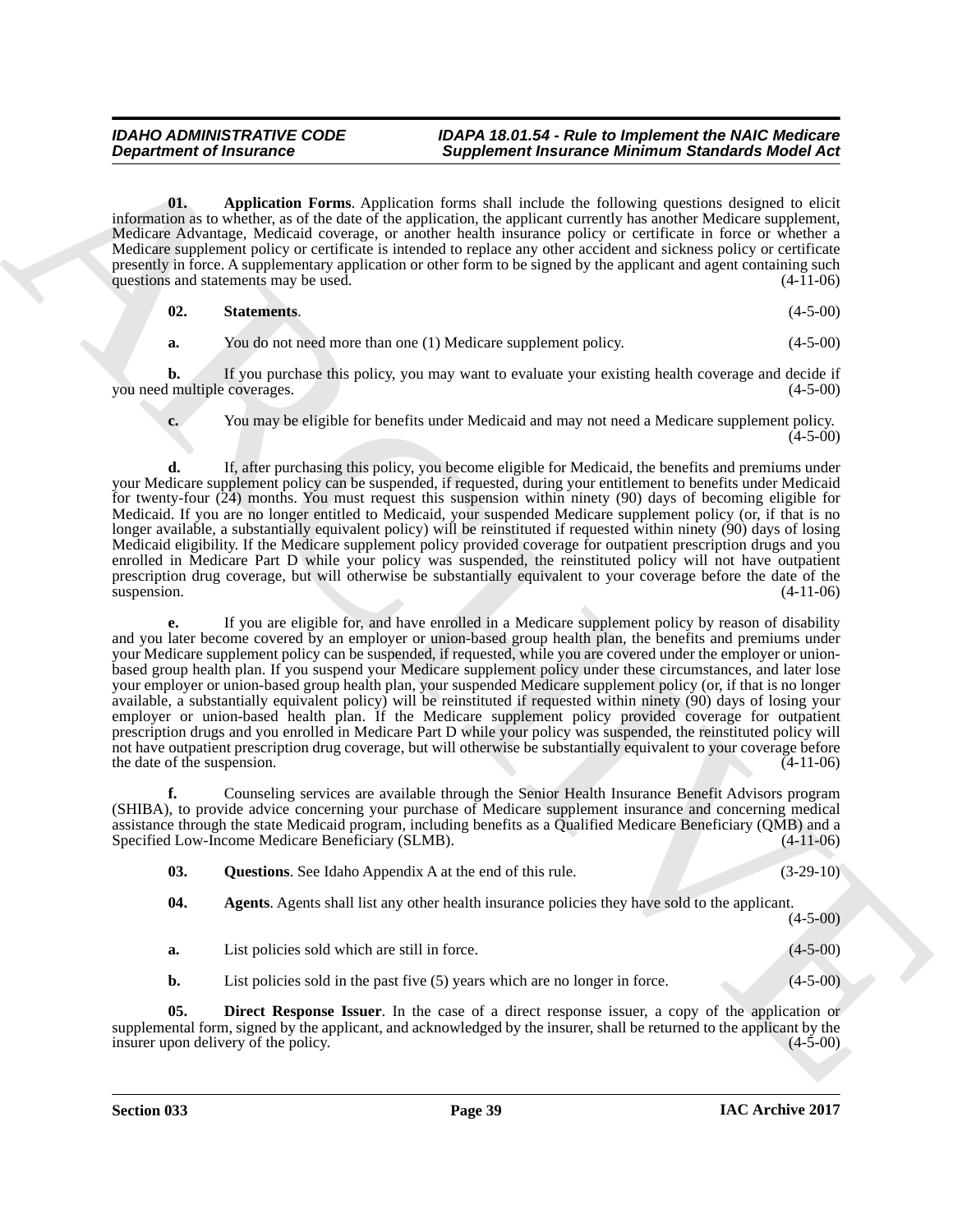<span id="page-39-4"></span><span id="page-39-3"></span>**06. Notice Regarding Replacement of Medicare Supplement Coverage**. Upon determining that a sale will involve replacement of Medicare supplement coverage, any issuer, other than a direct response issuer, or its agent, shall furnish the applicant, prior to issuance or delivery of the Medicare supplement policy or certificate, a notice regarding replacement of Medicare supplement coverage. One (1) copy of the notice signed by the applicant and the agent, except where the coverage is sold without an agent, shall be provided to the applicant and an additional signed copy shall be retained by the issuer. A direct response issuer shall deliver to the applicant at the time of the issuance of the policy the notice regarding replacement of Medicare supplement coverage. (4-5-00) issuance of the policy the notice regarding replacement of Medicare supplement coverage.

**Department of Hustrasson Constraints of Andreas Constraints (Engine Similar and Similar Similar And Similar Similar And Similar Similar Similar Similar Similar Similar Similar Similar Similar Similar Similar Similar Simi 07. SHIBA And Consumer Assistance Link**. The notice required in Subsection 033.06 for an issuer shall be provided in substantially the following form based on the NAIC Model Regulation as incorporated by reference in Section 004 of this rule, which includes NAIC Appendixes A, B, and C and all other outlines of coverage and specific plan designs. For the website, go to Idaho Department of Insurance homepage website at http:// www.doi.idaho.gov, select Senior Services, see incorporated documents to IDAPA 18.01.54 - "Rule to Implement the NAIC Medicare Supplement Insurance Minimum Standards Model Act". To obtain a copy of the NAIC Model Regulation, contact SHIBA at the Idaho Department of Insurance (208) 334-4250. (3-29-10)

## <span id="page-39-2"></span><span id="page-39-0"></span>**034. FILING REQUIREMENTS FOR ADVERTISING.**

An issuer shall provide a copy of any Medicare supplement advertisement intended for use in this state whether through written, radio, or television medium to the director for review or approval by the director. (4-5-00)

## <span id="page-39-1"></span>**035. STANDARDS FOR MARKETING.**

<span id="page-39-6"></span><span id="page-39-5"></span>**01. Issuer**. An issuer, directly or through its producers, shall: (4-5-00)

**a.** Establish marketing procedures to assure that any comparison of policies by its agents or other s will be fair and accurate.  $(4-5-00)$ producers will be fair and accurate.

**b.** Establish marketing procedures to assure excessive insurance is not sold or issued.  $(4-5-00)$ 

**c.** Display prominently by type, stamp, or other appropriate means, on the first page of the policy the following:

## **"Notice to buyer: This policy may not cover all of your medical expenses."** (4-5-00)

**d.** Inquire and otherwise make every reasonable effort to identify whether a prospective applicant or enrollee for Medicare supplement insurance already has accident and sickness insurance and the types and amounts of any such insurance. (4-5-00)

<span id="page-39-7"></span>**e.** Establish auditable procedures for verifying compliance with this Subsection 035.01. (3-29-10)

**02. Prohibited Acts and Practices**. In addition to the practices prohibited in Chapter 13, Title 41, de, the following acts and practices are prohibited: (4-5-00) Idaho Code, the following acts and practices are prohibited:

**a.** Twisting. Knowingly making any misleading representation or incomplete or fraudulent comparison of any insurance policies or insurers for the purpose of inducing, or tending to induce, any person to lapse, forfeit, surrender, terminate, retain, pledge, assign, borrow on, or convert an insurance policy or to take out a policy of insurance with another insurer. (4-5-00)

**b.** High pressure tactics. Employing any method of marketing having the effect of or tending to induce the purchase of insurance through force, fright, threat, whether explicit or implied, or undue pressure to purchase or recommend the purchase of insurance. recommend the purchase of insurance.

**c.** Cold lead advertising. Making use directly or indirectly of any method of marketing which fails to disclose in a conspicuous manner that a purpose of the method of marketing is solicitation of insurance and that contact will be made by an insurance agent or insurance company. (4-5-00) contact will be made by an insurance agent or insurance company.

<span id="page-39-8"></span>**03. Prohibited Terms**. The terms "Medicare supplement," "Medigap," "Medicare wrap-around," and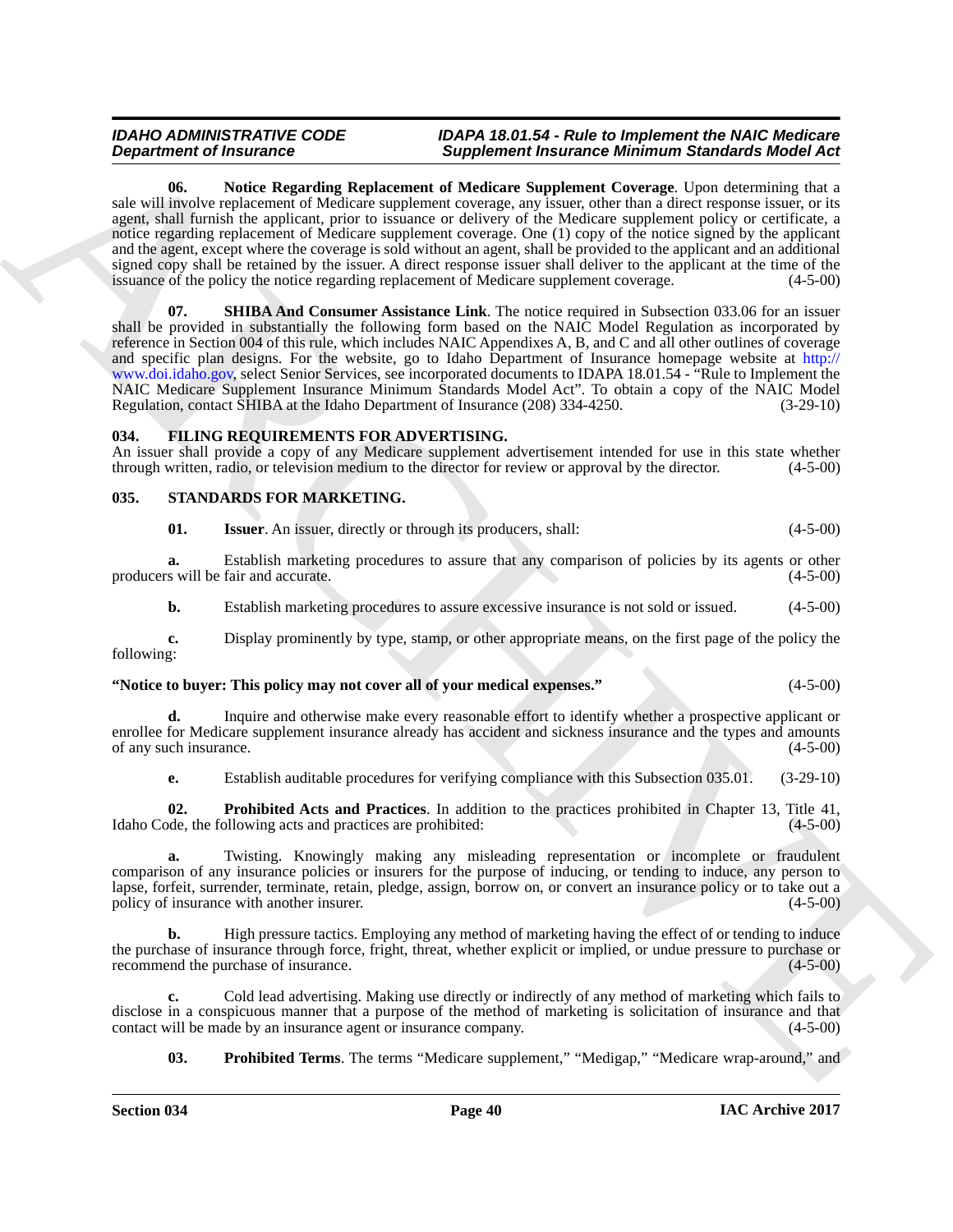words of similar import shall not be used unless the policy is issued in compliance with this rule.  $(3-29-10)$ 

## <span id="page-40-4"></span><span id="page-40-0"></span>**036. APPROPRIATENESS OF RECOMMENDED PURCHASE AND EXCESSIVE INSURANCE.**

**Department of Franchise Completes (Supplement Franchise Billions of Sundantin Research 1980<br>
Under a state house state to sell the sell that the sell the selling of the selling of the selling and the selling of the selli** In recommending the purchase or replacement of any Medicare supplement policy or certificate, an agent shall make reasonable efforts to determine the appropriateness of a recommended purchase or replacement. Any sale of Medicare supplement policy or certificate that will provide an individual more than one Medicare supplement policy or certificate is prohibited. An issuer shall not issue a Medicare supplement policy or certificate to an individual enrolled in Medicare Part C unless the effective date of the coverage is after the termination date of the individual's Part C coverage. (4-11-06)

## <span id="page-40-11"></span><span id="page-40-1"></span>**037. REPORTING OF MULTIPLE POLICIES.**

**01. Reporting**. On or before March 1 of each year, an issuer shall report the following information for every individual resident of this state for which the issuer has in force more than one (1) Medicare supplement policy<br>or certificate: (4-5-00) or certificate: (4-5-00)

<span id="page-40-13"></span>

| a. | Policy and certificate number, and | $(4-5-00)$ |
|----|------------------------------------|------------|
|    |                                    |            |

<span id="page-40-12"></span>**b.** Date of issuance. (4-5-00)

**02.** Grouping by Individual Policyholder. The items set forth above must be grouped by individual lder. (4-5-00) policyholder.

### <span id="page-40-5"></span><span id="page-40-2"></span>**038. PROHIBITION AGAINST PREEXISTING CONDITIONS, WAITING PERIODS, ELIMINATION PERIODS AND PROBATIONARY PERIODS IN REPLACEMENT POLICIES OR CERTIFICATES.**

<span id="page-40-7"></span>**01. Waiving of Time Periods**. If a Medicare supplement policy or certificate replaces another Medicare supplement policy or certificate, the replacing issuer shall waive any time periods applicable to preexisting conditions, waiting periods, elimination periods and probationary periods in the new Medicare supplement policy or certificate for similar benefits to the extent such time was spent under the original policy.

<span id="page-40-6"></span>**02. Replacing Policy**. If a Medicare supplement policy or certificate replaces another Medicare supplement policy or certificate which has been in effect for at last six (6) months, the replacing policy shall not provide any time period applicable to preexisting conditions, waiting periods, elimination periods, and probationary<br>periods for benefits similar to those contained in the original policy or certificate. (4-5-00) periods for benefits similar to those contained in the original policy or certificate.

## <span id="page-40-8"></span><span id="page-40-3"></span>**039. PROHIBITION AGAINST USE OF GENETIC INFORMATION AND REQUESTS FOR GENETIC TESTING.**

This section applies to all policies with policy years beginning on or after May 21, 2009. (3-29-10)

<span id="page-40-10"></span>**01. Prohibited Provisions**. An issuer of a Medicare supplement policy or certificate: (3-29-10)

**a.** Shall not deny or condition the issuance of effectiveness of the policy or certificate (including the imposition of any exclusion of benefits under the policy based on a preexisting condition) on the basis of the genetic information with respect to such individual; and (3-29-10) information with respect to such individual; and

**b.** Shall not discriminate in the pricing of the policy or certificate (including the adjustment of premium rates) of an individual on the basis of the genetic information with respect to such individual. (3-29-10)

<span id="page-40-9"></span>**02. Denial of Coverage**. Nothing in Subsection 039.01 shall be construed to limit the ability of an the extent otherwise permitted by law, from: (3-29-10) issuer, to the extent otherwise permitted by law, from:

**a.** Denying or conditioning the issuance or effectiveness of the policy or certificate or increasing the for a group based on the manifestation of a disease or disorder of an insured or applicant; or  $(3-29-10)$ premium for a group based on the manifestation of a disease or disorder of an insured or applicant; or

**b.** Increasing the premium for any policy issued to an individual based on the manifestation of a disease or disorder of an individual who is covered under the policy (in such case, the manifestation of a disease or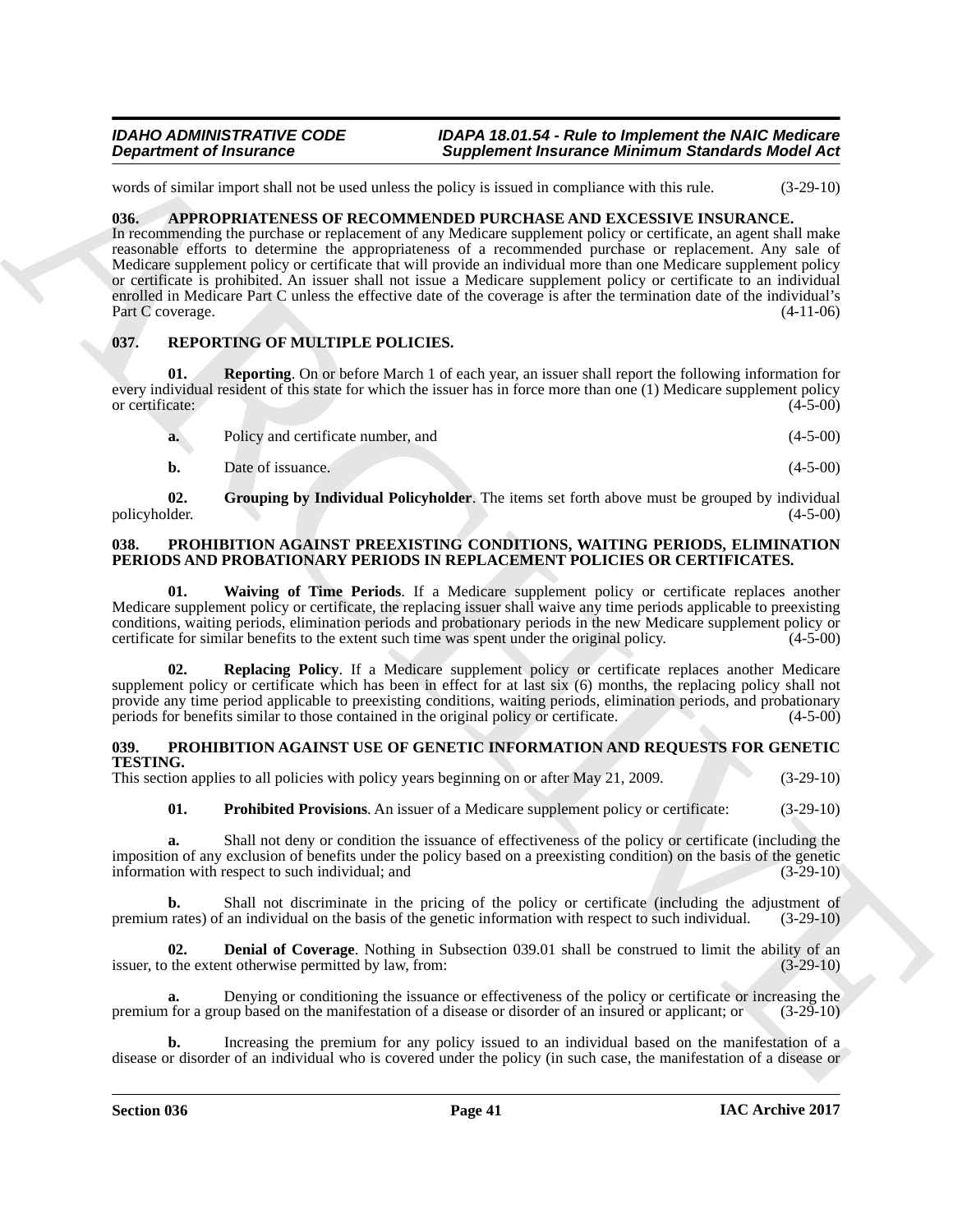disorder in one individual cannot also be used as genetic information about other group members and to further increase the premium for the group).  $(3-29-10)$ increase the premium for the group).

<span id="page-41-4"></span><span id="page-41-2"></span>**03.** Genetic Testing. An issuer of a Medicare supplement policy or certificate shall not request or n individual or a family member of such individual to undergo a genetic test. (3-29-10) require an individual or a family member of such individual to undergo a genetic test.

**Experiment of International Completent International Emission Constitution International Constitution Constitution Constitution Constitution Constitution Constitution Constitution Constitution Constitution Constitution C 04. Payment**. Subsection 039.03 shall not be construed to preclude an issuer of a Medicare supplement policy or certificate from obtaining and using the results of a genetic test in making a determination regarding payment (as defined for the purposes of applying the regulations promulgated under part C of title XI and Section 264 of the Health Insurance Portability and Accountability Act of 1996, as may be revised from time to time) and consistent with Subsection 039.01, of this rule. (3-29-10) consistent with Subsection 039.01. of this rule.

<span id="page-41-3"></span>**05. Information**. For purposes of carrying out Subsection 039.04, an issuer of a Medicare supplement policy or certificate may request only the minimum amount of information necessary to accomplish the intended  $p$ urpose.  $(3-29-10)$ 

<span id="page-41-0"></span>**06. Allowed Genetic Testing**. Notwithstanding Subsection 039.03, an issuer of a Medicare supplement policy may request, but not require, that an individual or a family member of such individual undergo a genetic test if each of the following conditions is met: (3-29-10)

**a.** The request is made pursuant to research that complies with part 46 of title 45, Code of Federal Regulations, or equivalent Federal regulations, and any applicable State or local law or rules for the protection of human subjects in research. (3-29-10) human subjects in research.

**b.** The issuer clearly indicates to each individual, or in the case of a minor child, to the legal guardian child, to whom the request is made that: of such child, to whom the request is made that:

i. Compliance with the request is voluntary; and (3-29-10)

ii. Non-compliance will have no effect on enrollment status or premium or contribution amounts. (3-29-10)

**c.** No genetic information collected or acquired under Subsection 039.06 shall be used for underwriting, determination of eligibility to enroll or maintain enrollment status, premium rates, or the issuance, renewal, or replacement of a policy or certificate. (3-29-10) renewal, or replacement of a policy or certificate.

The issuer notifies the Secretary in writing that the issuer is conducting activities pursuant to the d for under Subsection 039.06, including a description of the activities conducted.  $(3-29-10)$ exception provided for under Subsection 039.06, including a description of the activities conducted.

**e.** The issuer complies with such other conditions as the Secretary may by regulation require for conducted under Subsection 039.06. (3-29-10) activities conducted under Subsection 039.06.

**f.** An issuer of a Medicare supplement policy or certificate shall not request, require, or purchase information for underwriting purposes. genetic information for underwriting purposes.

**g.** An issuer of a Medicare supplement policy or certificate shall not request, require or purchase genetic information with respect to any individual prior to such individual's enrollment under the policy in connection with such enrollment. (3-29-10)

**h.** If an issuer of Medicare supplement policy or certificate obtains genetic information incidental to the requesting, requiring, or purchasing of other information concerning an individual, such request, requirement, or purchase shall not be considered a violation of Paragraph 039.06.g. if such request, requirement, or purchase is not in violation of Paragraph 039.06.f. (3-29-10)

<span id="page-41-1"></span>**07. Definitions**. For the purposes of this Section only; (3-29-10)

**a.** "Issuer of a Medicare supplement policy or certificate" includes third-party administrator, or other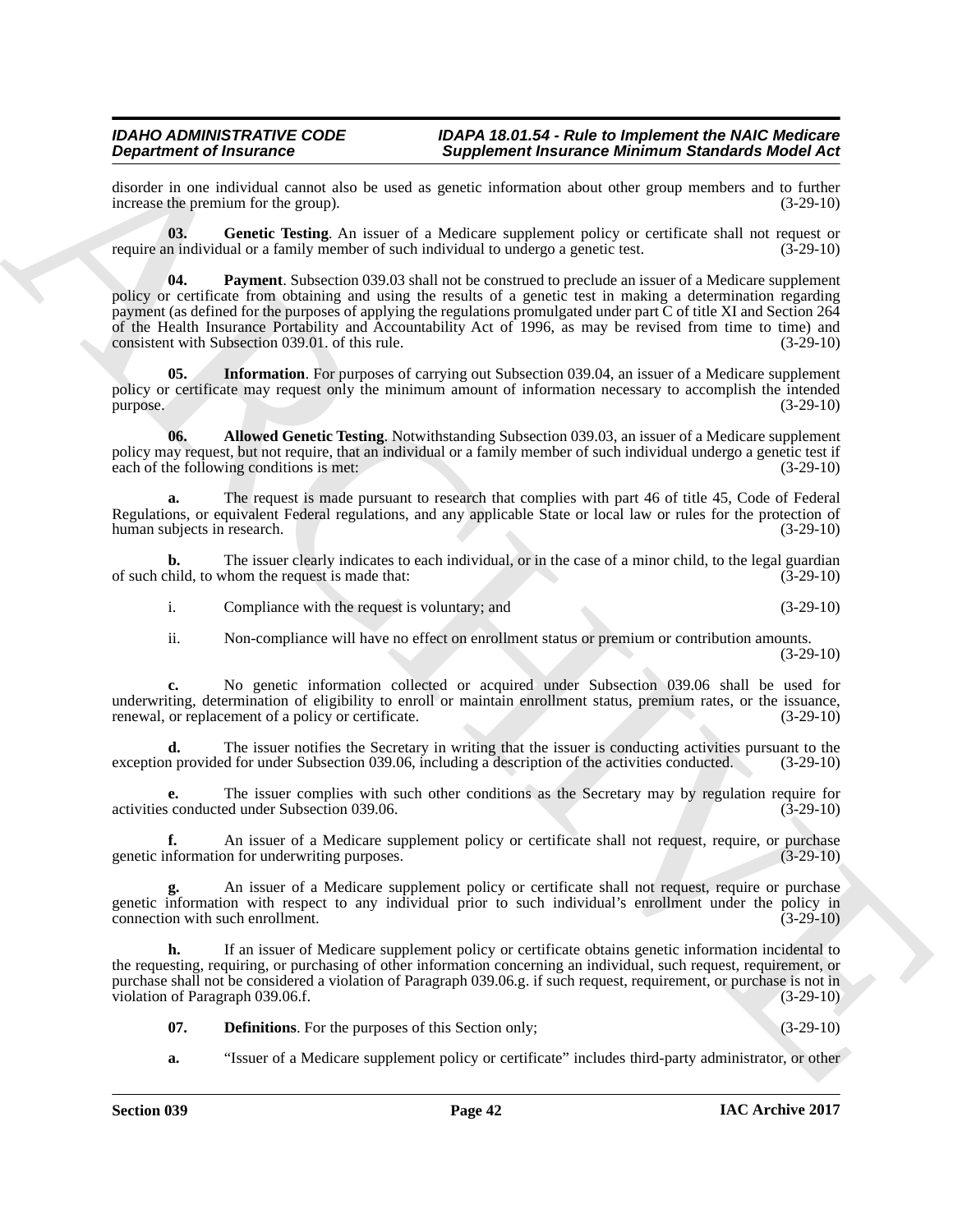person acting for or on behalf of such issuer. (3-29-10)

**b.** "Family member" means, with respect to an individual, any other individual who is a first-degree, third-degree, or fourth-degree relative of such individual. (3-29-10) second-degree, third-degree, or fourth-degree relative of such individual.

**Experiment of Instantine Completenesis Completenesis (European Completenesis (European Completenesis)**<br>
ARCHIVED COMPUTER COMPUTER CONTENT CONTENT OF THE CONTENT OF THE CONTENT OF THE CONTENT OF THE CONTENT OF THE CONTEN **c.** "Genetic information" means, with respect to any individual, information about such individual's genetic tests, the genetic tests of family members of such individual, and the manifestation of a disease or disorder in family members of such individual. Such term includes, with respect to any individual, any request for, or receipt of, genetic services, or participation in clinical research which includes genetic services, by such individual or any family member of such individual. Any reference to genetic information concerning an individual or family member of an individual who is a pregnant woman, includes genetic information of any fetus carried by such pregnant woman, or with respect to an individual or family member utilizing reproductive technology, includes genetic information of any embryo legally held by an individual or family member. The term "genetic information" does not include information about the sex or age of any individual. (3-29-10)

**d.** "Genetic services" means a genetic test, genetic counseling (including obtaining, interpreting, or genetic information), or genetic education.  $(3-29-10)$ assessing genetic information), or genetic education.

**e.** "Genetic test" means an analysis of human DNA, RNA, chromosomes, proteins, or metabolites, that detect genotypes, mutations, or chromosomal changes. The term "genetic test" does not mean an analysis of proteins or metabolites that does not detect genotypes, mutations, or chromosomal changes; or an analysis of proteins or metabolites that is directly related to a manifested disease, disorder, or pathological condition that could reasonably be detected by a health care professional with appropriate training and expertise in the field of medicine involved. (3-29-10) involved. (3-29-10)

**f.** "Underwriting purposes" means: (3-29-10)

i. Rules for, or determination of, eligibility (including enrollment and continued eligibility) for benefits under the policy; (3-29-10) (3-29-10)

ii. The computation of premium or contribution amounts under the policy; (3-29-10)

iii. The application of any preexisting condition exclusion under the policy; and (3-29-10)

iv. Other activities related to the creation, renewal, or replacement of a contract of health insurance or nefits. (3-29-10) health benefits.

## <span id="page-42-0"></span>**040. -- 999. (RESERVED)**

## <span id="page-42-1"></span>**IDAHO APPENDIX A**

## **Sample Consumer Questionnaire**

If you lost or are losing other health insurance coverage and received a notice from your prior insurer saying you were eligible for guaranteed issue of a Medicare supplement insurance policy, or that you had certain rights to buy such a policy, you may be guaranteed acceptance in one or more of our Medicare supplement plans. Please include a copy of the notice from your prior insurer with your application.

## **PLEASE ANSWER ALL QUESTIONS.**

## **To the best of your knowledge:**

**1.** Did you turn 65 in the last six (6) months?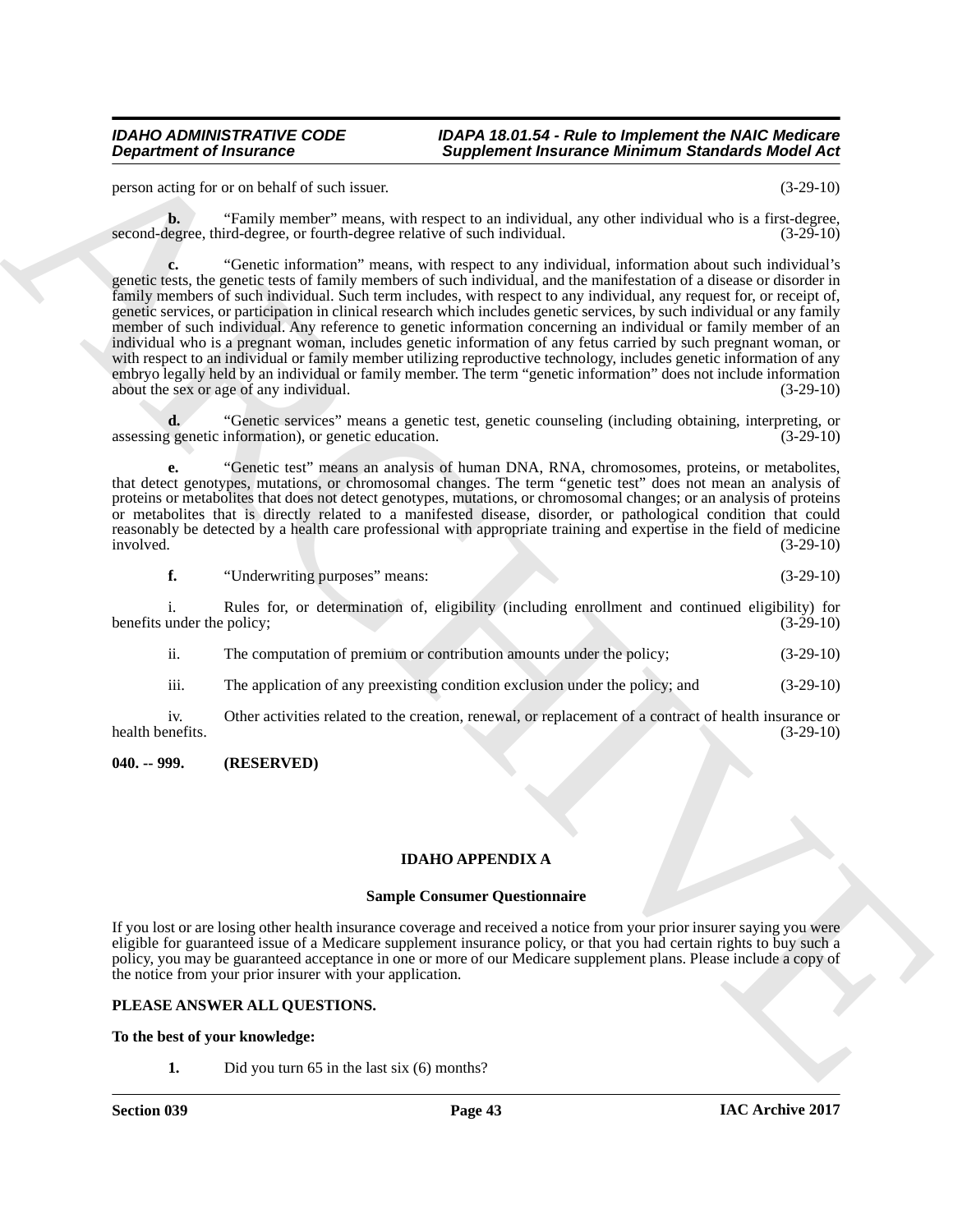**2.** Did you enroll in Medicare Part B in the last six (6) months?

**a.** If so, what is the effective date?

**Experiment of Insurance <br>
2.** Distance in the solicity distance in the same sixted for the same state of the same state of the same state of the same state of the same state of the same state of the same state of the sam **3.** Are you covered for medical assistance through the state Medicaid program? NOTE TO APPLICANT; If you are participating in a "Spend-Down Program and have not met your "Share of Cost," please answer NO to this question.

**4.** Will Medicaid pay your premiums for this Medicare supplement policy?

**5.** Do you receive any benefits from Medicaid OTHER THAN payments toward your Medicare Part B premium?

**6.** If you had coverage from any Medicare plan other than original Medicare within the past sixtythree (63) days (for example, a Medicare Advantage Plan, or a Medicare HMO or PPO), fill in your start and end dates below. If you are still covered under this plan, leave "END" blank.

**7.** If you are still covered under the Medicare plan, do you intend to replace your current coverage with this new Medicare supplement policy?

- **8.** Was this your first time in this type of Medicare plan?
- **9.** Did you drop a Medicare supplement policy to enroll in the Medicare plan?
- **10.** Do you have another Medicare supplement policy in force?
- **a.** If so, with what company and what plan do you have?
- **b.** If so, so you intend to replace your current medicare supplement policy with this policy?
- **11.** Have you had coverage under any other health insurance within the past sixty-three (63) days?
- **a.** If so, with what company and what kind of policy?
- **b.** What are your dates of coverage under the other policy?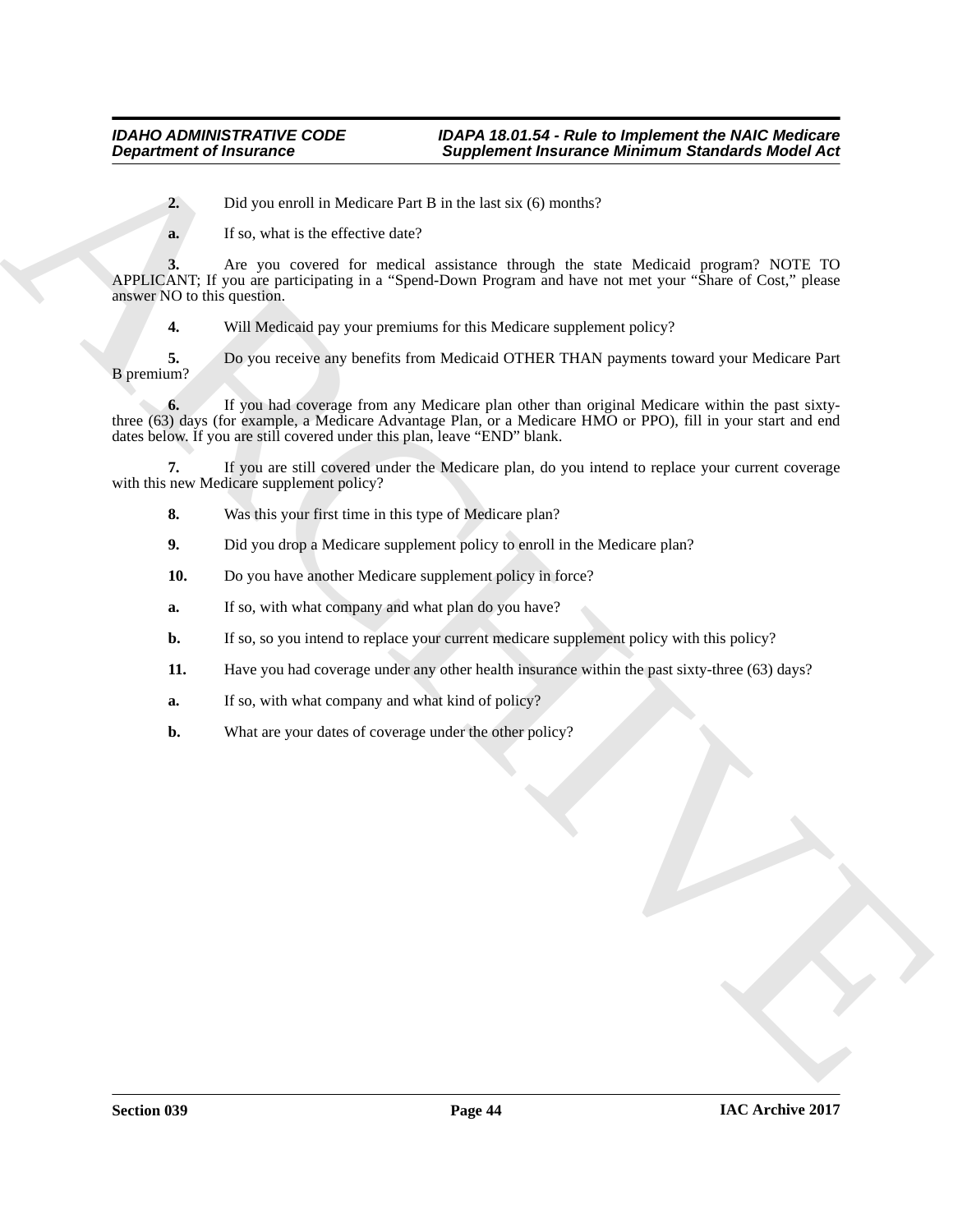# *Subject Index*

## **A**

Appropriateness Of Recommended Purchase & Excessive Insurance 41

## **B**

Benefit Standards For 1990 Standardized Medicare Supplement Benefit Plan Policies Or Certificates Issued For Delivery On Or After July 1, 1992 & With An Effective Date For Coverage Prior To June 1, 2010 10 Benefit Standards For 2010 Standardized Medicare Supplement Benefit Plan Policies Or Certificates Issued For Delivery With An Effective Date For Coverage On Or After June 1, 2010 15 General Standards 16 Standards for Additional Benefits 18 Standards for Basic (Core) Benefits Common to Medicare Supplement Insurance Benefit Plans A, B, C, D, F, F with High Deductible, G, M, & N 17

## **C**

Complaints & Grievances, Medicare Select Issuer 26

## **D**

Definitions 4 1990 Standardized Medicare Supplement Benefit Plan 6 2010 Standardized Medicare Supplement Benefit Plan 6 Applicant 4 Bankruptcy 4 Certificate 4 Certificate Form 4 Continuous Period of Creditable Coverage 4 Creditable Coverage 4 Employee Welfare Benefit Plan 6 Insolvency 6 Issuer 6 Medicare 6 Medicare Advantage Plan 6 Medicare Supplement Policy 6 Policy Form 6 Pre-Standardized Medicare Supplement Benefit Plan 6 Secretary 6

Filing & Approval Of Policies & Certificates & Premium Rates 34

**F**

Attained Age Rating Prohibited 35 Availability of Policy Form or Certificate 35 Experience of Policy Forms 35 Filing of Policy Forms 34 Filing of Premium Rates 34 Other Rating Requirements 36 Rating by Area & Gender Prohibited 36 Filing Requirements For Advertising 40

## **G**

Guaranteed Issue For Eligible Persons 28 Discrimination in Pricing 31 Eligible Persons 28 Extended Medigap Access tor Interrupted Trial Periods 30 Guaranteed Issue 28 Guaranteed Issue Time Periods 29 Notification Provisions 31 Products to Which Eligible Persons are Entitled 30

## **I**

Idaho Appendix A, Sample Consumer Questionnaire 43

## **L**

Loss Ratio Standards & Refund Or Credit Of Premium 32 Annual Filing of Premium Rates 33 Loss Ratio Standards 32 Public Hearings 34 Refund or Credit Calculation 33

## **M**

Medicare Select Policies & Certificates 23 Authorization to Issue Medicare Select Policy or Certificate 24 Comparable or Lesser Benefits 26 Continuation of Coverage 26 Definitions 23 Filing Requirements 24 Full & Fair Disclosure 25 Initial Purchase 26 Medicare Select Policy or Certificate 26 Payment for Full Coverage 25 Proposed Changes to the Plan of Operation 25 Proposed Plan of Operation 24

Requests for Data 27 Restrictions 25 Minimum Benefit Standards For Pre-Standardized Medicare Supplement Benefit Plan Policies Or Certificates Issued For Delivery Prior To July 1, 1992 8 General Standards 8

Minimum Benefit Standards 9

## **O**

Open Enrollment 27 Discrimination in Pricing 28 Offer Of Coverage 27 Treatment of Preexisting Conditions 27

## **P**

[A](#page-9-1)pple times when the control of the function of the state is control to the control of the state of the state of the state of the state of the state of the state of the state of the state of the state of the state of the Permitted Compensation Arrangements 36 Commissions 36 Compensation 36 Compensation in Subsequent Years 36 Renewal Compensation 36 Policy Definitions & Terms 7 Accident, Accidental Injury, or Accidental Means 7 Benefit Period or Medicare Benefit Period 7 Convalescent Nursing Home, Extended Care Facility, or Skilled Nursing Facility 7 Health Care Expenses 7 Hospital 7 Medicare 7 Medicare Eligible Expenses 7 Physician 7 Sickness 7 Policy Provisions 7 Duplicate Benefits 8 Medicare Supplement Policy 7 Outpatient Prescription Drugs 8 Waivers 8 Prohibition Against Preexisting Conditions, Waiting Periods, Elimination Periods & Probationary Periods In Replacement Policies Or Certificates 41 Replacing Policy 41 Waiving of Time Periods 41 Prohibition Against Use Of Genetic Information & Requests For Genetic Testing 41 Allowed Genetic Testing 42 Definitions 42 Denial of Coverage 41 Genetic Testing 42